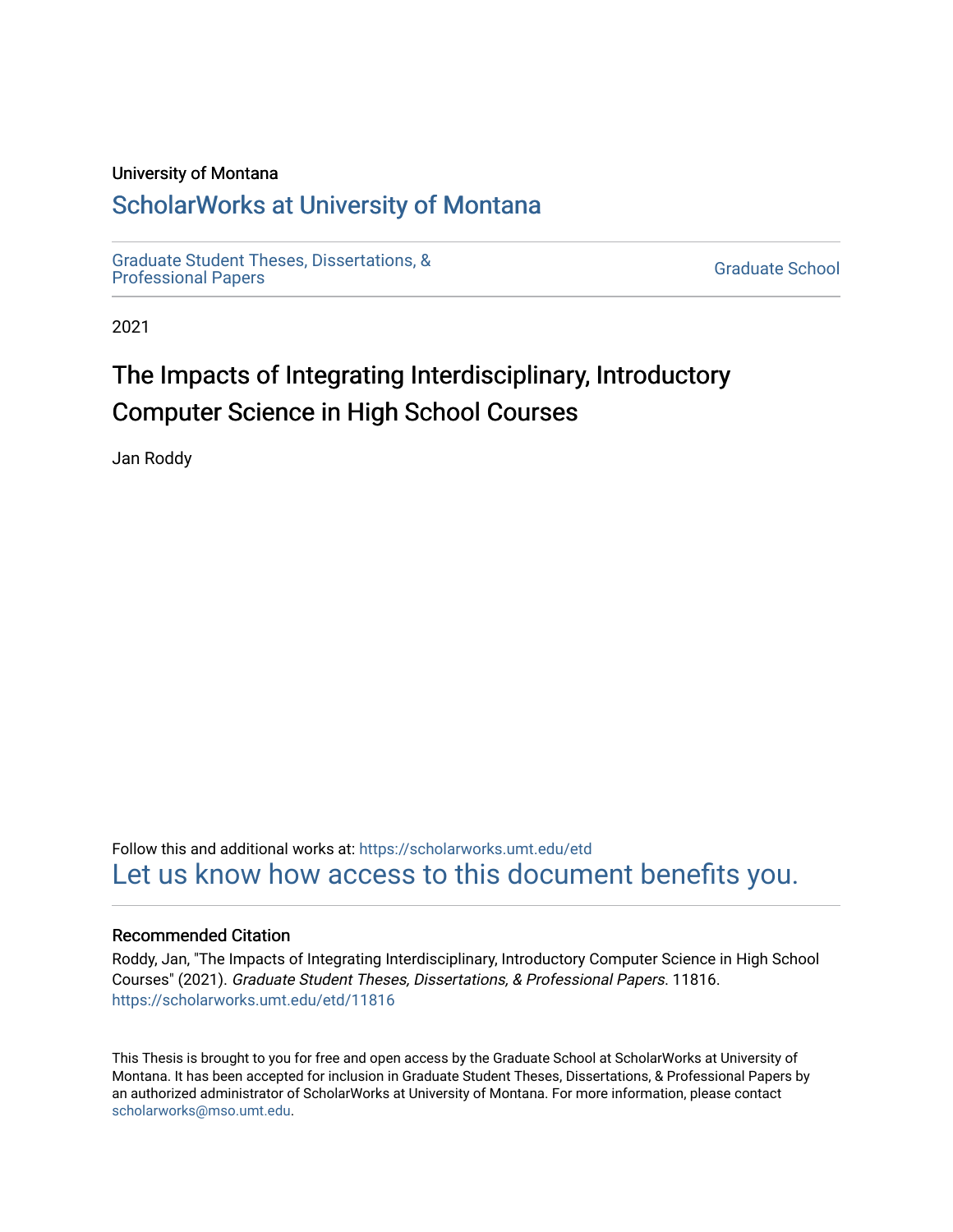# THE IMPACTS OF INTEGRATING INTERDISCIPLINARY, INTRODUCTORY COMPUTER SCIENCE IN HIGH SCHOOL COURSES

By

Jan Roddy

Bachelor of Arts, The University of Montana, Missoula, MT, 2015

Thesis

presented in partial fulfillment of the requirements for the degree of

> Master of Science in Computer Science

The University of Montana Missoula, MT

Autumn 2021

Approved by:

Ashby Kinch Ph.D., Dean Graduate School

Yolanda Reimer Ph.D., Chair Computer Science

> Patricia Duce M.S. Computer Science

Georgia Cobbs Ph.D. Education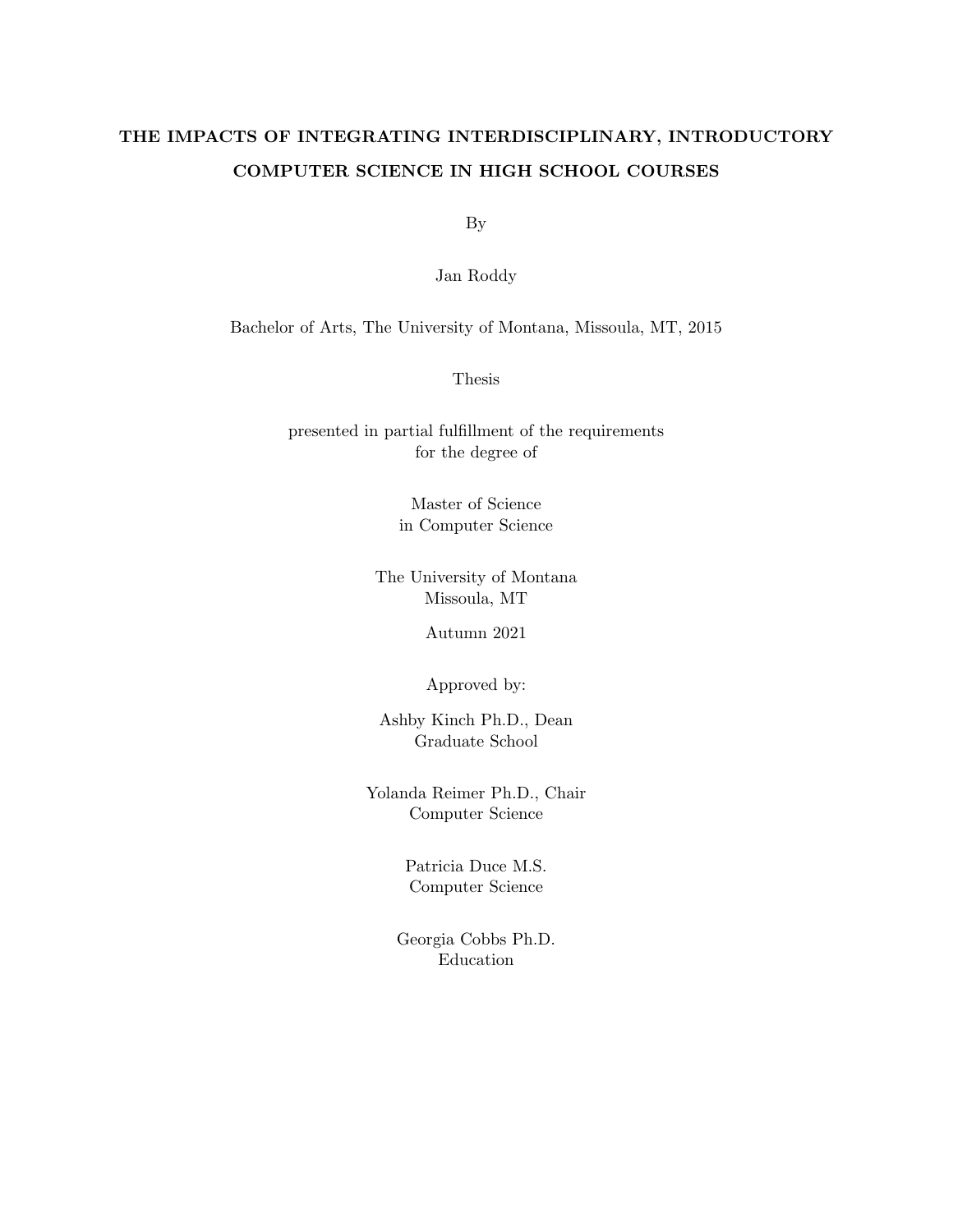# <span id="page-2-0"></span>© COPYRIGHT

by

Jan Roddy

2021

All Rights Reserved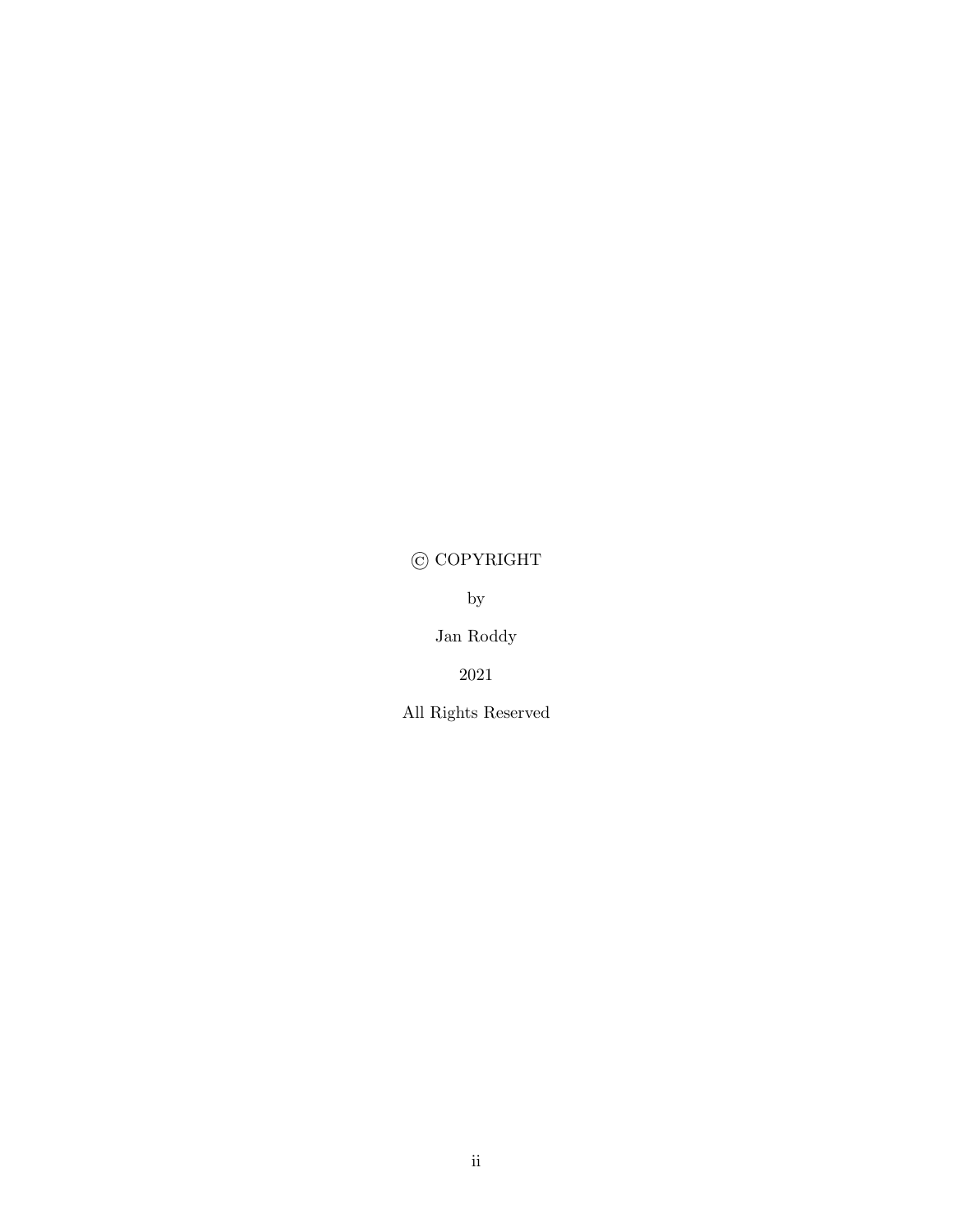<span id="page-3-0"></span>Roddy, Jan, M.S., November 2021 Computer Science

The Impacts of Integrating Interdisciplinary, Introductory Computer Science in High School Courses

#### Chairperson: Yolanda Reimer

Broadening the participation in Computer Science (CS) education is widely recognized as necessary to prepare students for the future however, in Montana, most High School students are not exposed to CS. In collaboration with High School teachers in Math, Science, and Business this project integrates interdisciplinary programming in non-CS courses. This preliminary study investigates the effects of interdisciplinary programming lessons on student interest in programming, basic learning of CS concepts, and learning of the non-CS material. Pre and post-lesson surveys were administered to the 132 student participants collecting quantitative and qualitative data. The results suggest learning gains in both CS and non-CS material post intervention, but student interest in programming did not change significantly. The results of this study provide motivation and can facilitate further analysis of using CS in high school courses to benefit student learning.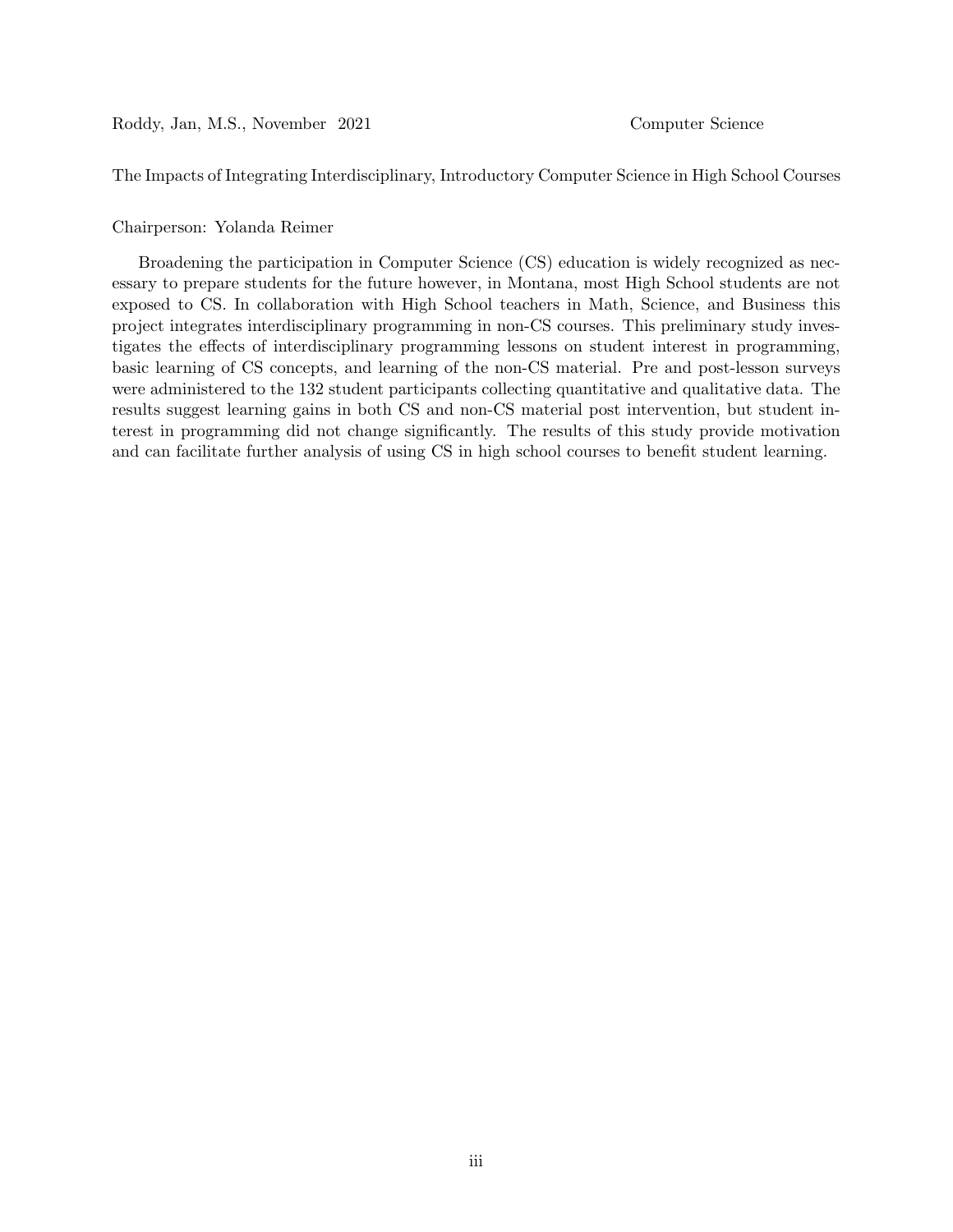### TABLE OF CONTENTS

|         |                                                                                                      | ii             |
|---------|------------------------------------------------------------------------------------------------------|----------------|
|         |                                                                                                      | iii            |
|         |                                                                                                      | vi             |
|         |                                                                                                      | vii            |
|         | <b>CHAPTER 1</b>                                                                                     | 1              |
| 1.1     |                                                                                                      | $\overline{2}$ |
| 1.2     |                                                                                                      | 3              |
| 1.3     |                                                                                                      | 3              |
|         | <b>CHAPTER 2</b>                                                                                     | $\overline{4}$ |
| 2.1     |                                                                                                      | $\overline{4}$ |
| 2.2     |                                                                                                      | $\overline{5}$ |
|         | Math and Programming Can Reinforce Each Other<br>2.2.1                                               | $\overline{5}$ |
|         | Programming in STEM Courses Can Improve Students' Conceptual Learning<br>2.2.2                       | $\,6$          |
| 2.3     | Student Reflections on CS in the classroom $\ldots \ldots \ldots \ldots \ldots \ldots \ldots \ldots$ | $\overline{7}$ |
| 2.4     | Interactive Python Notebooks in Education Promotes Active Learning                                   | $\overline{7}$ |
| $2.5\,$ |                                                                                                      | $\overline{7}$ |
|         | METHODOLOGY<br><b>CHAPTER 3</b>                                                                      | 9              |
| 3.1     |                                                                                                      | 9              |
|         | Google Colab and Interactive Python Notebooks<br>3.1.1                                               | 12             |
| 3.2     |                                                                                                      | 13             |
| 3.3     |                                                                                                      | 13             |
| 3.4     |                                                                                                      | 14             |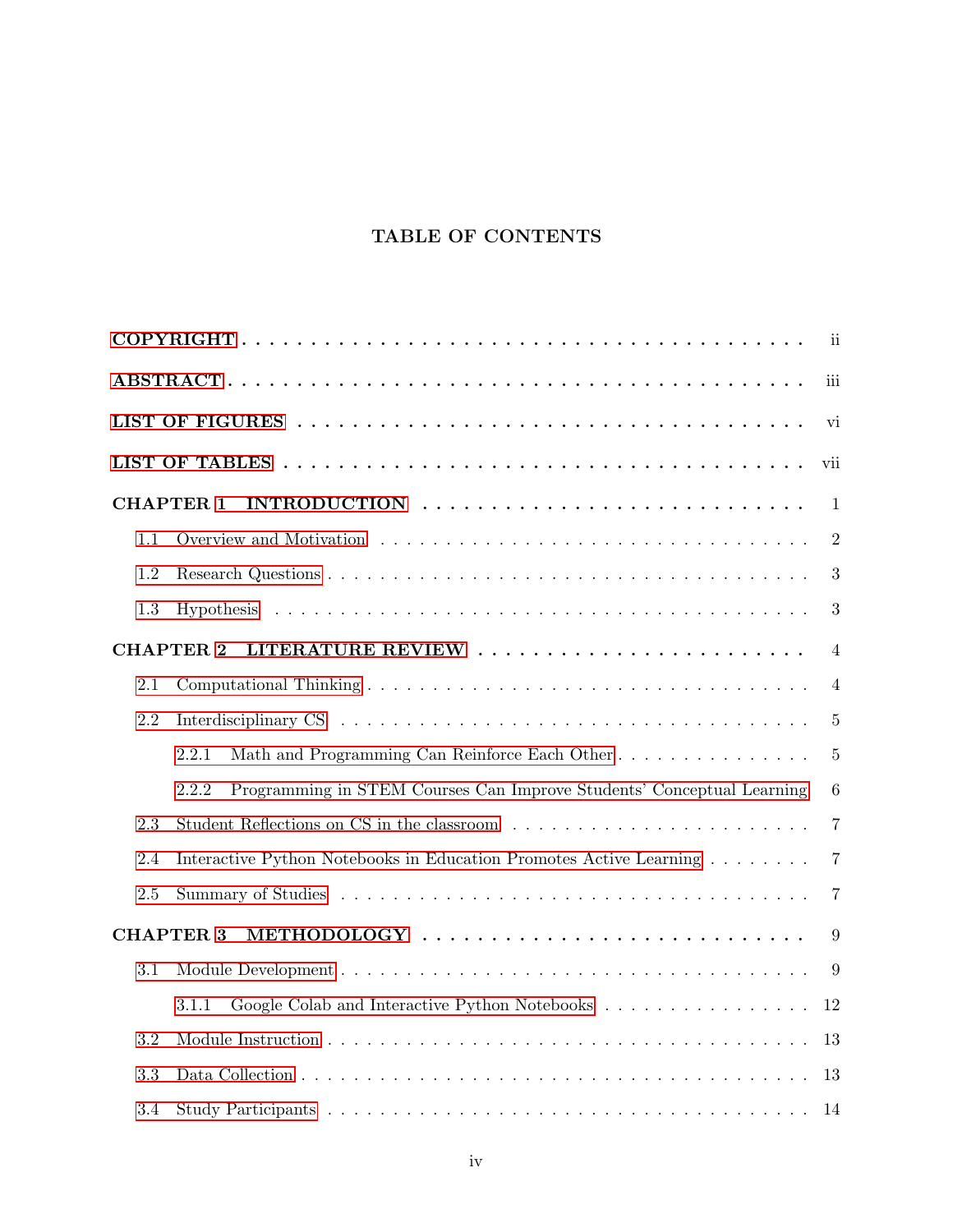|     | 3.4.1                                                                          | 14        |
|-----|--------------------------------------------------------------------------------|-----------|
|     | 3.4.2                                                                          | 14        |
| 3.5 |                                                                                | 15        |
|     | <b>CHAPTER 4</b>                                                               | 16        |
| 4.1 |                                                                                | 16        |
| 4.2 |                                                                                | 19        |
| 4.3 |                                                                                | <b>20</b> |
|     | <b>CHAPTER 5</b>                                                               | 21        |
| 5.1 |                                                                                | 21        |
| 5.2 |                                                                                | 22        |
| 5.3 |                                                                                | 23        |
| 5.4 |                                                                                | 23        |
| 5.5 |                                                                                | 23        |
| 5.6 |                                                                                | 24        |
| 5.7 |                                                                                | <b>25</b> |
|     | APPENDIX A Pre-instruction survey questions included in pilots $\dots \dots$   | 27        |
| A.1 | Biology Content Questions: Graph Choice and Scientific Analysis                | 29        |
| A.2 |                                                                                | 31        |
| A.3 |                                                                                | 32        |
|     | A.4 Algebra Content Questions: The Slope of a Line                             | 32        |
|     | APPENDIX B Post-instruction survey questions included among all pilots $\dots$ | 34        |
|     | APPENDIX C Example of Ideal Gas Law problem set selected by Chemistry          |           |
|     |                                                                                | 38        |
|     | APPENDIX D Full example of Chemistry programming Module based off the          |           |
|     | Ideal Gas Law problem set provided by Chemistry teacher                        | 42        |
|     |                                                                                |           |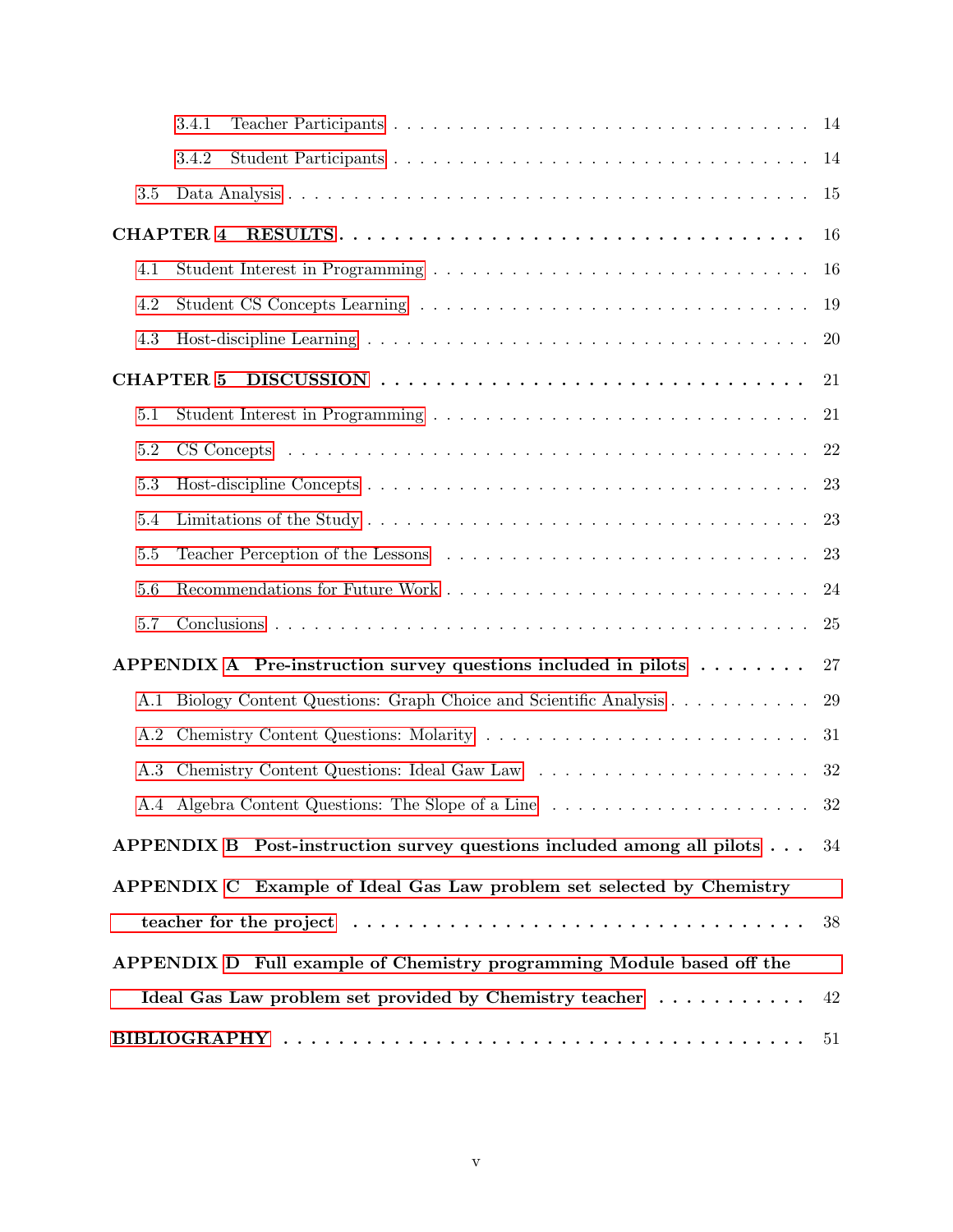# LIST OF FIGURES

<span id="page-6-0"></span>

| Figure 3.2 Slope Calculation Programming Exercises Excerpt 11       |  |
|---------------------------------------------------------------------|--|
| Figure 3.3 Ideal Gas Law, Chemistry programming exercise excerpt 12 |  |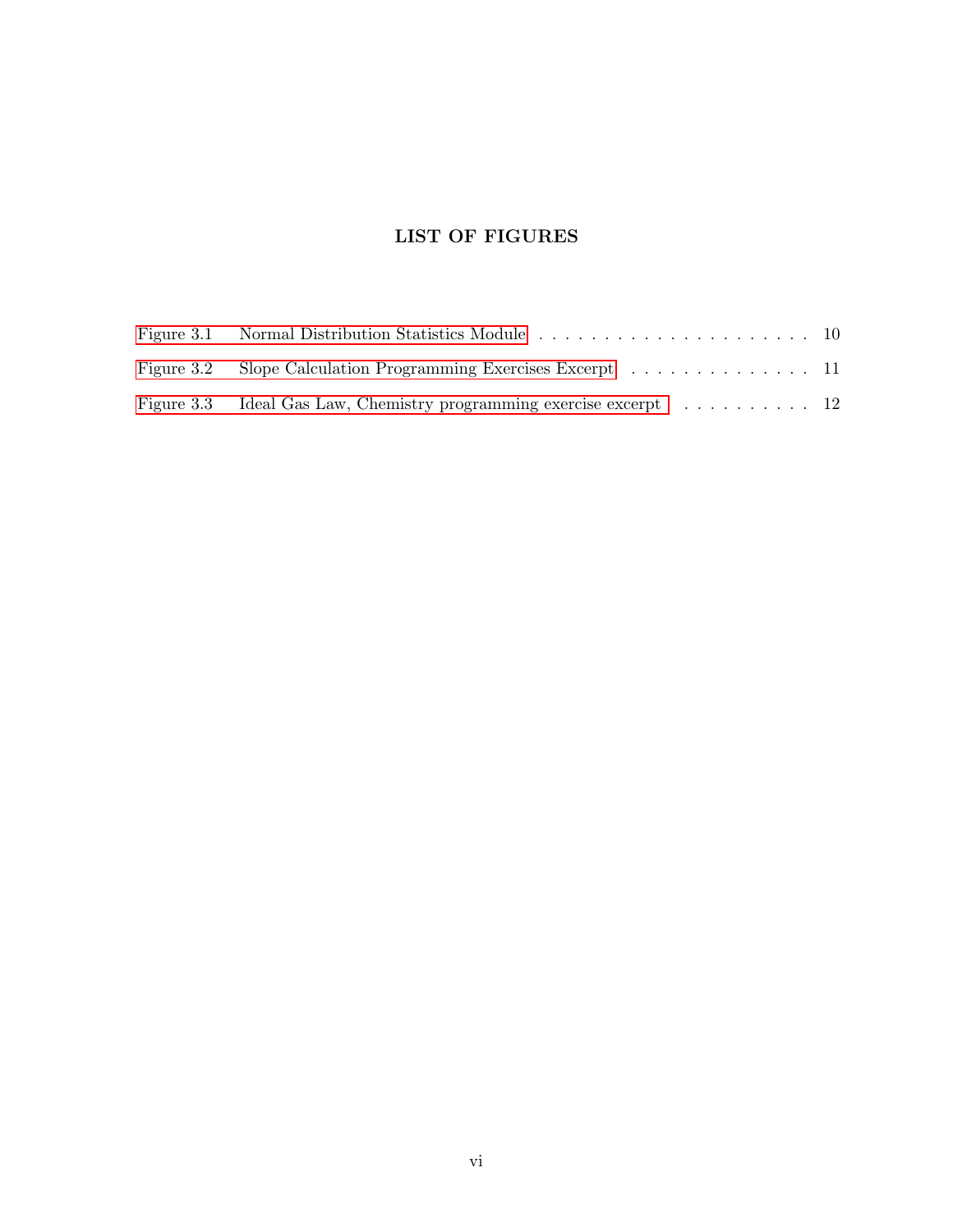# LIST OF TABLES

<span id="page-7-0"></span>

| 2.1 | A compiled list of CT Concepts and Practices examples. 5                         |  |
|-----|----------------------------------------------------------------------------------|--|
| 3.1 | Student Participants Response to: How much programming experience do             |  |
|     |                                                                                  |  |
| 4.1 | Student Interest in Programming Survey Results 16                                |  |
| 4.2 | Change in Student Interest in Programming Survey Results 17                      |  |
| 4.3 | Why Students are Interested or not Interested In Learning to Program $\ldots$ 18 |  |
| 4.4 |                                                                                  |  |
| 4.5 | Host Discipline Content Survey Question Results 20                               |  |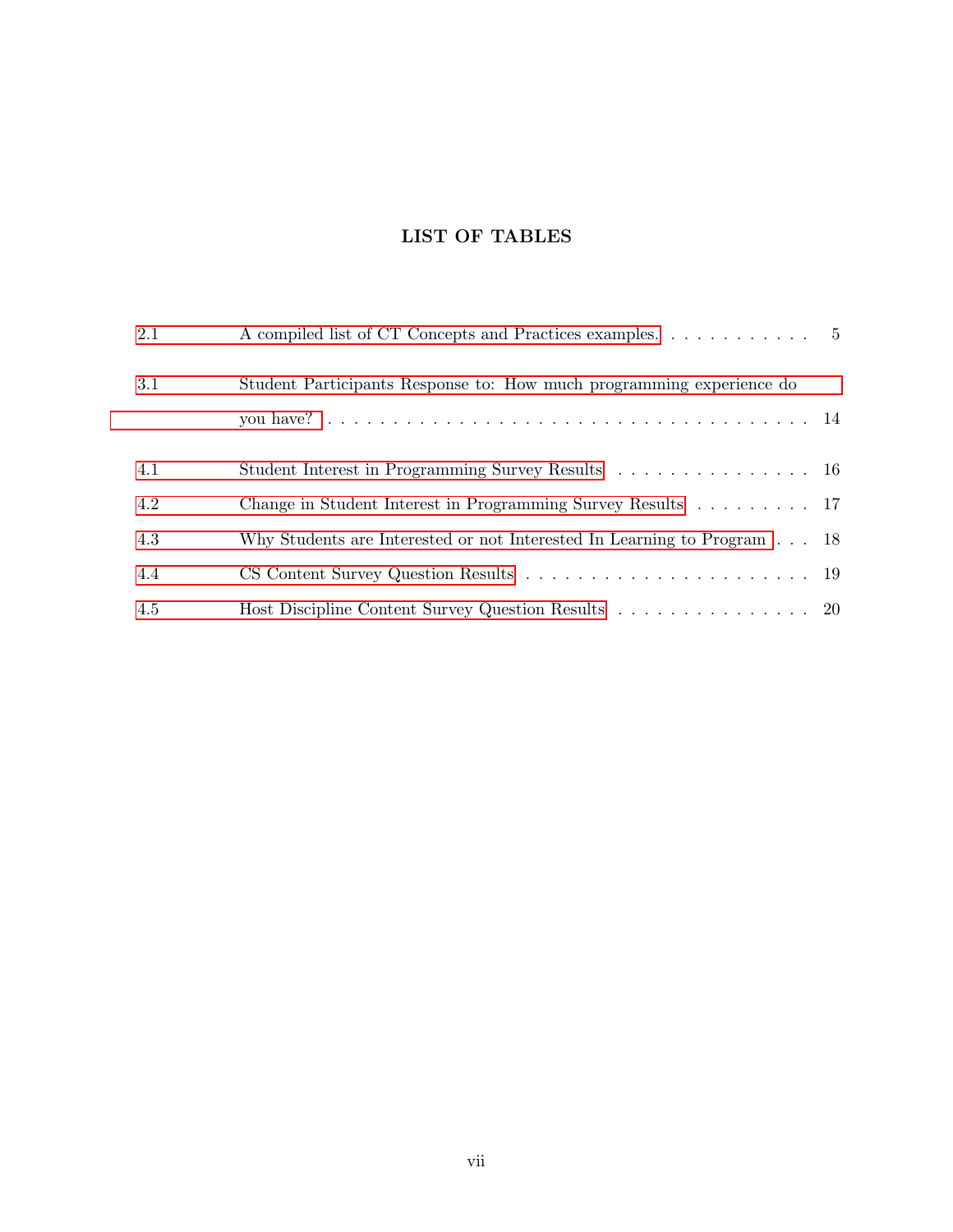#### CHAPTER 1 INTRODUCTION

<span id="page-8-0"></span>Broadening the participation in Computer Science (CS) education is widely recognized as necessary to prepare students for the future  $[1, 2, 3]$  $[1, 2, 3]$  $[1, 2, 3]$ . Computational Thinking  $(CT)$ , or "thinking like a computer scientist," is a foundational skill set that teaches creative problem solving and critical thinking [\[4\]](#page-58-4). Additionally, computer programming is relevant for nearly every profession and academic field  $\begin{bmatrix} 1, 2, 4 \end{bmatrix}$  $\begin{bmatrix} 1, 2, 4 \end{bmatrix}$  $\begin{bmatrix} 1, 2, 4 \end{bmatrix}$ . Thus, providing more opportunities to expose students to CS and programming is essential to equip students with computational competencies across disciplines and for the workforce. However, most Montana high school students are never exposed to CS Education and lack a basic understanding of the CS field  $\vert 1, 5 \vert$ . Notably, low population and rural schools are even more affected by the lack of opportunity to study CS  $[5]$ . In Montana, only 36% of high schools teach a foundational computer science course [\[5\]](#page-58-5). Computer Science is an elective course for most students and does not always count towards graduation credit which means many students do not study CS even if it is offered to them  $[1, 5, 6]$  $[1, 5, 6]$  $[1, 5, 6]$ . In high school, many students first explore disciplines in-depth, consider future careers, and prepare for college which makes high school students an excellent target for the efforts of broadening participation in CS [\[2\]](#page-58-2).

Even though the importance of CS education is widely recognized, there are considerable barriers and competing priorities to CS education to contend with. For one, high school curriculums are already overburdened with required standards. In addition, there are not enough teachers trained in teaching CS to fulfill the need, so not every school has the teaching expertise to allow for CSspecific courses  $\left[1, 5, 7\right]$  $\left[1, 5, 7\right]$  $\left[1, 5, 7\right]$  $\left[1, 5, 7\right]$ . With all of this in mind, how can we introduce students to programming who might not otherwise take a full year-long computer science course?; and what are teachers doing that could be modified and extended to include Computational Thinking and programming?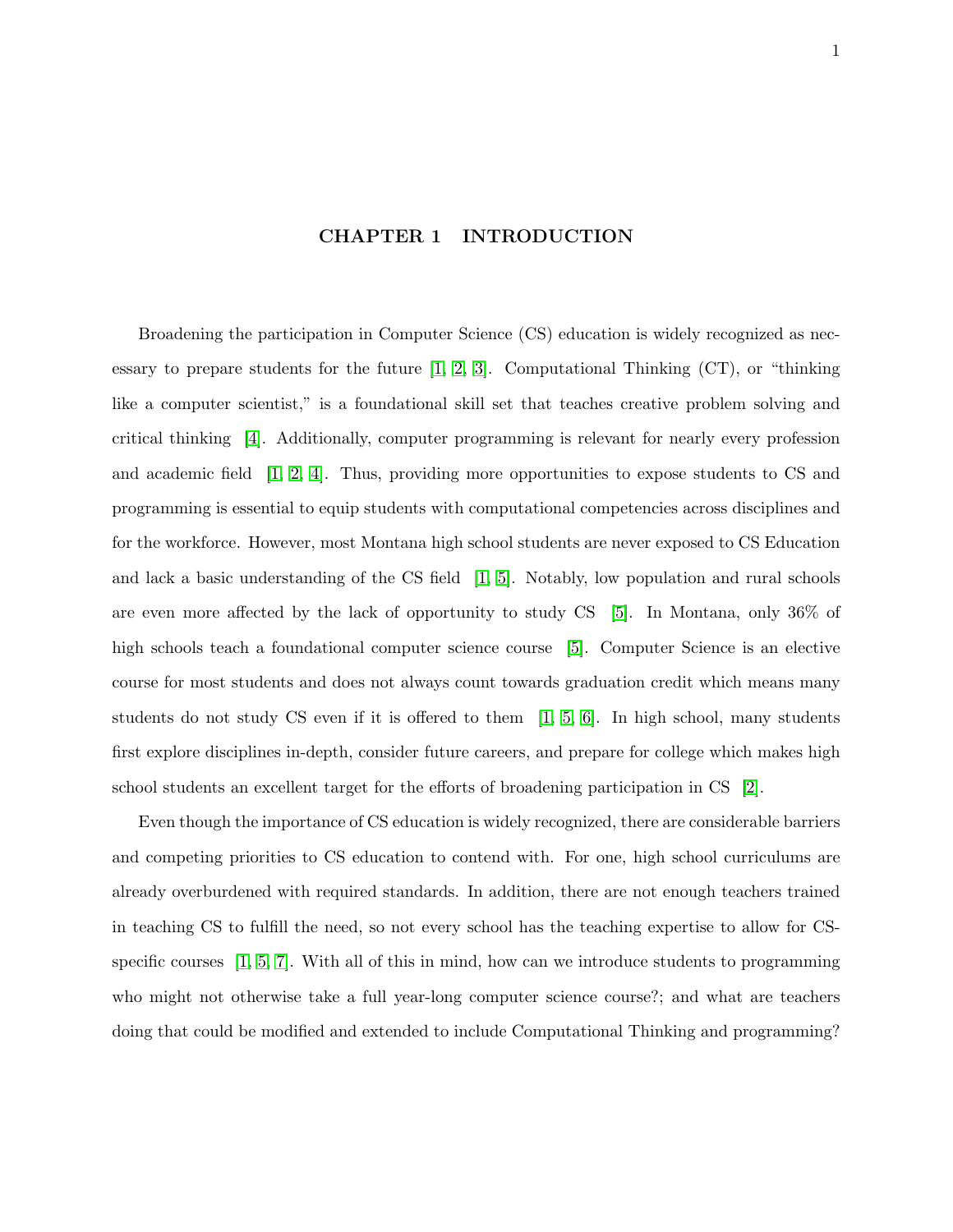#### <span id="page-9-0"></span>1.1 Overview and Motivation

In this paper, I will present a framework for interdisciplinary, introductory CS curriculum creation, instruction, and analysis. As one method, among many, of combating the lack of CS education for students, we propose injecting small doses of interdisciplinary CS into non-CS courses. In collaboration with teachers across Montana, we are working to integrate Python programming lessons into existing courses of various disciplines. By covering computational thinking in a class's existing curriculum, students can interactively reinforce important concepts and gain exposure to how computing can be used to solve problems in various fields. Through problem decomposition, discussion, and code examples students can engage with difficult concepts in a new way and discover the relevance of computing to their interests and strengths. A study regarding why students with an aptitude for CS, defined as taking advanced mathematics courses, do not major in CS found that 98% of students did not have a good grasp of what CS is  $[6]$ . Of the students in the study who were interested in studying CS, interest in applying CS to a different field was one of the top reasons cited [\[6\]](#page-58-6).

There are no shortages of introductory CS curricula but this proposed model is different because of the individualized lessons, teacher support, and incorporation of current high school standards. The buy-in from high school teachers is also substantial because they reach many students in a variety of disciplines (some of which are core and required subjects). By integrating programming lessons into required and elective courses, more students are exposed to CS and the potential of programming to transform their world by solving complex problems that they care about. This project provides curricular materials, relevant resources, and lessons that teachers can tailor to their own needs. With the support of researchers at the University of Montana, teachers can connect CT and programming to learning goals already set by state standards and demonstrate the role of CT in non-CS disciplines. Along with developing the materials for this project, a preliminary research study regarding interdisciplinary CS as an introduction to the field was executed. The research study was motivated and designed according to the following questions.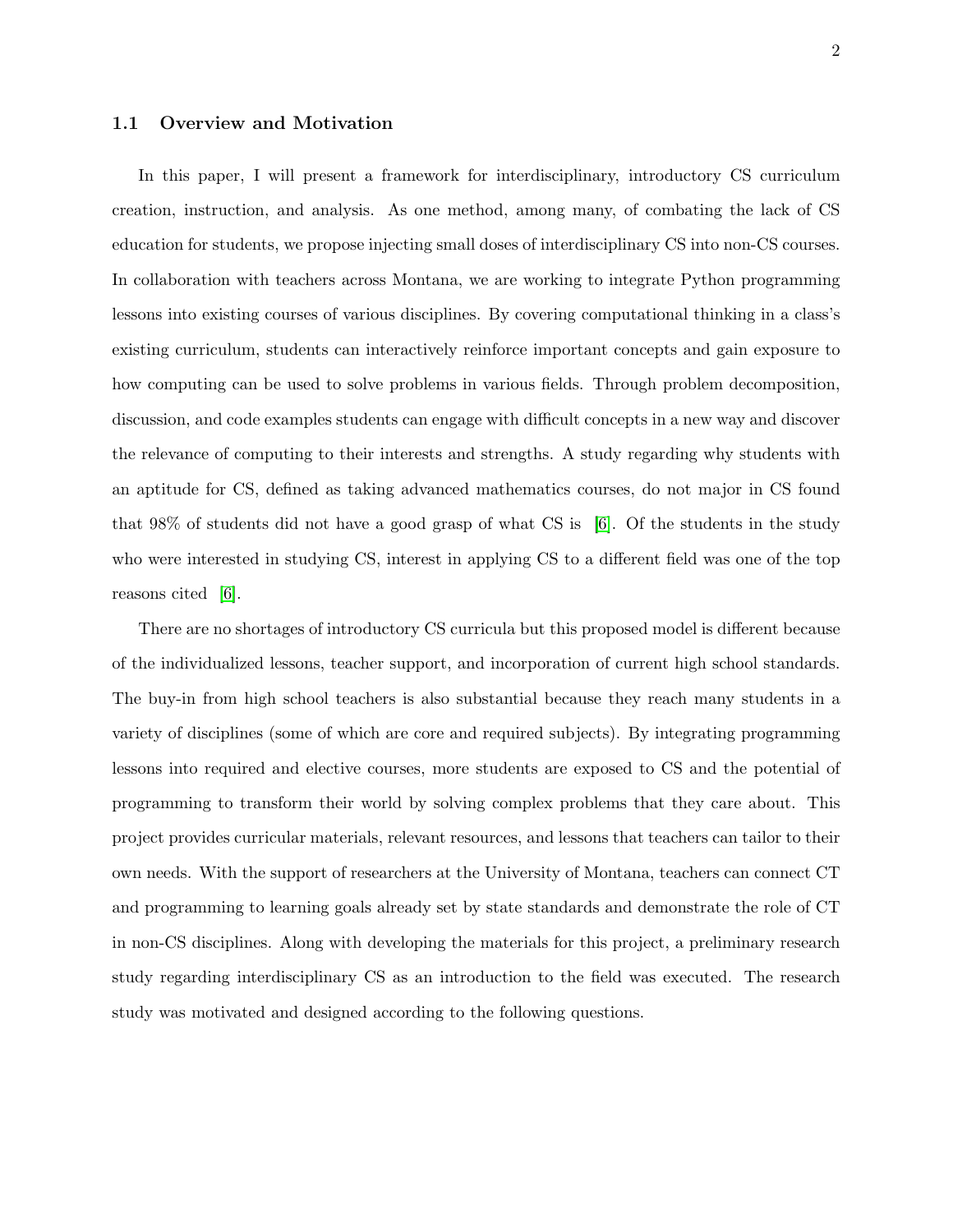<span id="page-10-0"></span>The three following research questions motivate the data collection in this preliminary exploration into the impacts of the proposed interdisciplinary programming lessons developed for the study.

- 1. Does high school students' self-reported interest in programming increase after exposure to this study's interdisciplinary programming lessons?
- 2. Can students learn basic computational concepts through this study's interdisciplinary instruction?
- 3. Does including programming in Science, Math, and Business high school courses outside aid in student understanding of the host course material?

#### <span id="page-10-1"></span>1.3 Hypothesis

The study's cross-disciplinary programming implemented in the 5 pilot high school courses in Math, Science, and Business will increase student's self reported interest in programming. Additionally, the student surveys will demonstrate student learning increases in the CS content questions and the core course material.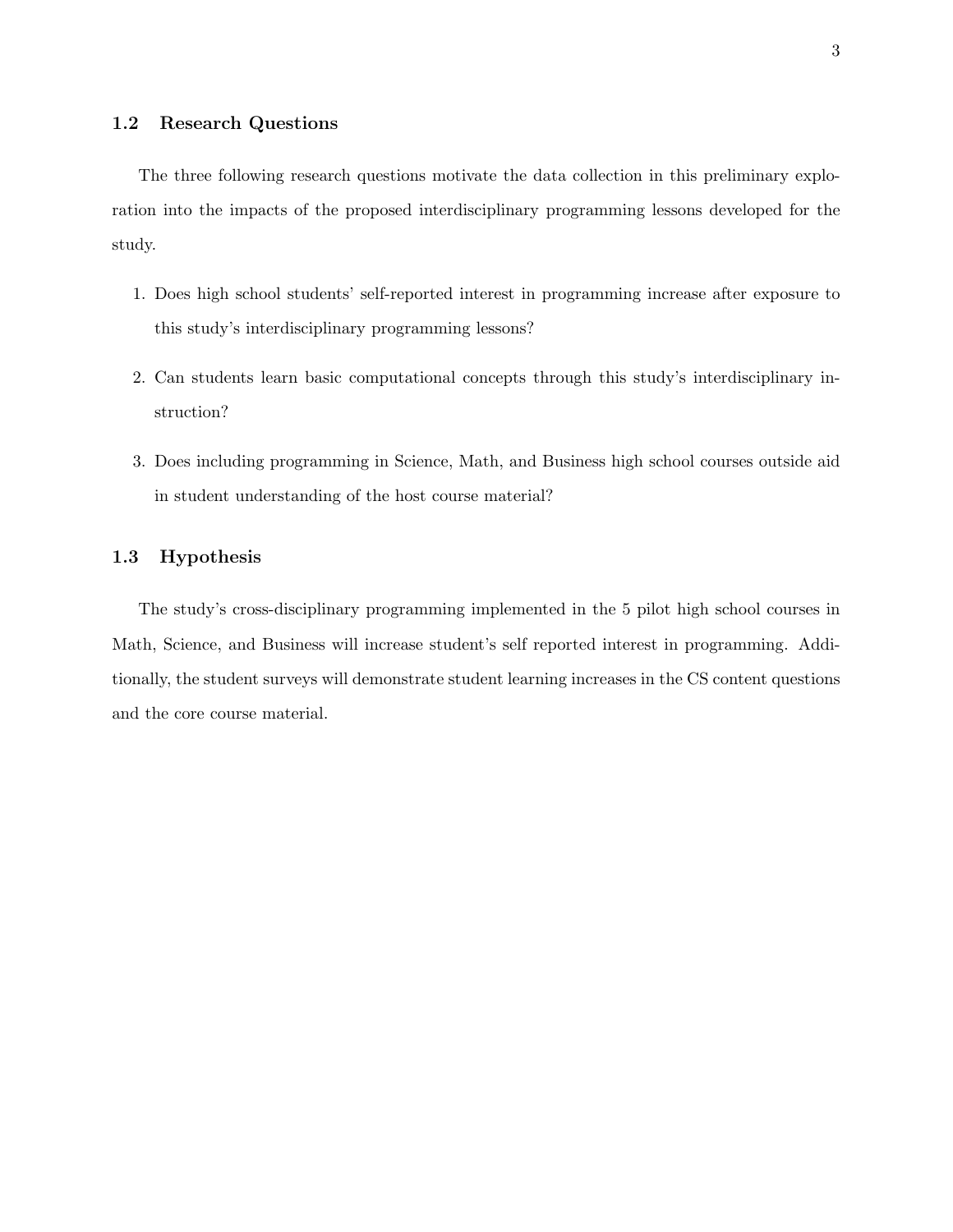#### <span id="page-11-0"></span>CHAPTER 2 LITERATURE REVIEW

This review of prior work on Computer Science Education begins by exploring what the CS Education community determines what Computer Science for K-12 is and the impacts of studying CS on student learning. Next interdisciplinary programming studies findings are summarized and reviewed to identify best practices and useful lessons. Then, students' reflections of programming the classroom during a prior research study are presented. Finally, the suggested benefits of programming as an active learning activity with code "notebooks," are presented.

#### <span id="page-11-1"></span>2.1 Computational Thinking

There has been a significant amount of work and thought regarding the importance of Computational Thinking  $(CT)$  in K-12 education [\[1,](#page-58-1) [3,](#page-58-3) [4\]](#page-58-4). With the goal of incorporating CT and programming into high school student courses, the first step is identifying what defines CT. Computational thinking is a key 21st-century competence for developing a specific set of critical thinking skills [3, 7]. CT is often characterized by different concepts and specific practices for problem-solving. Some commonly regarded CT concepts and practices are listed in the table [2.1.](#page-12-2)

Computer programming is a natural and engaging vehicle for learning CT concepts and practices [\[8\]](#page-58-8). The concepts and practices listed in Table [2.1](#page-12-2) inform the study and are incorporated in the programming modules created for the project. For instance, methods for solving math or science problems with programming can be broken down into steps to demonstrate problem decomposition and incremental development. When discussing formulas and procedures, algorithm design and logic are fitting topics to practice "thinking like a computer scientist" [\[1\]](#page-58-1). After the algorithms are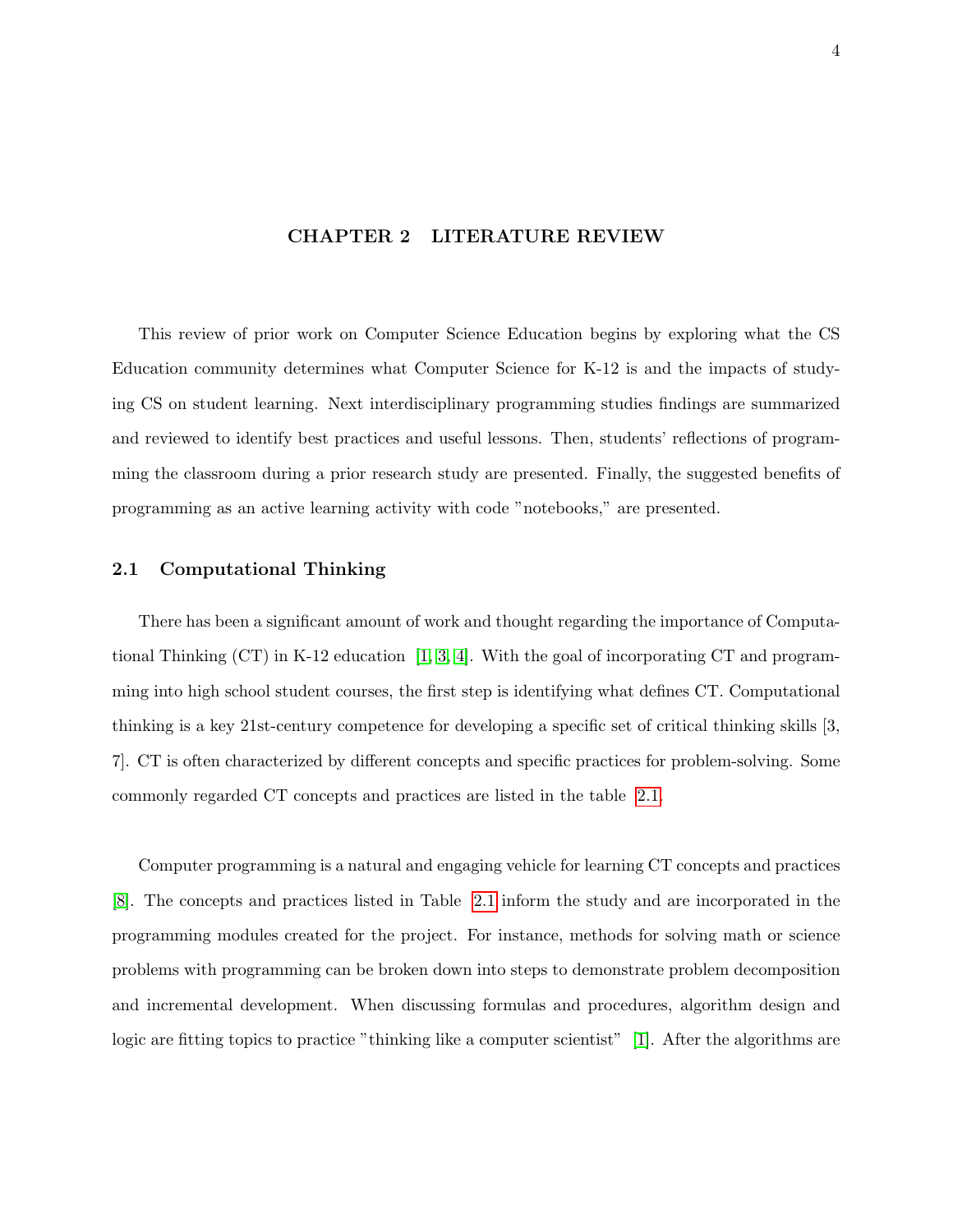<span id="page-12-2"></span>

| CT Concepts $[4, 7]$       | CT Practices [7]        |
|----------------------------|-------------------------|
| logic and logical thinking | problem decomposition   |
| algorithm design           | testing and debugging   |
| pattern recognition        | incremental development |
| evaluation                 | creativity              |
| automation                 |                         |
| abstraction                |                         |

Table 2.1: A compiled list of CT Concepts and Practices examples.

discussed automation and abstraction can be explored with concepts such as functions, variables, and control structures. Computational Thinking can complement and enhance different areas of study  $[7]$ . For instance, programming in math and science is established and intuitive  $[4]$ , [7\]](#page-58-7). It has been shown that extending coursework to include CT content enables deeper STEM learning [\[4,](#page-58-4) [7\]](#page-58-7). Another benefit of introducing programming to students in math and science courses is providing students a context for programming that they are already familiar with and have experience studying [\[4,](#page-58-4) [7\]](#page-58-7).

#### <span id="page-12-0"></span>2.2 Interdisciplinary CS

There have been many important efforts and research studies conducted on the viability of interdisciplinary CS. A few of the more pertinent efforts to this study are outlined regarding how they inform and motivate this study.

#### <span id="page-12-1"></span>2.2.1 Math and Programming Can Reinforce Each Other

In one research study, Fisler et al. [\[8\]](#page-58-8) regard how math and programming can reinforce each other and shares a few best practices regarding interdisciplinary programming. The study is a six-year reflection on an evolving curriculum for integrating computer science into mathematics by leveraging programming to help students explore mathematics [\[8\]](#page-58-8). The main lessons for integration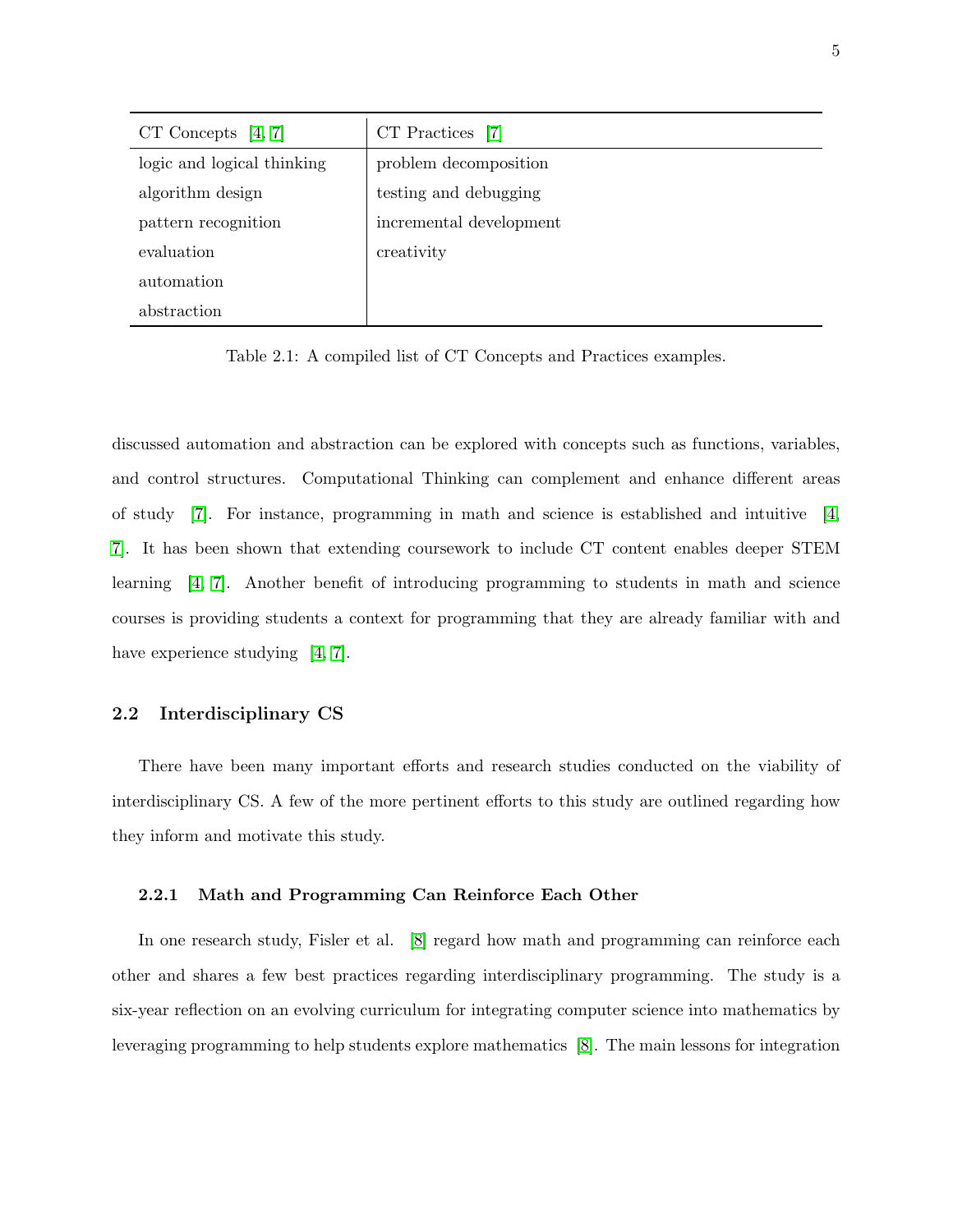of the two disciplines include knowing your audience (teachers and students), teaching for knowledge transfer by explicitly linking concepts in CS and math, and adapting to the teaching practices and styles of the host class with flexible materials [\[8\]](#page-58-8). Additionally, Fisler et al. [\[8\]](#page-58-8) suggests that relating CS to a teacher's interest in integrating computing into their home discipline allows for more success of the efforts [\[8\]](#page-58-8). This research project is motivated by the findings of this study by relying on the partner high school teachers who know their student and class dynamics to tailor the lessons for the audience. By working with partner teachers who have an interest in integrating computing into their discipline, we can focus on the material that the teachers want to link with CS concepts. Additionally, the Python modules created were set out to be flexible in length, difficulty, and subject matter.

# <span id="page-13-0"></span>2.2.2 Programming in STEM Courses Can Improve Students' Conceptual Learning

In another study, Jackson et al. [\[9\]](#page-59-0), used an instructional model to apply programming to STEM courses [\[9\]](#page-59-0). The study participants were undergraduate students in lower-division Mathematics courses and High School teachers in professional development workshops [\[9\]](#page-59-0). The model used programming to study mathematical concepts with the underlying goal of increasing students' understanding of abstraction, an essential concept of  $CT$  [\[9\]](#page-59-0). The study included a control group of students who were not exposed to the CS content taking the same Math course. According to the research, the students who learned the content with computer programming improved 38% in their processing level, whereas the students in the control group improved 15% in processing level [\[9\]](#page-59-0). According to the authors, teachers, and students benefited from the approach and the results suggest that the integration of programming improved students' ability to abstract and generalize their conceptual learning [\[9\]](#page-59-0).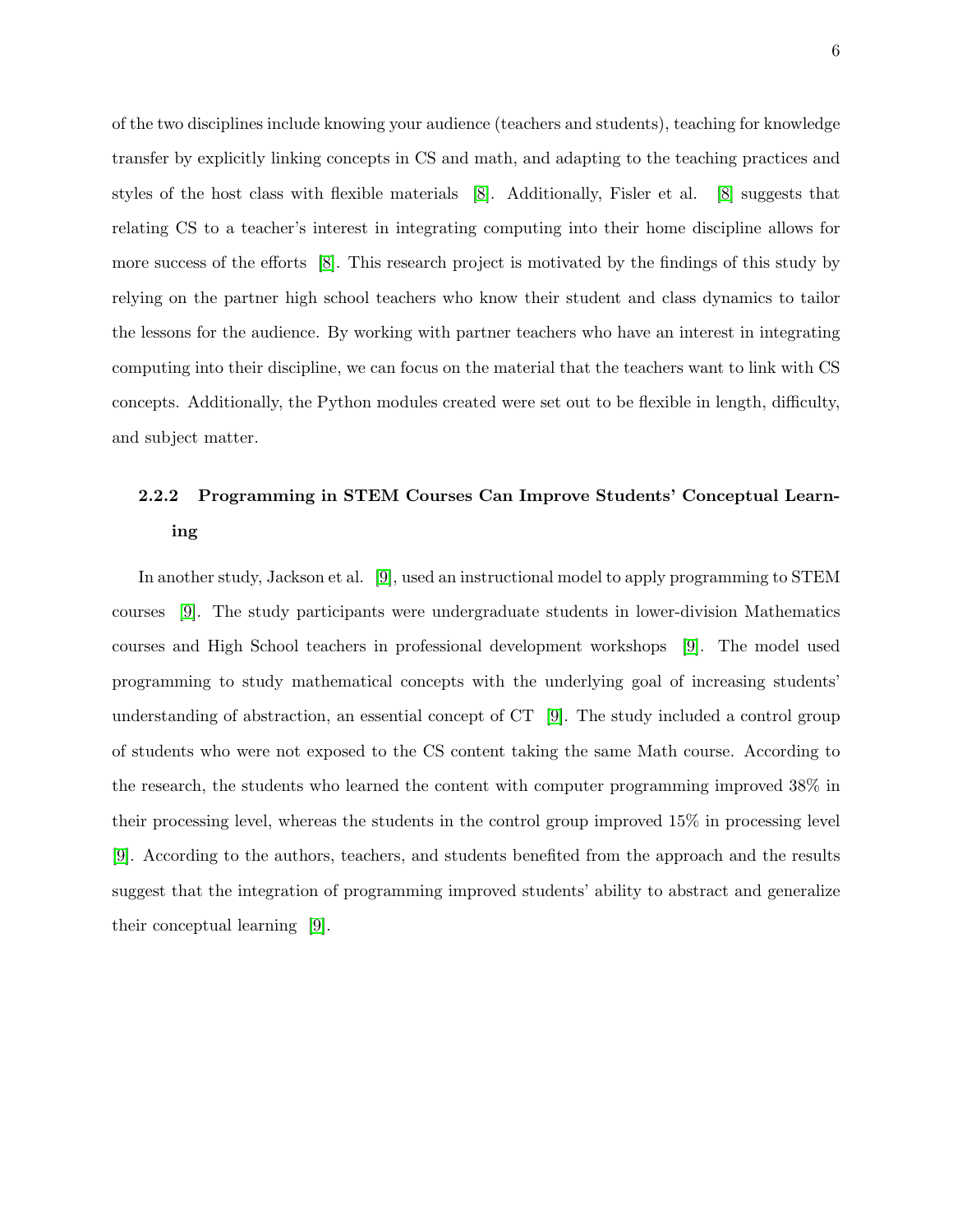#### <span id="page-14-0"></span>2.3 Student Reflections on CS in the classroom

Celepkolu et al. [\[10\]](#page-59-1) performed a year-long study with middle school science students engaged in CT activities and block-based programming. The study found significant learning gains in students' CS knowledge, and that the majority of students had positive sentiments regarding the integration of CS into their classrooms [\[10\]](#page-59-1). Some of the themes students reflected on after their experience was that computing can show the details of science processes, provide active learning opportunities, and aid in understanding science from a different perspective [\[10\]](#page-59-1). The findings of this study suggest that interdisciplinary programming may be interesting to students as well as beneficial to their learning in STEM courses.

#### <span id="page-14-1"></span>2.4 Interactive Python Notebooks in Education Promotes Active Learning

iPython Notebooks are a web-based interactive computational environment for creating, executing, and visualizing code. They can be used to create a worksheet type lesson, text book and code editor for students. The use of iPython Notebooks in education has been shown to increase engagement and participation while also improving understanding of course content [\[11\]](#page-59-2). The notebooks can aid in conceptual learning and make lessons more relevant to diverse interests and different learning types [\[11\]](#page-59-2). The interactivity of the notebooks allows for students to be active participants in their learning by providing an avenue for exploring, analyzing, synthesizing, and evaluating the content. In active-learning, students are actively engaged by teaching strategies rather than passively participating in listening or taking notes [\[2\]](#page-58-2). Active learning methods have been shown to increase in STEM subjects [\[12\]](#page-59-3). The format offers a valuable tool for remote and asynchronous learning as a guided lesson.

#### <span id="page-14-2"></span>2.5 Summary of Studies

The prior work in the area of interdisciplinary programming's impact on student learning suggests that it enhances STEM learning and problem solving skills. There is ample evidence to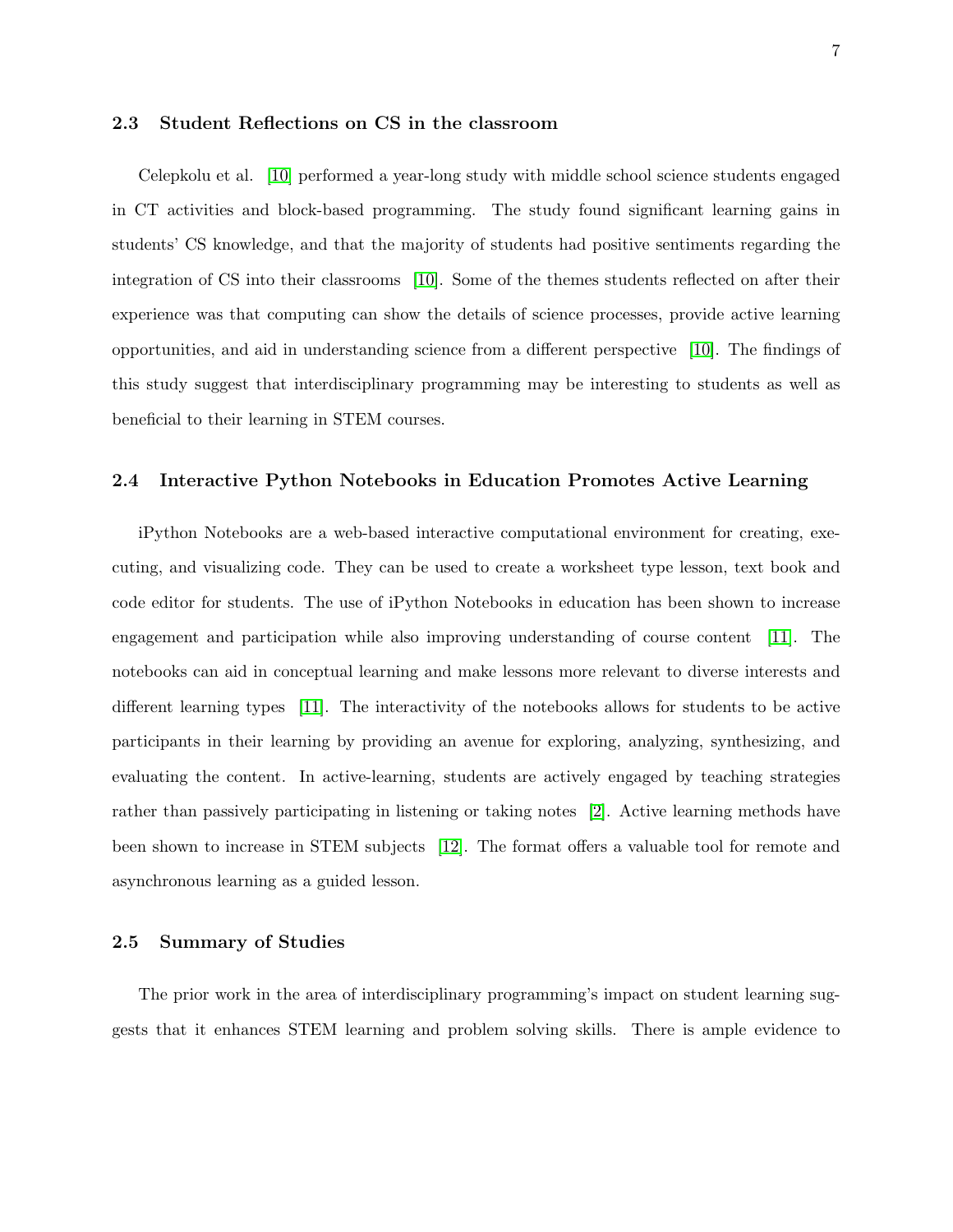support that further work in this area should be pursued and that there is more to learn. Additionally, the best practices identified by prior studies inform the methodology of this study. The studies do not however, provide findings regarding shorter exposure to CS and programming which this study explores.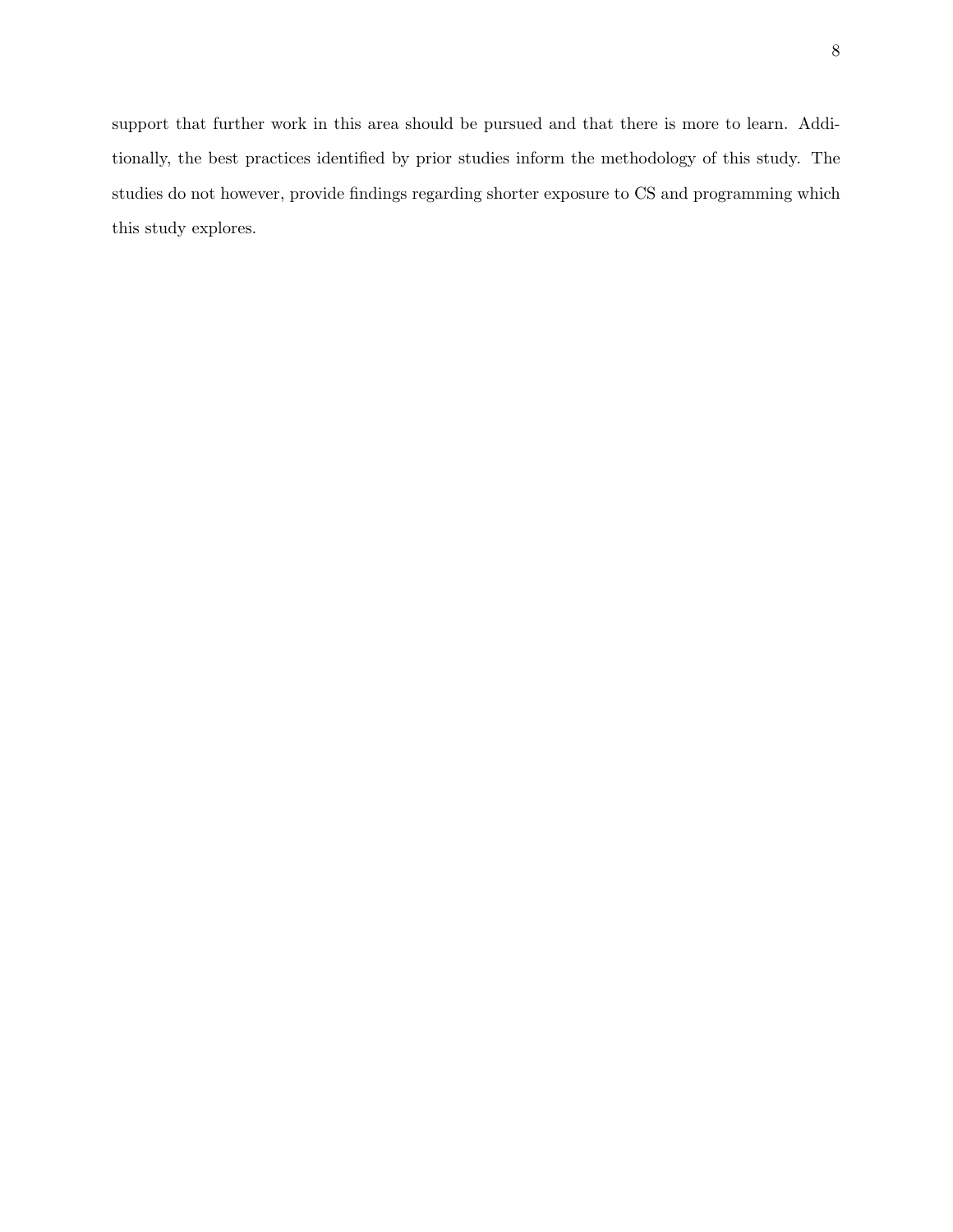#### CHAPTER 3 METHODOLOGY

<span id="page-16-0"></span>The goal of this year long research study was to design, develop, and evaluate an interdisciplinary CS introductory curriculum. This curriculum was piloted in a variety of Montana high school courses that are not identified as programming or CS courses. The methods used to accomplish this goal are detailed below by demonstrating the curriculum development process, the instruction of the material, a description of the research study participants, the data collection procedures, and the data analysis methodologies.

#### <span id="page-16-1"></span>3.1 Module Development

By partnering with high school teachers to develop modules that align with their specific curriculum, learning outcomes, and students' needs, we were able to integrate complementary programming exercises into classrooms across Montana. For instance, if a high school Chemistry teacher was already planning on covering Gas Law equations, then demonstrating how programming can be applied to solve gas law problems is a relevant and natural addition to the course. The complementary nature of using programming in pursuit of the learning outcomes that are already in place for a course benefits the students, teachers, and the goal of broadening the participation in CS education.

As high school teachers are an integral part of broadening CS Education, the first step in developing the modules was identifying teachers who are interested in linking programming to their core curriculum. We then asked for the teacher partner to identify a set of problems or lessons that students could benefit from learning with code. Teachers provided lessons on statistics, payroll math, arithmetic sequences, Gas Law formulas, molarity calculations, and more. Examples of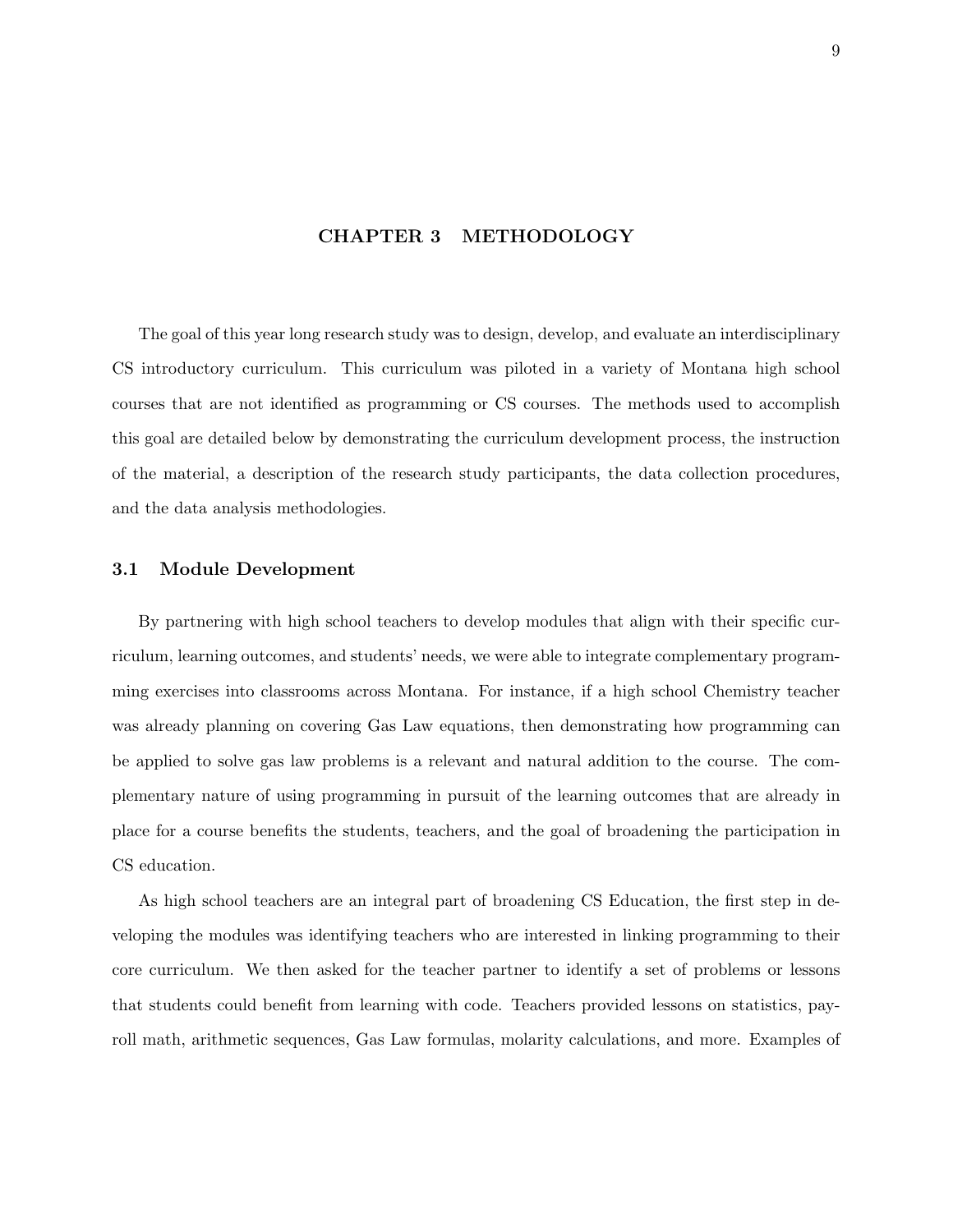

teacher provided problems are shown in figure [3.1](#page-17-0) and [Appendix C.](#page-45-0)

<span id="page-17-0"></span>Figure 3.1: Example of a teacher provided statistics problem and programming assignment .

Next, we developed programming exercises based on the desired problems and worked with the teacher partners to make the module engaging, clear, and useful. Examples of programming exercises based on the teacher provided problems are shown in figures [3.1,](#page-17-0) [3.2,](#page-18-0) and [3.3](#page-19-1) . Instructions provided step-by-step explanations on how to interact with the code examples. The instructions frequently include identifying certain parts of the program, for instance, identify a variable assignment in the code. Other student tasks include changing variable values, making function calls, writing part of a function, and checking outputs. The programming concepts that were introduced in the lessons vary based on the material, but generally include input/output, variables, functions, and using code libraries. Some include more advanced concepts such as branching and loops. In addition, different concepts and practices of computational thinking are used such as problem decomposition, algorithmic thinking. The lessons encourage student exploration by providing options and opportunities to play around with the code cells and visualize the output of their changes. Resources are often linked and ideas for developing more complexity in the programs are encouraged.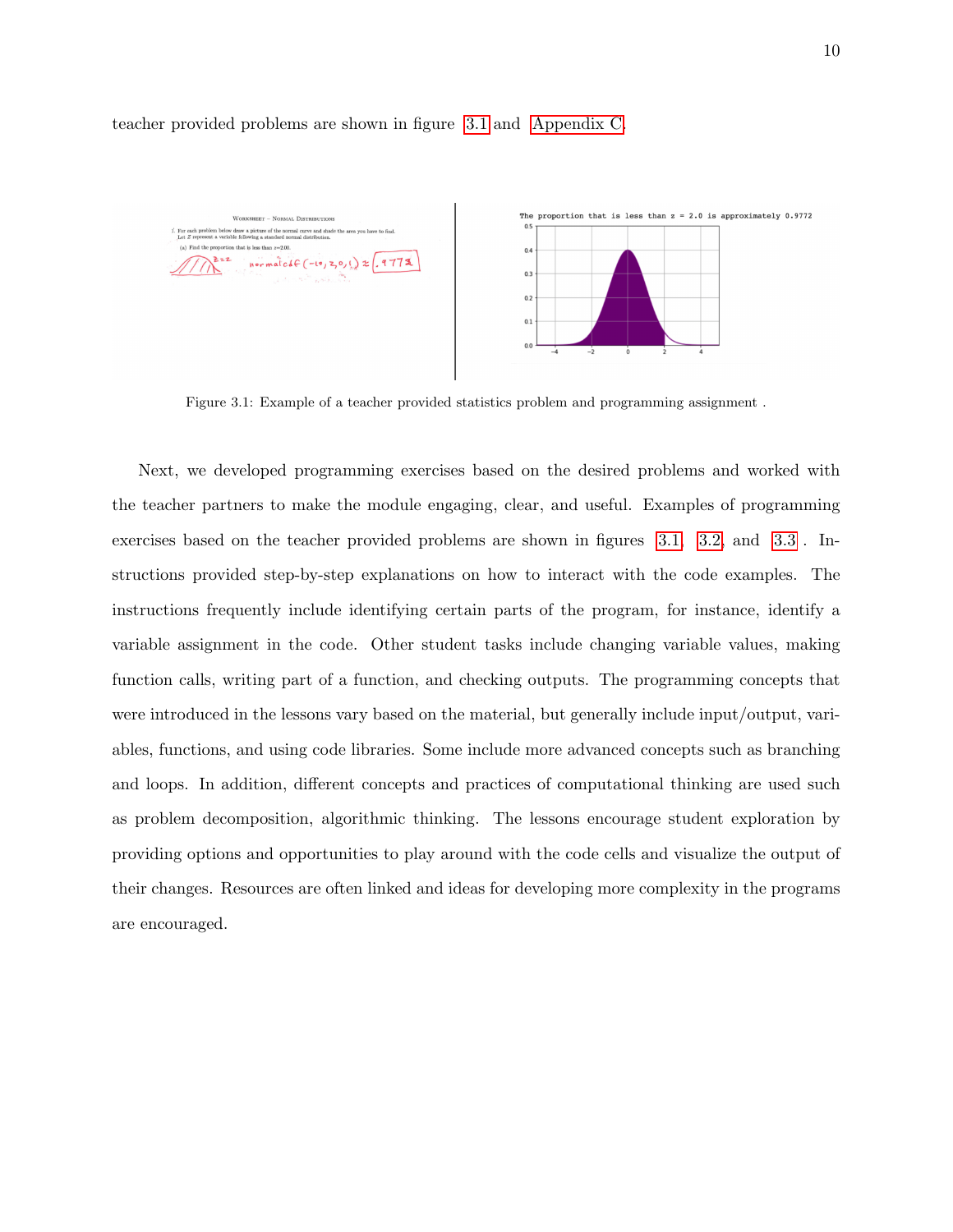A goal of the project was to provide flexibility for teacher participation, whether that be running a 30-minute module in a class remotely, writing code and exercises for the project, or somewhere in between. Teacher education and involvement are essential to solving the CS education problem, thus their involvement and buy-in are just as important as the students.' The amount of training that teachers have regarding CS and programming varied and the individualized support allowed for teachers with no formal education in CS or experience in programming to run the curriculum in their classrooms.

| $\sim$ Part 2: function definitions, function calls, and arguments                                                                                                                                                                                                                           |
|----------------------------------------------------------------------------------------------------------------------------------------------------------------------------------------------------------------------------------------------------------------------------------------------|
| Instructions                                                                                                                                                                                                                                                                                 |
| 1. Read through the started code and carefully read the comments.                                                                                                                                                                                                                            |
| 2. On line 3, Finish the code m = by using the variables x1, y1, x2, y2 to write an expression that yields the slope formula. Remember to use<br>parentheses in the formula! (Hint: This line will be the same as line 10 in the previous cell).                                             |
| 3. On line 7, Make a function call to the function slope_of_line() with the argumets $x1=3$ , $y1=1$ , $x2=5$ , $y2=7$ , $(3,1,5,7)$                                                                                                                                                         |
| 1 # The next 3 lines define a function that returns the slope of a line given 2 points<br>2 def slope of line(x1, y1, x2, y2):<br>3<br>$m =$<br>4<br>return m<br>5<br>6 #function call with x1=3, y1=1, x2=5, y2=7<br>$7$ slope = slope of line()<br>8<br>9 #output slope<br>10 print(slope) |

<span id="page-18-0"></span>Figure 3.2: Example of a slope calculation programming problem introducing functions.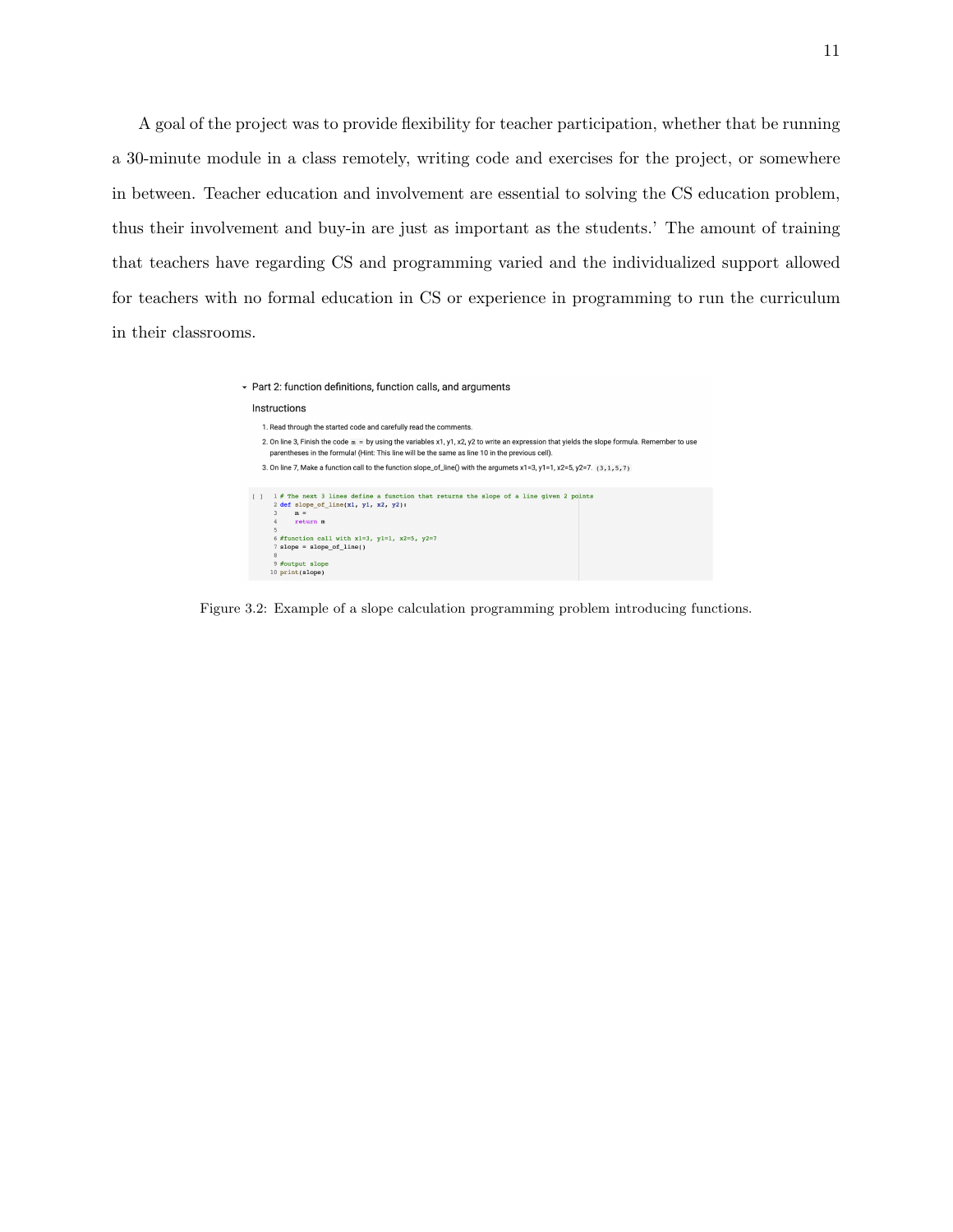#### <span id="page-19-0"></span>3.1.1 Google Colab and Interactive Python Notebooks

The lessons are developed in the Python programming language and distributed in interactive Python notebooks with the Google Colab environment (see figure [3.3\)](#page-19-1). Python was chosen for the project because it is a popular high-level, programming language with a readable syntax which makes it great for beginning programmers [12]. The Python programming language is also powerful, widely used, and has many relevant libraries for interdisciplinary programming. The Google Colab IDE runs Python code in an internet browser. Google Colab renders interactive Python notebooks (Jupyter Notebooks) which allow for the the integration of formatted text, code, inputs, and outputs in the same window. Google Colab requires no installation or set up to run code and is simple to learn how to use. It provides a clean and user-friendly interface to provide instructions and code blocks which allows for an instructional problem-solving narrative to progress throughout the lesson.



<span id="page-19-1"></span>Figure 3.3: Ideal Gas Law, Chemistry programming exercise excerpt from the beginning of the module. The instructions in the beginning are more explicit, include more comments in the code and ease the students into reading and running code. The full module is included in [Appendix D.](#page-49-0)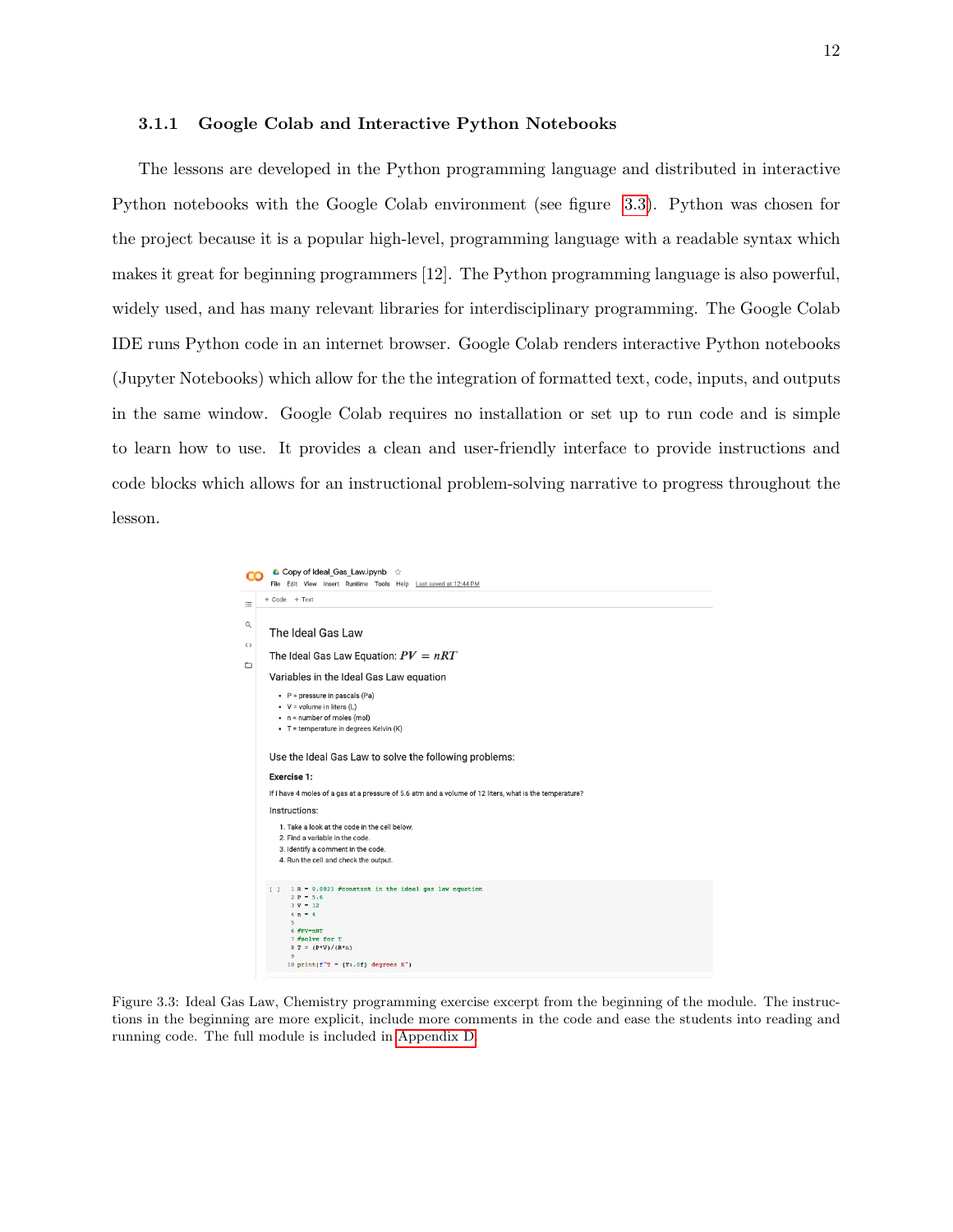#### <span id="page-20-0"></span>3.2 Module Instruction

After developing the content, the modules were ideally co-taught in the classroom with the partner teacher and researchers from the University of Montana. Given the need for distance learning, because of the COVID-19 pandemic, the Python modules were also integrated into remote classrooms and asynchronous learning schedules. We wanted to create useful resources for teachers and students while creating a community surrounding the larger goal of broadening participation in CS.

Initially, the instructors guided the students through using the Google Colab environment. Students began with an introductory module that covered basic coding structures such as input, output, functions, and parameters. Then, the students worked through the course-specific modules at their own pace, discussing questions regarding the CS and non-CS material with classmates and troubleshooting together to debug their code. The modules allowed students to read and run complete code snippets, change values, and then create their own programs. CT concepts and practices were immersed in the student instructions, allowing for understanding to broaden as confidence levels increased and the exercises became more challenging.

#### <span id="page-20-1"></span>3.3 Data Collection

The University of Montana Institutional Review Board approved the collection of data for this project from the student and teacher participants. To ensure in-depth analysis, both qualitative and quantitative data in the form of pre-and post-lesson surveys were collected. The student survey was designed to collect data regarding the research questions of interest. The student participants took pre and post intervention surveys. The pre and post-instruction survey. The full surveys are included in [Appendix A](#page-34-0) and [Appendix B.](#page-41-0) The surveys included multiple-choice, short answer, and ranking questions. The questions regarding the host-discipline subject matter were designed by the high school teachers to track learning goals relevant to their courses and specific lessons. The primary research tool used to collect the data was Google Forms. Because of the COVID-19 pandemic, researchers were not able to be present in the classrooms when the instruction or data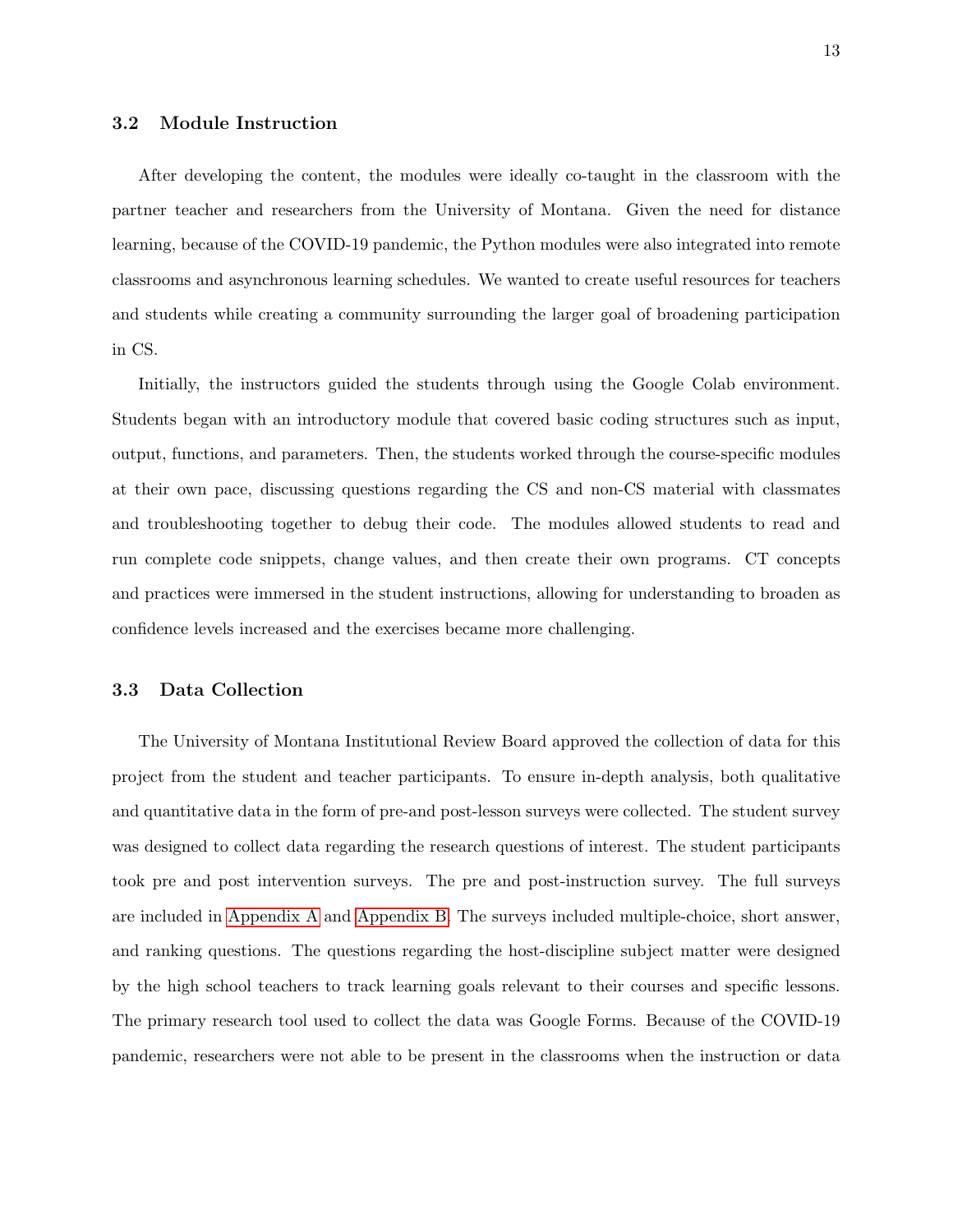collection happened which may have affected the consistency of the data collection.

#### <span id="page-21-0"></span>3.4 Study Participants

#### <span id="page-21-1"></span>3.4.1 Teacher Participants

The most important factor for selecting the study's teacher participants was their interest in incorporating CT and/or programming into their classrooms. The four high school teacher participants in the study are Montana educators, teaching grades 9-12, in Biology, Chemistry, Algebra, and Business. A majority of the partner high school teachers participated in a professional development course on integrating Python into their Math and Science courses. The teachers selfidentified as having a little to a moderate amount of programming experience.

#### <span id="page-21-2"></span>3.4.2 Student Participants

The 132 student participants in the study were selected based on the teacher partnerships developed. All of the students were enrolled in high schools in Missoula, Great Falls, or Corvallis taking a course in Biology, Chemistry, Business, or Algebra. 71.76% of the student participants had not heard of the Python programming language before the study and the majority of students identified having no programming experience at all (see table [3.1\)](#page-21-3).

<span id="page-21-3"></span>Table 3.1: Student Participants Response to: How much programming experience do you have?

|           | None at<br>all $(1)$ | A little<br>(2) | Moderate $\Lambda$ lot $(4)$<br>(3) |      | A great<br>deal(5) |  |  |
|-----------|----------------------|-----------------|-------------------------------------|------|--------------------|--|--|
| ℅         | 57.14                | 29.76           | 8.33                                | 3.57 | 1.19               |  |  |
| $N = 132$ |                      |                 |                                     |      |                    |  |  |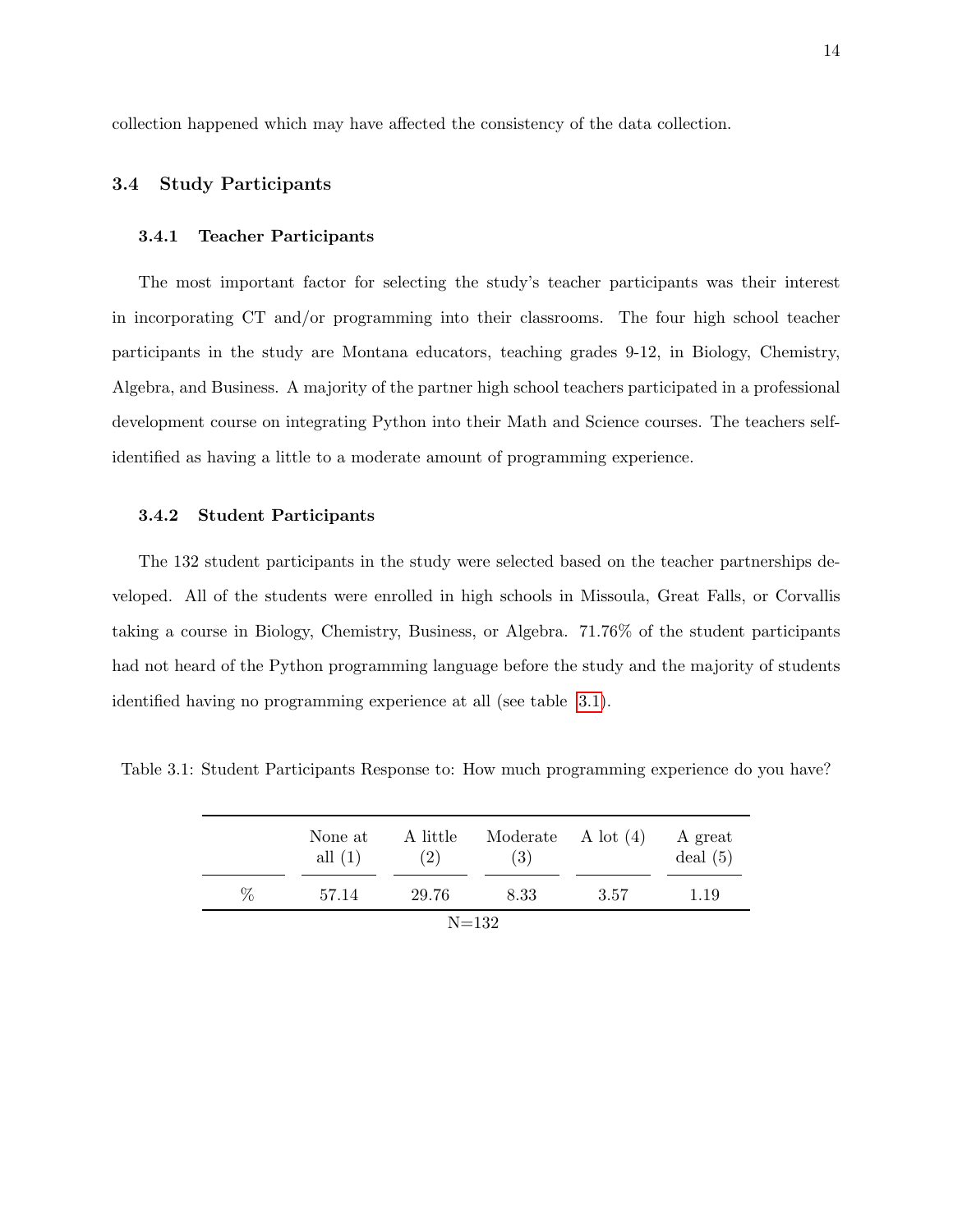#### <span id="page-22-0"></span>3.5 Data Analysis

The data was analyzed across all participating classes and summarized to make estimates about the target population of Montana high school students. Additional analysis of discipline-specific data was analyzed for statistical significance. Statistical tests completed on the quantitative data include correlated two-tailed T-tests, percent change between pre and post-intervention results, and measures of central tendency, and variance. A thematic analysis was performed on the qualitative data to find patterns and label recurring concepts by grouping them into themes.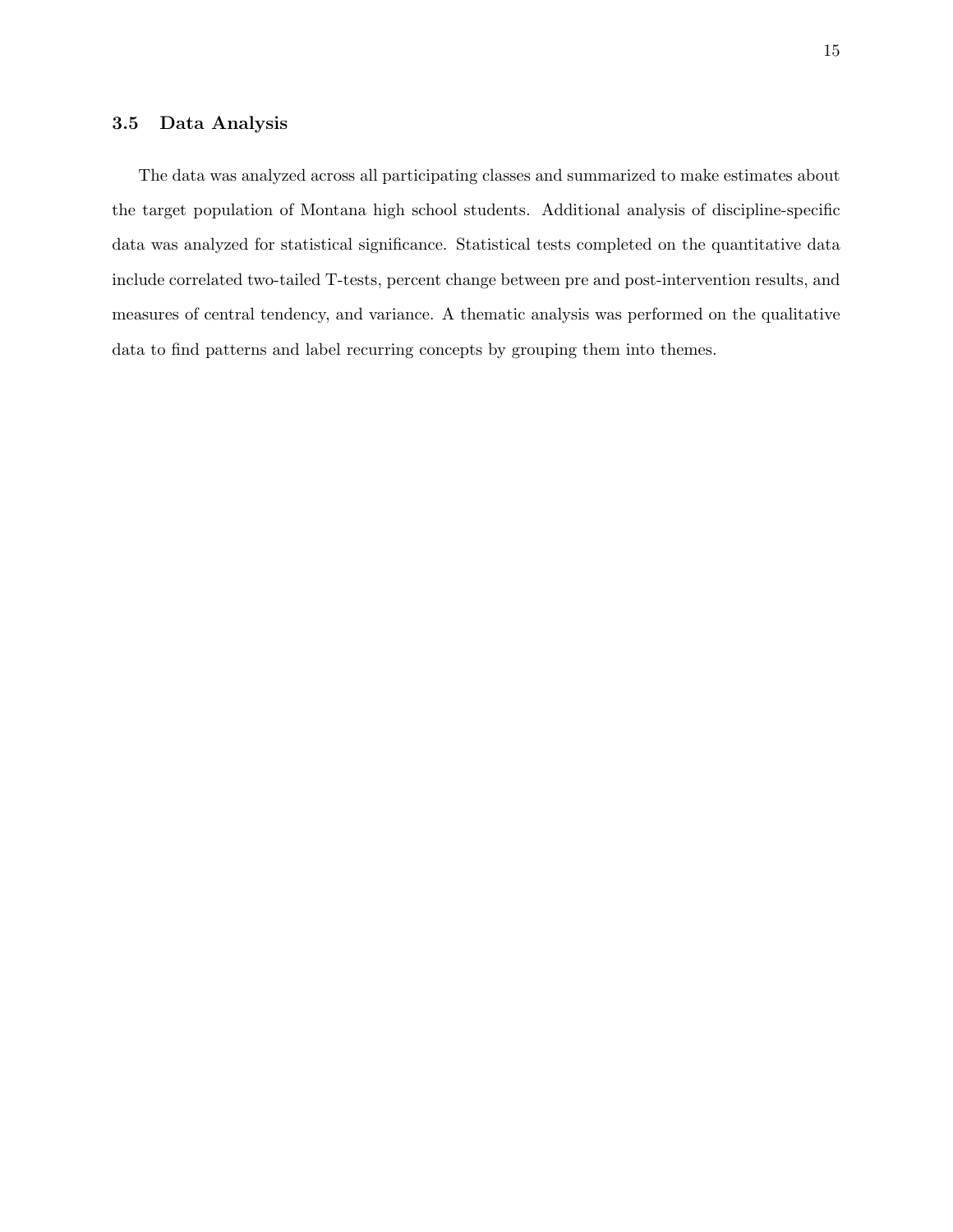#### CHAPTER 4 RESULTS

<span id="page-23-0"></span>The results from the data analysis are provided below to indicate whether this method of broadening the participation of CS education is worth further study. The results are broken into three main sections: interest in programming, CS learning, and discipline specific learning goals correlating with the three research questions.

#### <span id="page-23-1"></span>4.1 Student Interest in Programming

To address the research question of whether students' interest in programming increased after being exposed to interdisciplinary, introductory CS, the participants were asked to identify how much interest in programming that they had pre and post-intervention (see table [4.1,](#page-23-2) and table [4.2\)](#page-24-0). Additionally, to better understand the reasons behind the quantitative data collected, participants were asked to explain why they were or were not interested in learning to program (see table [4.3\)](#page-25-0).

<span id="page-23-2"></span>

| Question                            | Time of<br>Response | None $(1)$ | A little<br>(2) | Moderate<br>(3) | A $\text{lot}(4)$ | A great<br>deal(5) |
|-------------------------------------|---------------------|------------|-----------------|-----------------|-------------------|--------------------|
| How much interest in                | Pre $(\%)$          | 25.76      | 38.64           | 27.27           | 6.06              | 2.27               |
| learning to program do<br>you have? | Post $(\%)$         | 42.03      | 24.64           | 24.64           | 4.35              | 4.35               |

Table 4.1: Student Interest in Programming Survey Results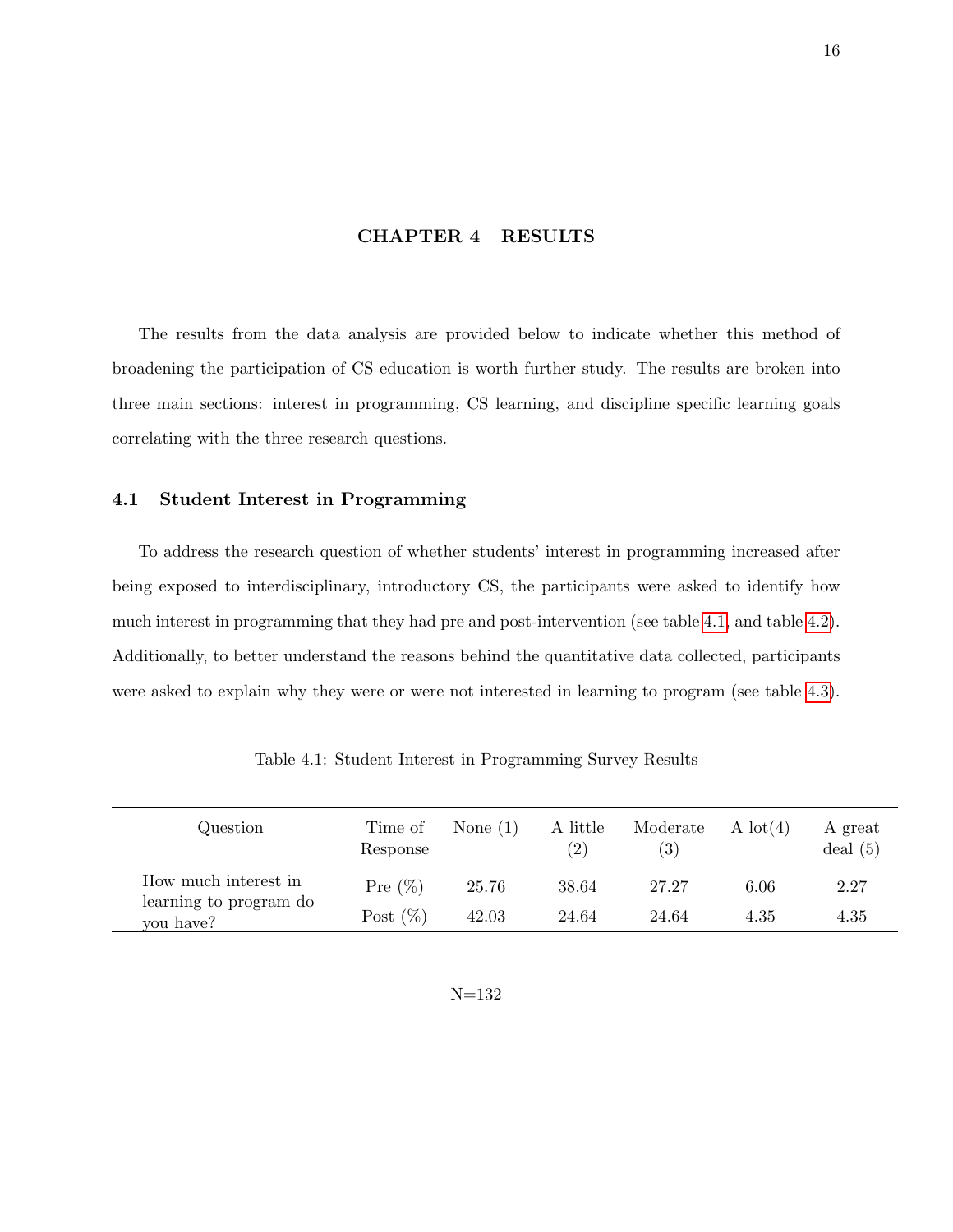<span id="page-24-0"></span>

| Question                                                       | Pre Mean | Post<br>Mean | Percent<br>Change | T-value | P-value |
|----------------------------------------------------------------|----------|--------------|-------------------|---------|---------|
| How much interest<br>in learning to<br>program do you<br>have? | 2.2      | 2.04         | $-0.16$           | $-1.06$ | 0.29    |
|                                                                |          | $N = 132$    |                   |         |         |

Table 4.2: Change in Student Interest in Programming Survey Results

Interest in learning to program decreased slightly across the pilots after the lessons. For this study, there is no supportive data to show that students were more interested in studying or pursuing Computer Science after the intervention, however, it would be worth studying more in the future to better understand students' lack of interest in programming/CS.

The reasons that students provided (see table [4.3\)](#page-25-0) as to why they were interested in programming did not vary much from the pre and post-survey results. The reasoning provided by the students could help to improve further curricula. Considering how to frame computer science education as applicable, fun, and important for everyone should continue to be studied and incorporated into curricula.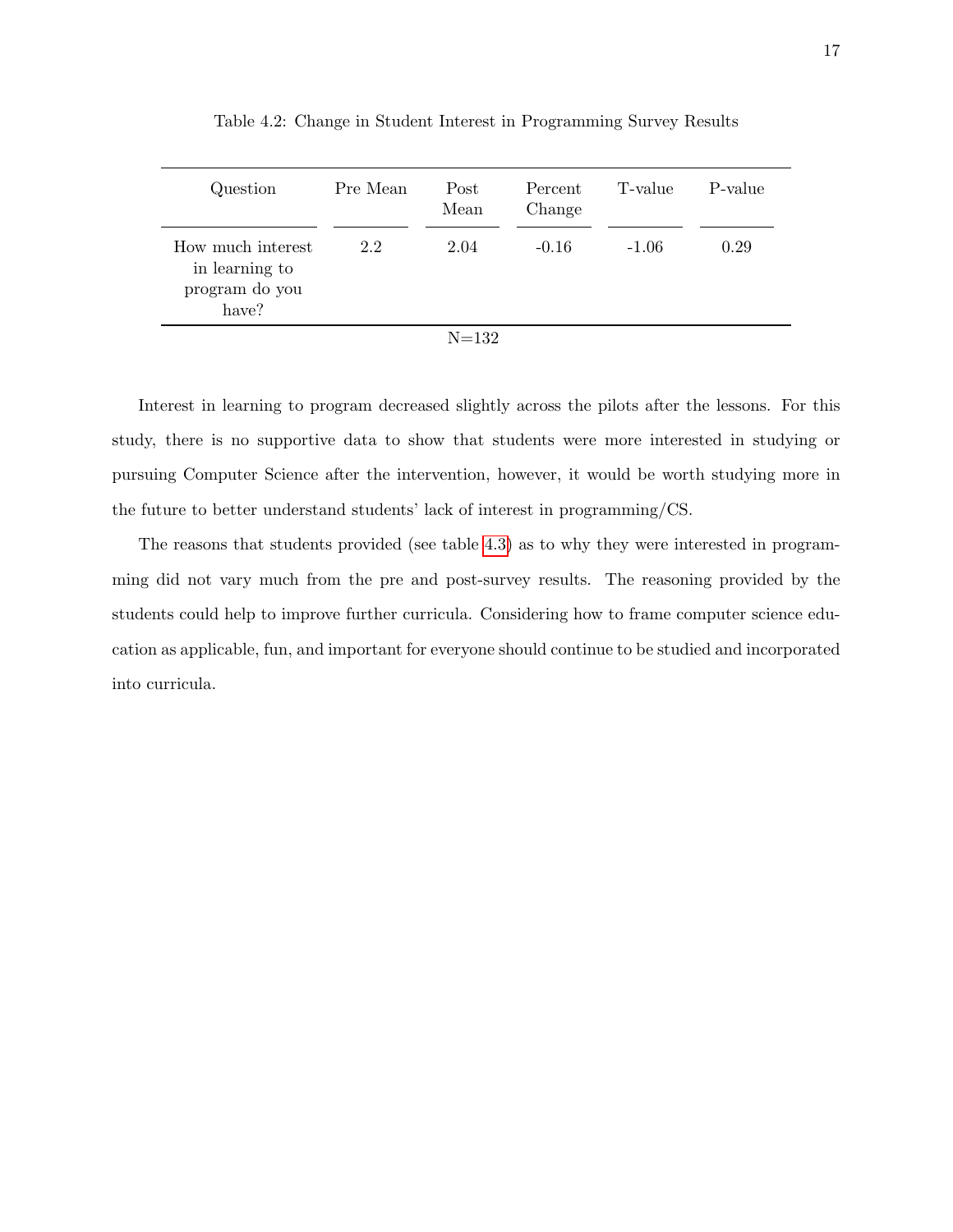<span id="page-25-0"></span>

|                       | Interested in CS                                                                                                                                                                                                                     | Not interested CS                                                                                                                                                                                                                                                                                                                                                                                  |
|-----------------------|--------------------------------------------------------------------------------------------------------------------------------------------------------------------------------------------------------------------------------------|----------------------------------------------------------------------------------------------------------------------------------------------------------------------------------------------------------------------------------------------------------------------------------------------------------------------------------------------------------------------------------------------------|
| Pre-<br>intervention  | $\bullet$ fun<br>$\bullet$ important<br>$\bullet$ useful<br>$\bullet$ cool<br>• job prospects<br>• scientific applications<br>$\bullet$ web programming<br>• trying new things<br>• application to the Arts                          | $\bullet$ too busy<br>$\bullet$ difficult, confusing<br>$\bullet$ boring<br>$\bullet$ I don't understand it<br>• there are more important things to<br>learn<br>• the job I want doesn't require pro-<br>gramming<br>$\bullet$ I don't think that I will ever use it<br>outside of school<br>• I'm not good with technology<br>$\bullet$ I don't like computer work<br>• I would not be good at it |
| Post-<br>intervention | $\bullet$ fun<br>$\bullet$ jobs<br>• interested in computers and<br>code<br>• liked the assignment<br>• see an application to a per-<br>sonal project<br>$\bullet$ can streamline processes<br>• I want to make my own pro-<br>grams | $\bullet$ don't enjoy/ care about it<br>$\bullet$ I'm not smart enough<br>• boring, confusing, complicated<br>• I don't think that I a good at it<br>$\bullet$ I don't like computer stuff<br>• I don't understand how it applies to<br>"real life"<br>• I don't think that I will use it                                                                                                          |

Table 4.3: Why Students are Interested or not Interested In Learning to Program

A compiled list (with duplicates removed and themes combined) of reasons students provided for their interest or lack of interest in learning to program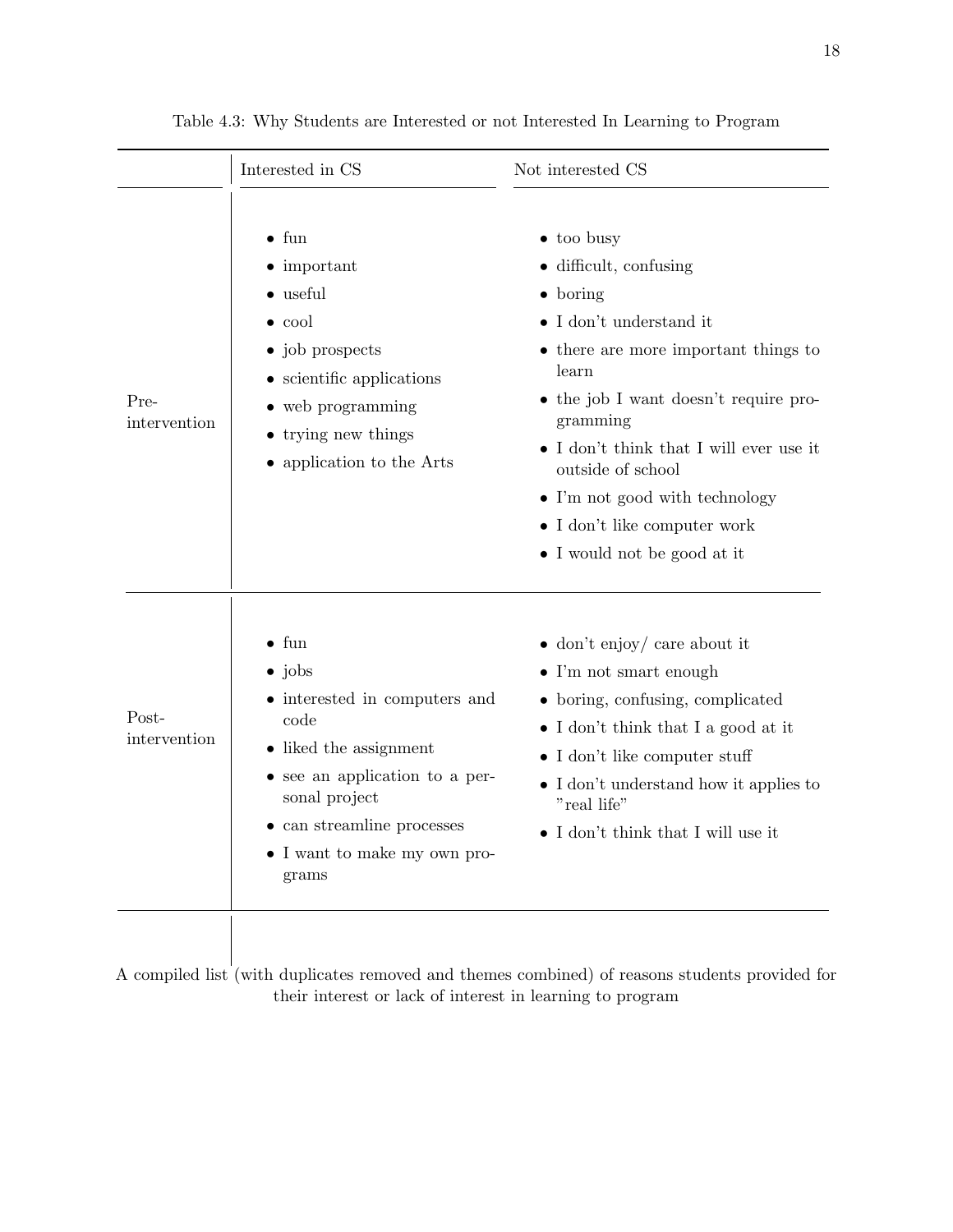#### <span id="page-26-0"></span>4.2 Student CS Concepts Learning

Learning gains by the percentage of correct answers regarding CS material and the change pre and post are presented in table [4.4.](#page-26-1) All four of the questions had a significant increase in correct answers after the lesson, and students' answering "I don't know," decreased significantly. These findings suggest that it is possible to teach students basic computational concepts with an interdisciplinary curriculum.

<span id="page-26-1"></span>

| Question                                                                                  | Pre Correct $(\%)$ | Post Correct $(\%)$ | $(\%)$ Change |
|-------------------------------------------------------------------------------------------|--------------------|---------------------|---------------|
| Which of these Python code<br>blocks would output a<br>"Hello!" message to the<br>screen? | 17.74              | 76.19               | $+58.45$      |
| Which statement best<br>describes what a function in<br>Python is?                        | 42.11              | 68.12               | $+26.01$      |
| Which statement best<br>describes what an argument<br>in Python is?                       | 14.3               | 31.88               | $+17.58$      |
| Which statement best<br>describes a variable in<br>Python?                                | 22.73              | 57.35               | $+34.62$      |

Table 4.4: CS Content Survey Question Results

N=132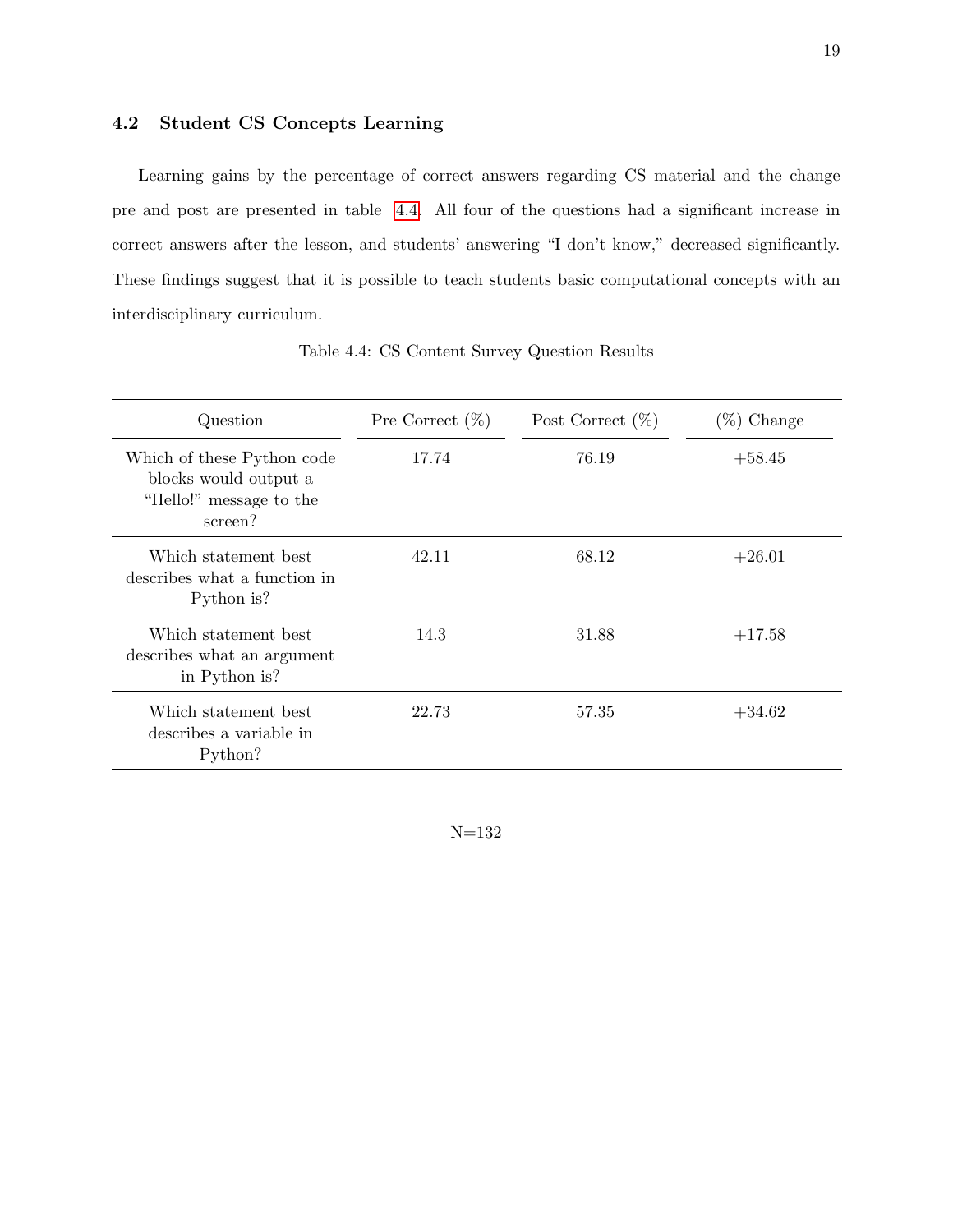#### <span id="page-27-0"></span>4.3 Host-discipline Learning

Learning gains by percent change in Host-discipline learning concept correctness after the intervention in [4.5.](#page-27-1) The questions asked were specific to the lessons being taught and written by the high school partner teachers. For instance, in the Molarity Module one of the questions asked was:

One mole of H2O is made up of 2 moles of hydrogen atoms and 1 mole of the oxygen atom. The mass of 1 mole of Hydrogen atoms= 1 g /mol and the mass of 1mole of Oxygen atoms  $= 16$  g/mol. What is the Molar mass of water? (Answer "I don't know" if you do not know)

<span id="page-27-1"></span>

| Course Discipline   | Mean $(\%)$ Change | Sample Size |
|---------------------|--------------------|-------------|
| <b>Biology</b>      | $+14.47$           | 22          |
| Chemistry (Class 1) | $+52.97$           | 28          |
| Chemistry (Class 2) | $+54.90$           | 20          |
| Algebra             | $+29.35$           | 35          |
| <b>Business</b>     | $+13.4$            | 27          |
| All Classes         | $+33.66$           | 132         |

Table 4.5: Host Discipline Content Survey Question Results

The two Chemistry teachers had the greatest percent change in core course content, which suggests that it was an appropriate fit for the project's goals. All of the courses provide significant gains for the host-discipline learning goals. The students' perception on the usefulness of the assignment varied greatly, as well as their opinion on programming being relevant to their coursework in the host-disciplines. All the questions can be referenced in Appendix [A](#page-34-0) and Appendix [B.](#page-41-0)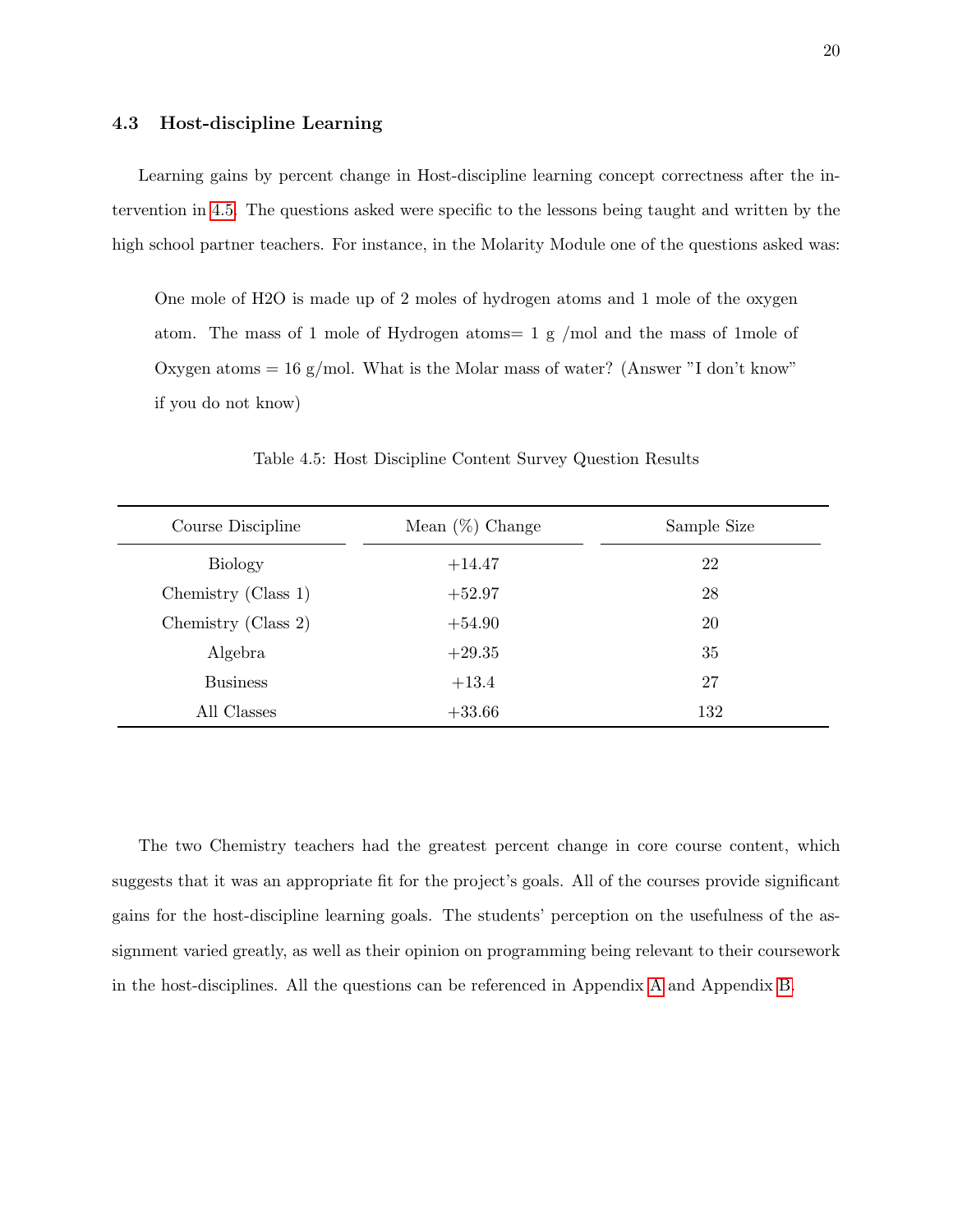#### CHAPTER 5 DISCUSSION

<span id="page-28-0"></span>The following sections will discuss the study's results, in more depth, and implications of the three research queries regarding: student interest in programming, CS concepts, and discipline specific learning. Next, the sections will discuss the study's limitations, partner high school teachers' perceptions of the lessons, recommendations for future work, and final conclusions.

#### <span id="page-28-1"></span>5.1 Student Interest in Programming

Contrary to the hypothesized association, student interest in programming decreased slightly after the intervention. The percent change in the data and the qualitative responses to why the student participants were, or were not, interested in programming were fairly consistent both pre and post-intervention. Without more data, it is difficult to understand why the results indicate less interest or the same amount of interest in programming for the students' post-intervention. One factor that may have influenced the results is the short amount of time and exposure to a new academic field and practice. Students may not have had enough time to experience any change in their interest in CS/programming. Another important factor to consider is the instruction and content varied between pilots. Some of the students had the lessons taught remotely and asynchronously, while other lessons were taught in the classroom and in group settings. Remote learning is difficult for many students and teachers. The teaching style and level of expertise in programming also varied by instructor.

The results of this question matter because CS is an elective course for most students, if they are not interested in the subject then they will likely not elect to take CS courses. Having a better understanding of what influences a student's interest in CS is essential for working towards the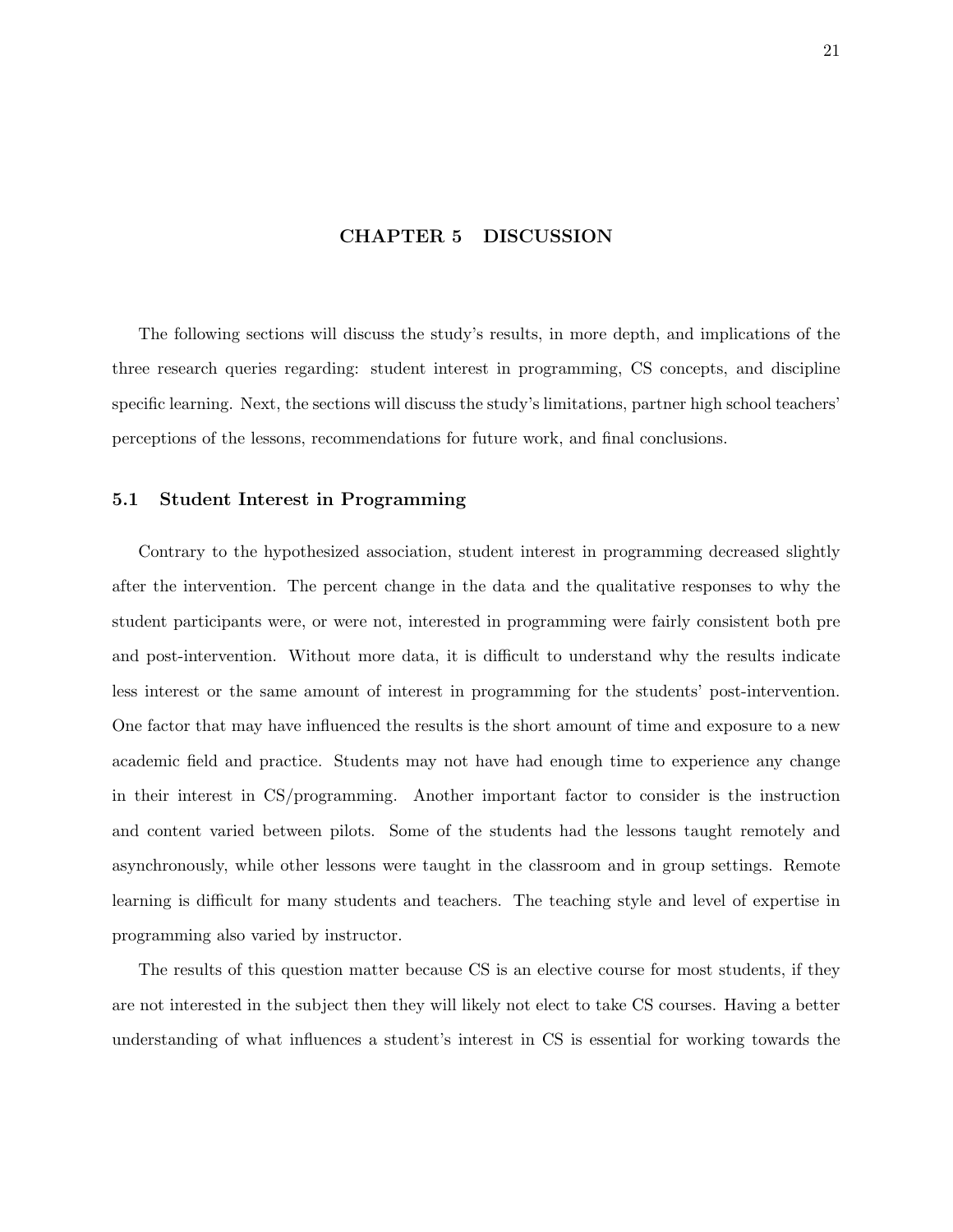goal of all students having a basic understanding and experience with the field. For instance, for the students who did indicate interest in the field many noted that the programming assignment was fun, useful, and learning to the program could provide job opportunities. Interviews with the students could provide a more thorough understanding of this area, and provide important context for improving student interest. Focusing further projects with this in mind could help to encourage more students.

In reflection of the results regarding student interest in programming, interesting lines of inquiry to include in future data collection may be:

- 1. Did you enjoy the programming lesson more or less than paper assignments? Why or why not?
- 2. What is your interest level in including programming in their class in the future?
- 3. How interested are you in the host discipline subject area?

#### <span id="page-29-0"></span>5.2 CS Concepts

In accordance with the hypothesis, students appeared to learn basic CS concepts from the lessons based on the data collected. There was a significant percent change in correct answers of the CS concept questions post-intervention. These results lend themselves to the conclusions that students picked up the programming concepts quickly, and that an introduction to programming with interdisciplinary material that students can provide a basic understanding of the field. These results suggest that interdisciplinary programming is a promising method for introductory CS exposure. As the questions were simple, and multiple choice, we were not able to test in depth understanding of CS/ CT concepts. It may be interesting in the future to include some more complex questions in the data collection and expand upon the CS concepts taught in the modules.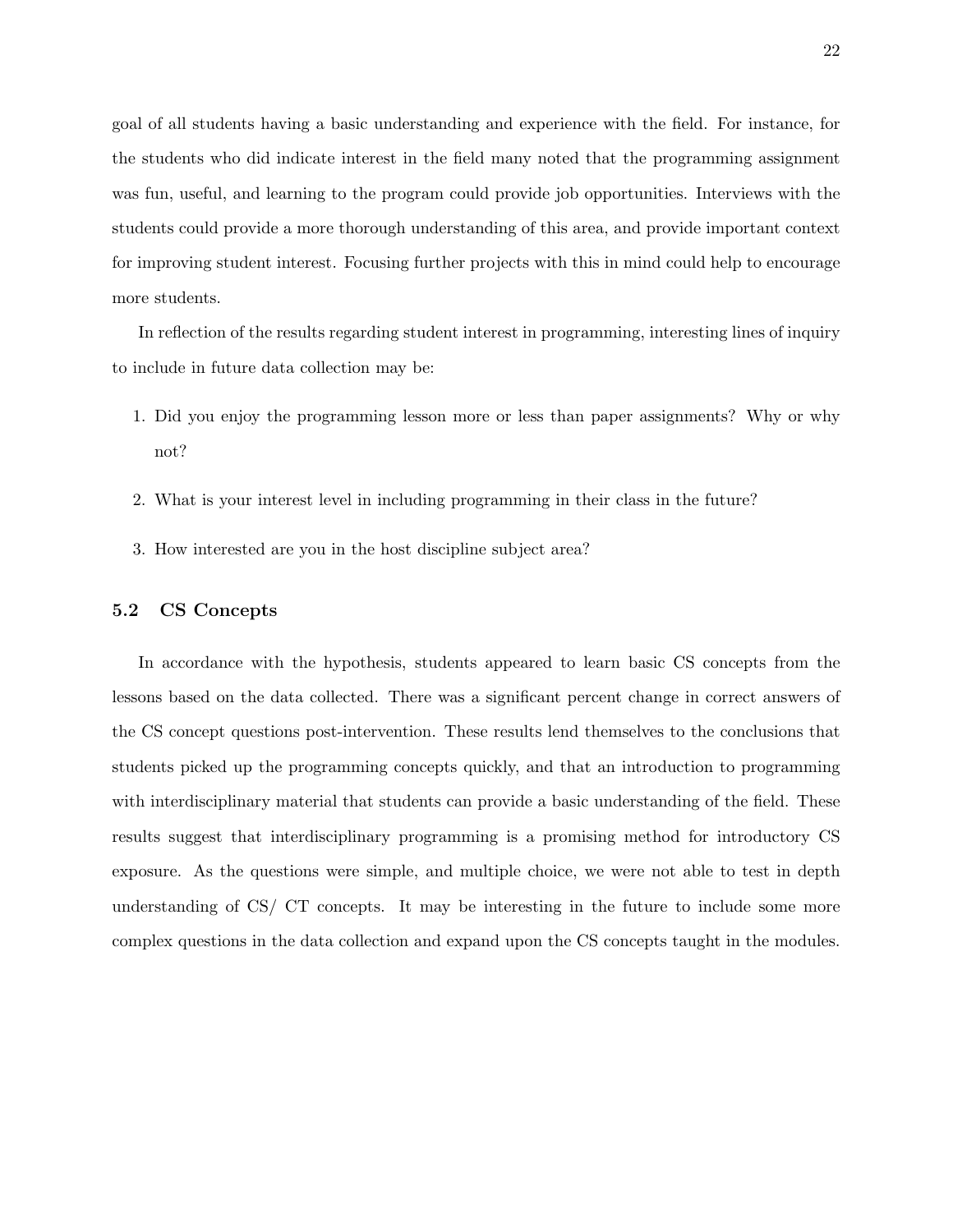#### <span id="page-30-0"></span>5.3 Host-discipline Concepts

Intending to meaningfully bridge concepts across different disciplines, programming reinforcing important concepts in other disciplines seems to be the most promising result for this study. As with the CS concepts, there was a significant percent change in correct answers post-intervention for the host-discipline questions as well. These results suggest that interdisciplinary programming may be beneficial to learning in other subjects as well. As the literature suggests, CS/CT provides a set of tools and ways of thinking to solve problems with decomposition. This exposure aimed to provide the context for the broad applications of programming. As there is no way to fairly compare the questions for different classes and account for the variation of student experience I recommend the continuation of the project to examine this research question more.

#### <span id="page-30-1"></span>5.4 Limitations of the Study

This study had a few limitations to note. Some of the variables were difficult to control for including variance in instruction, with the different teachers, subjects, cities, grade levels. Additionally, some students who took the pre-instruction survey did not take the post-instruction survey. Because of the COVID-19 pandemic, researchers were not able to be present in the classrooms when the instruction or data collection happened which may have affected the consistency of the data collection. As the teacher participants noted in their exit survey, asynchronous and remote learning is difficult. Specifically, one teacher noted that"it would have been better if I could have completed the assignments in person so students could get help and not get too frustrated." The teachers also noted that trying something new in the classroom can be difficult and that more practice would help the success of the project.

#### <span id="page-30-2"></span>5.5 Teacher Perception of the Lessons

Additionally, after reflection on the student data collected in the study, input from the high school teacher partners was collected. The teachers found the exercises as useful as an average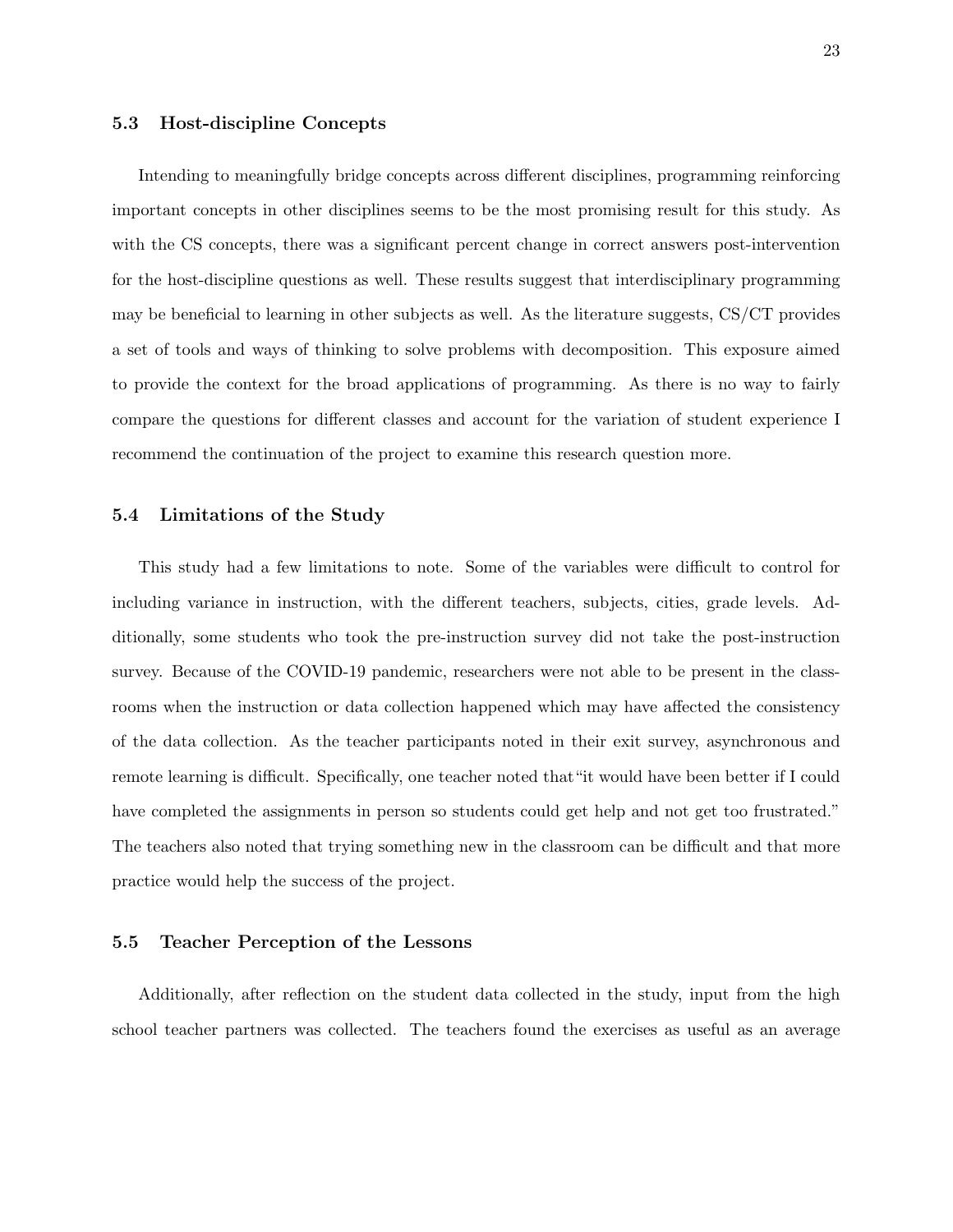of 3.5 / 5 (with  $1 =$  "not useful" and  $5 =$  "very useful"). Some of the teachers reported that the assignment aided in their students' understanding of the learning goals for the course, while the other teachers were unsure. One teacher reported that the exercises helped students "improve their problem solving skills." The teachers liked the formatting of the assignments and the Google Colab environment. They reported that they are likely to use programming in their classrooms again. Time restraints were cited as barriers to integrating CS/ programming into their classes; "the students loved it and wanted more, we just didn't have time." Another teacher commented that "I think they thought it was a complicated way to do something that they could do on a calculator." This comment touches on an important issue with the introductory interdisciplinary CS: how do you explain or discuss the benefit of learning CT. Further, exploration of the topic would be worthwhile for the next iterations of the project. Just as teacher partnerships for this project were essential developing the curricula and instruction, teacher perceptions are equally important. Examining what works well in the classroom from the teacher perspective could be valuable in CS educational research and important in the efforts of expanding the reach of the future iterations of the project.

#### <span id="page-31-0"></span>5.6 Recommendations for Future Work

Based on the results of this study, I have a few recommendations regarding further research in introductory CS education, and specifically for the continuation of this project. Most importantly, the modules should be co-taught, in the classroom, with host-discipline teachers and CS researchers from the University. As a researcher, it was difficult not to have been in the classroom to observe the students and talk with them. Having researchers from the University trained and interested in CS and especially CS education more involved in the instruction of the modules could be very beneficial to further research and student learning. Additionally, I recommend adding more time for students to become comfortable with the programming material and allow for more practice with the environment and tools. One way to do this would be to work with the teachers who want to integrate programming into multiple lessons and have a dedication to the project beyond one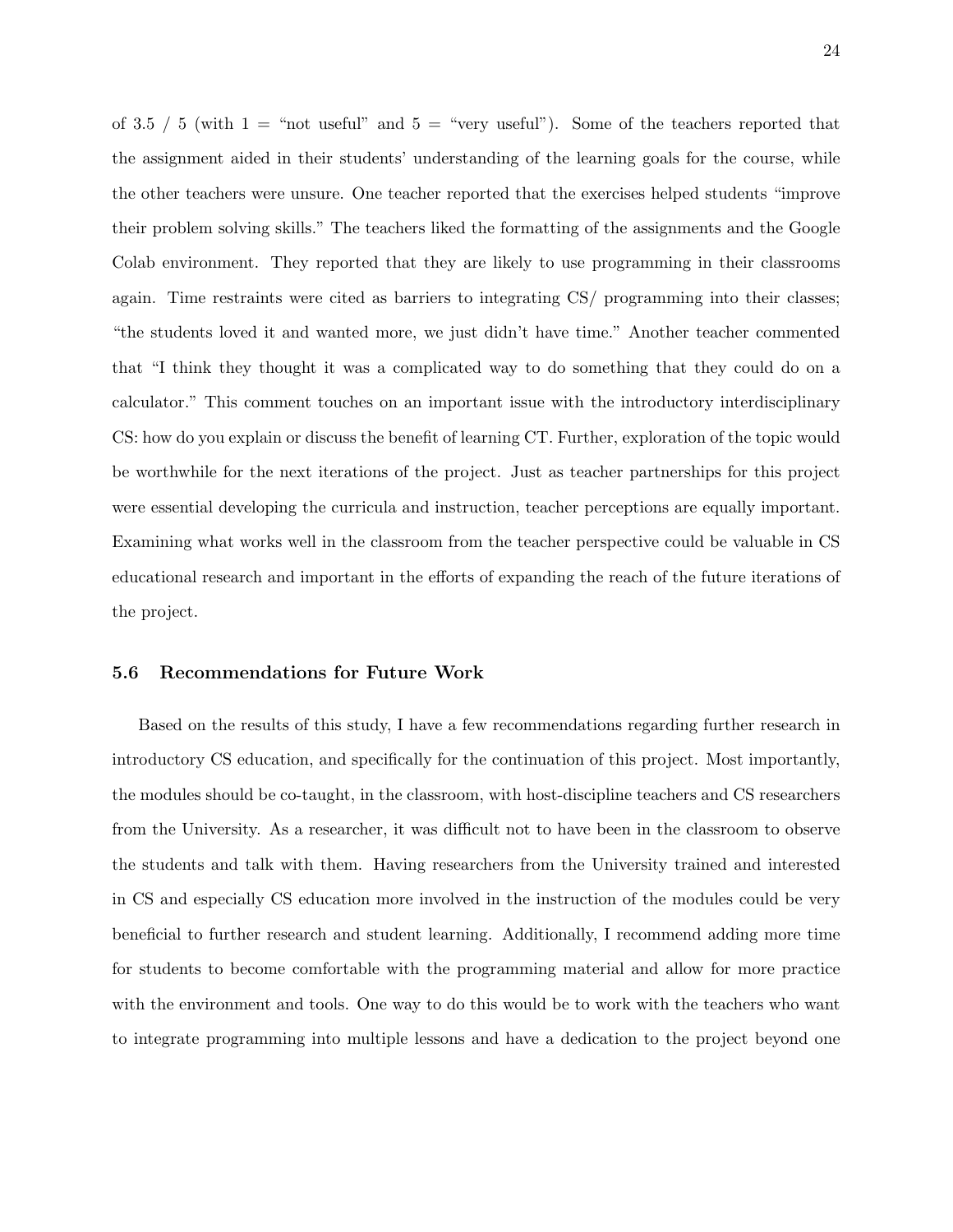assignment. Finally, interviews of the students, especially regarding what they liked and disliked about the lessons and their interest in CS, could provide a better understanding of the research. Interviews with the students could provide a more thorough understanding of the lack of interest that high school students may show in CS.

#### <span id="page-32-0"></span>5.7 Conclusions

This research study examined the effects of integrating interdisciplinary CS education into high school courses. The three specific effects of the programming integration that the study was designed to research were students' interest in programming, understanding of basic computational concepts, and the understanding of host-discipline learning goals. The data shows promising, preliminary results for two of the three research questions: 1) learning CS concepts from interdisciplinary computing, and 2) increased performance of host discipline learning goals. The results of the third research question about student interest in programming proved inconclusive, but there were qualitative insights gained. These results build on existing evidence of STEM courses and programming reinforcing each other in the classroom. However, the results do not fit with the theory that students enjoy CS/programming or at least in the manner that was practiced in the study.

The data contributes a clearer understanding of how CS can be introduced to a larger section of students who may not choose to take an elective CS course. While previous research has focused on longer term integration of programming in the classrooms, these results demonstrate that short term lessons can also be effective in teaching concepts and introducing programming to students. The experiment provides a new insight into the efficacy of small doses of programming and non-CS STEM high school courses. Overall, the results indicate that more research in this area would be worthwhile. These results should be taken into account when considering how to tackle the CS education problem in Montana. By exposing more students and teachers to CS with diverse methods, less students will be left out of learning important skills and ways of thinking.

The results of this study provide motivation and can facilitate further analysis of using CT in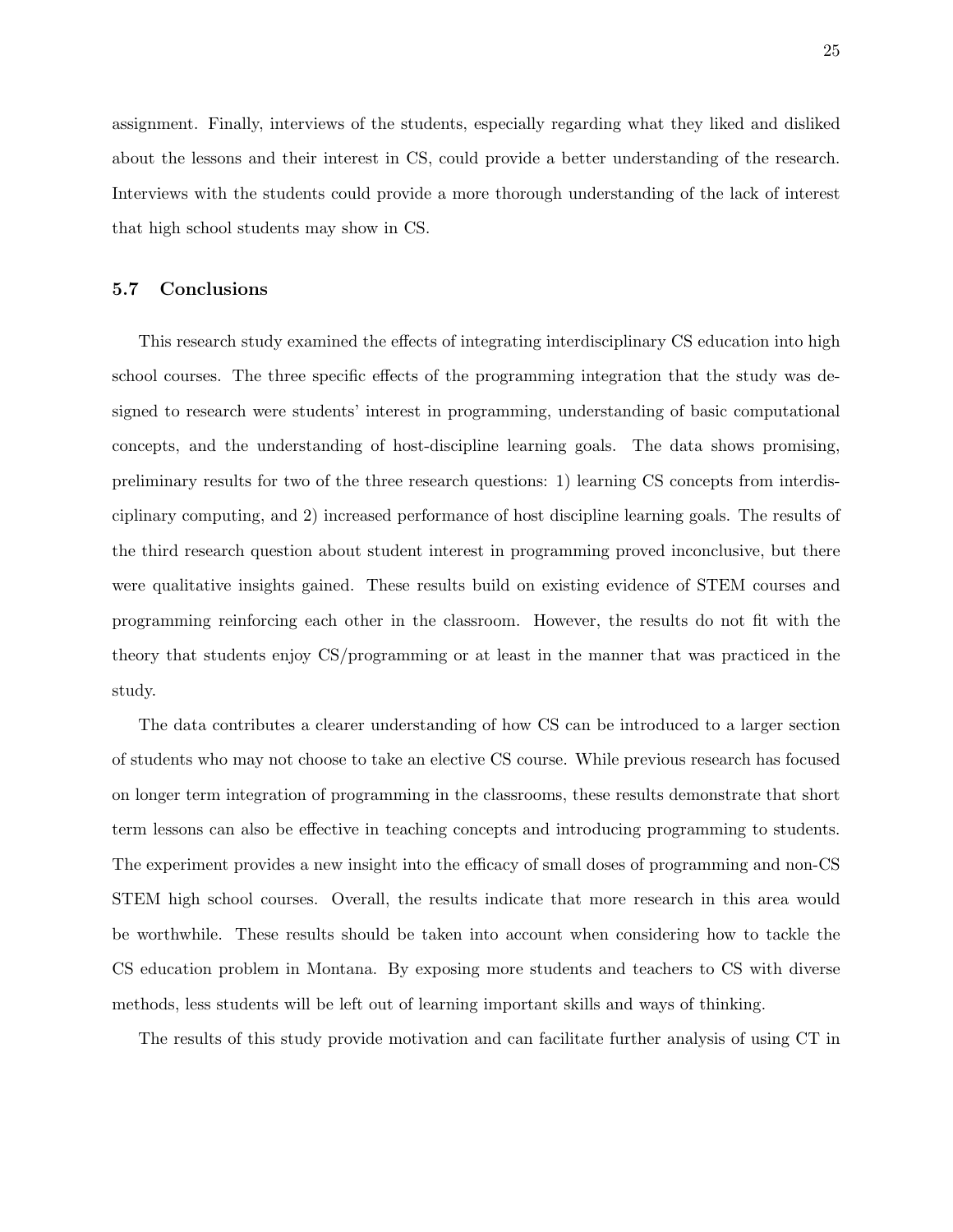high school courses to benefit student learning. During this research study, many students were exposed to programming for the first time, and they experienced the wide applications of computing. A diverse group of students, including underrepresented groups in computing, were exposed to CS's relevance to their academic interests, goals, and communities. Further, the teachers in the study reported that they are interested in incorporating programming into their courses in the future.

Approaches and insights that emerge from this preliminary study can inform further exploration of this topic and the continuation of the project. Future work with researchers in the field is highly encouraged and would provide more opportunities to understand the CS problem in Montana. Research in integrating CS into the humanities, arts, and social sciences would be an interesting continuation of the project. It may also be beneficial to understand how appropriate the curriculum is for middle school or elementary school students. Undergraduate and graduate students could be recruited in co-teaching modules K-12 classrooms creating supportive and encouraging mentorship opportunities. Other recommendations for building on this study include conducting student and teacher interviews and considering the impact of classrooms that can work on the project for more than one lesson or class period.

To the benefit of the field of CS education, the analysis and execution of this project contribute to a better understanding of how students learn CS; their perceptions of CS and its possibilities; and the efficacy of cross-disciplinary CS education as an introduction to the field. As a result, hopefully more students consider studying CS, schools without CS-specific courses can offer students programming opportunities and increased awareness of CS applications to STEM fields. Just as society wants all students to have an understanding of English, Math, History, and the Sciences, all students should have an understanding of Computer Science.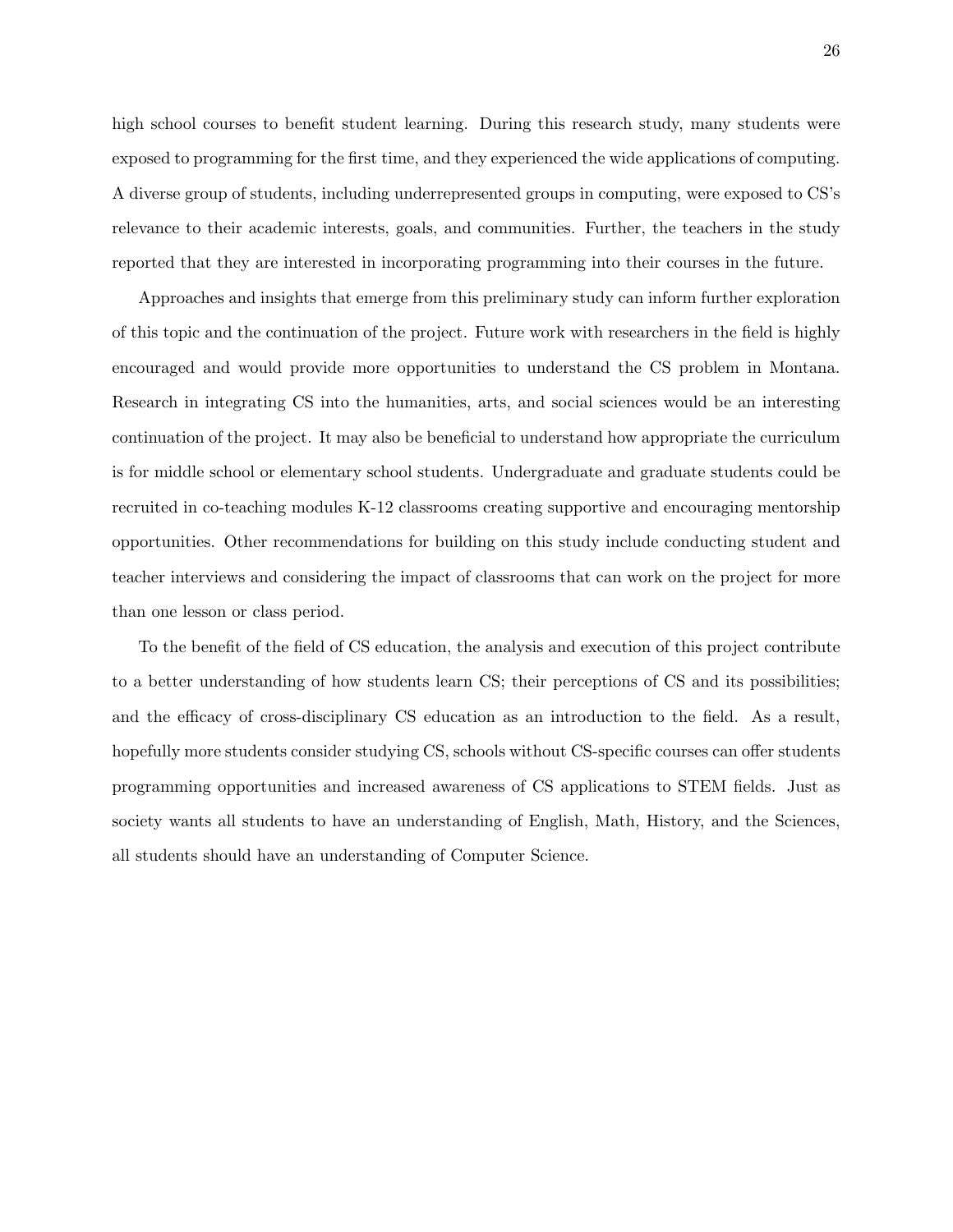### <span id="page-34-0"></span>APPENDIX A Pre-instruction survey questions included in pilots

- 1. How much programming experience do you have?
	- $\bullet\,$  A great deal
	- A lot
	- $\bullet\,$  A moderate amount
	- $\bullet\,$  A little
	- None at all
- 2. Have you heard of the Python programming language before?
	- Yes
	- No
- 3. How much interest in learning to program do you have?
	- A great deal
	- A lot
	- A moderate amount
	- $\bullet\,$  A little
	- None at all
- 4. Can you explain why you are (or why you are not) interested in learning to program?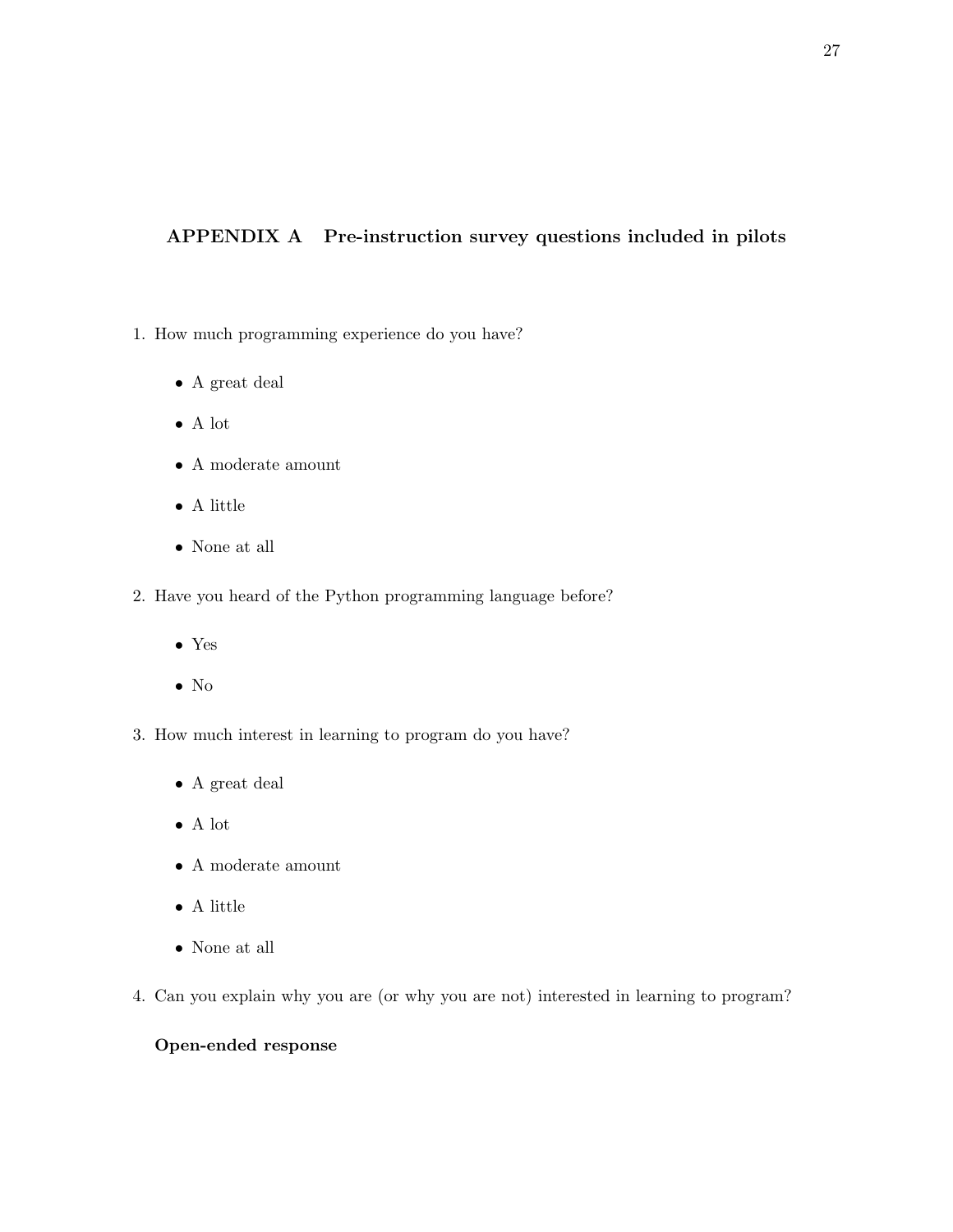- 5. Do you think programming is relevant to your professional and/or academic goals?
	- Yes
	- No
	- Maybe
- 6. Which of these Python code blocks would output a "Hello!" message to the screen?
	- output("Hello!")
	- $\bullet$  ("Hello!")
	- $print("Hello!")$
	- I don't know
- 7. Which statement best describes what a function in Python is?
	- a block of code that when called can take inputs and return outputs
	- code that executes a mathematical operation
	- a description of the program's purpose
	- I don't know
- 8. Which statement best describes what an argument in Python is?
	- two ways to code the same result
	- a value passed to a function
	- the final answer to an equation
	- I don't know
- 9. Which statement best describes a variable in Python?
	- a container for a value
	- a data type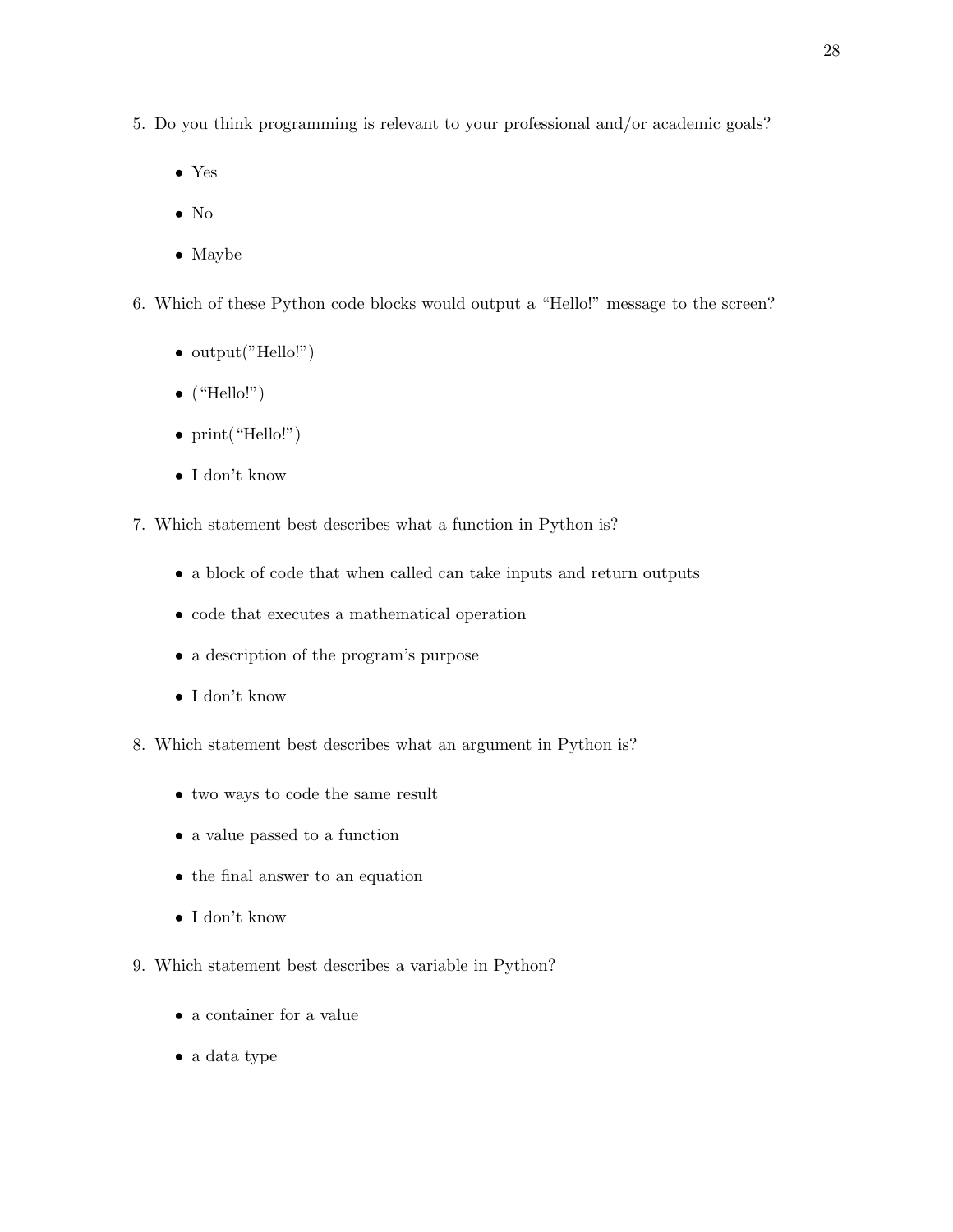- a library of functions
- $\bullet\,$ I don't know
- 10. How comfortable do you feel with understanding [\*core course lesson]?
	- Very comfortable
	- Somewhat comfortable
	- $\bullet\,$  A little uncomfortable
	- Very uncomfortable
- 11. How much interest in learning to program do you have?
	- A great deal
	- A lot
	- $\bullet\,$  A moderate amount
	- A little
	- None at all
- 12. Do you think that programming is relevant to your course work in [\*core course]?
	- Yes
	- No
	- Maybe

### <span id="page-36-0"></span>A.1 Biology Content Questions: Graph Choice and Scientific Analysis

- 1. What type of graph is best for data that compares how one numeric value is related to another (for example height and foot length)?
	- a histogram plot
	- a pie chart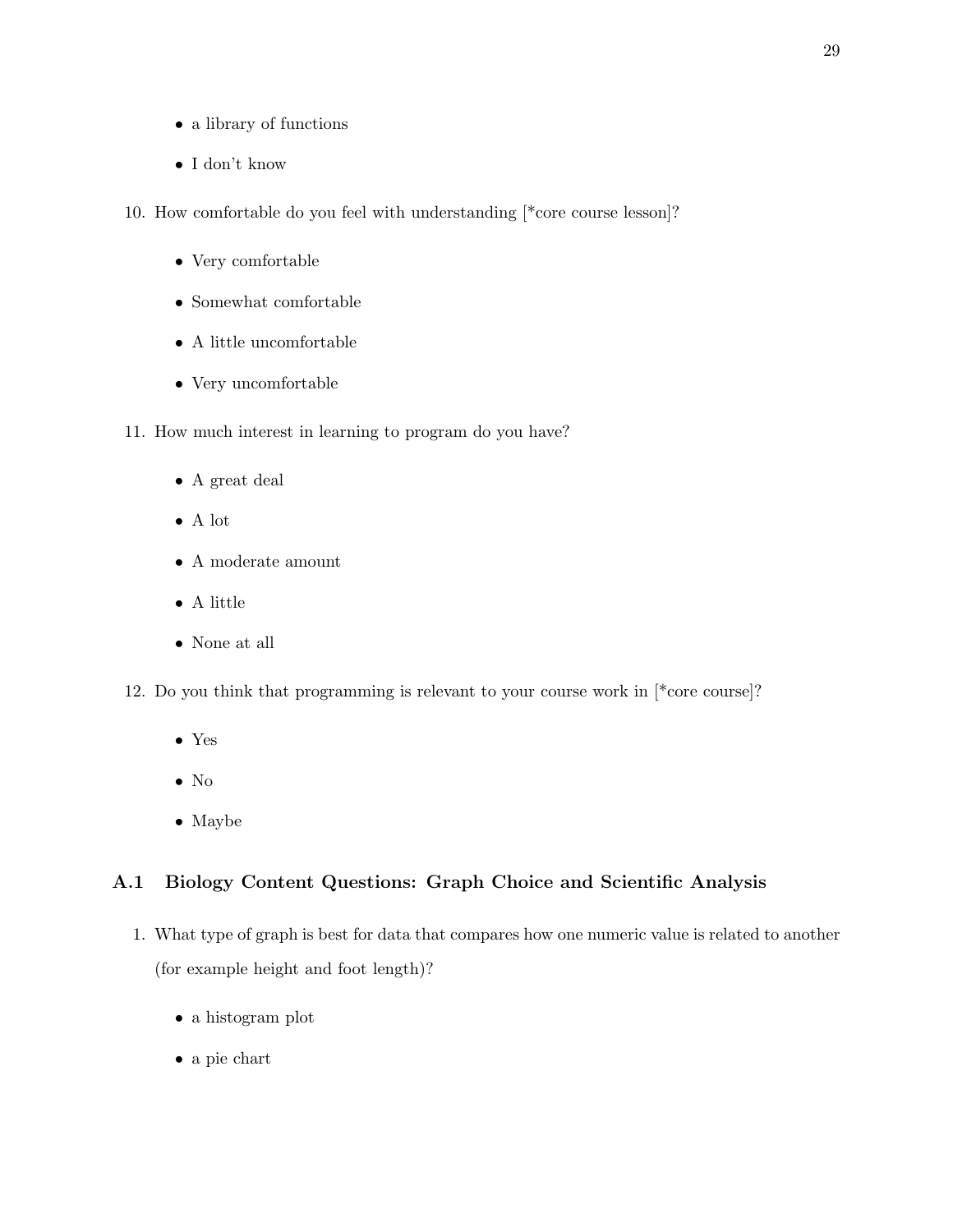- a Scatter Plot
- I don't know
- 2. What type of graph is best to display data from an investigation that compares the variability within a set of data (for example eagle wingspans in inches)?
	- a histogram plot
	- a pie chart
	- a Scatter Plot
	- I don't know
- 3. For the following data set: (3,5,6,7,9,6,8), which sequence of numbers accurately represents the mode? (Answer "I don't know" if you do not know)

#### Open-ended response

4. For the following data set: (3,5,6,7,9,6,8), which sequence of numbers accurately represents the median? (Answer "I don't know" if you do not know)

#### Open-ended response

5. For the following data set: (3,5,6,7,9,6,8), which sequence of numbers accurately represents the mean? (Answer "I don't know" if you do not know)

- 6. Which measure can be used to determine how much a value differs from the rest of the data points?
	- true
	- $\bullet\hspace{0.1cm}$  false
	- I don't know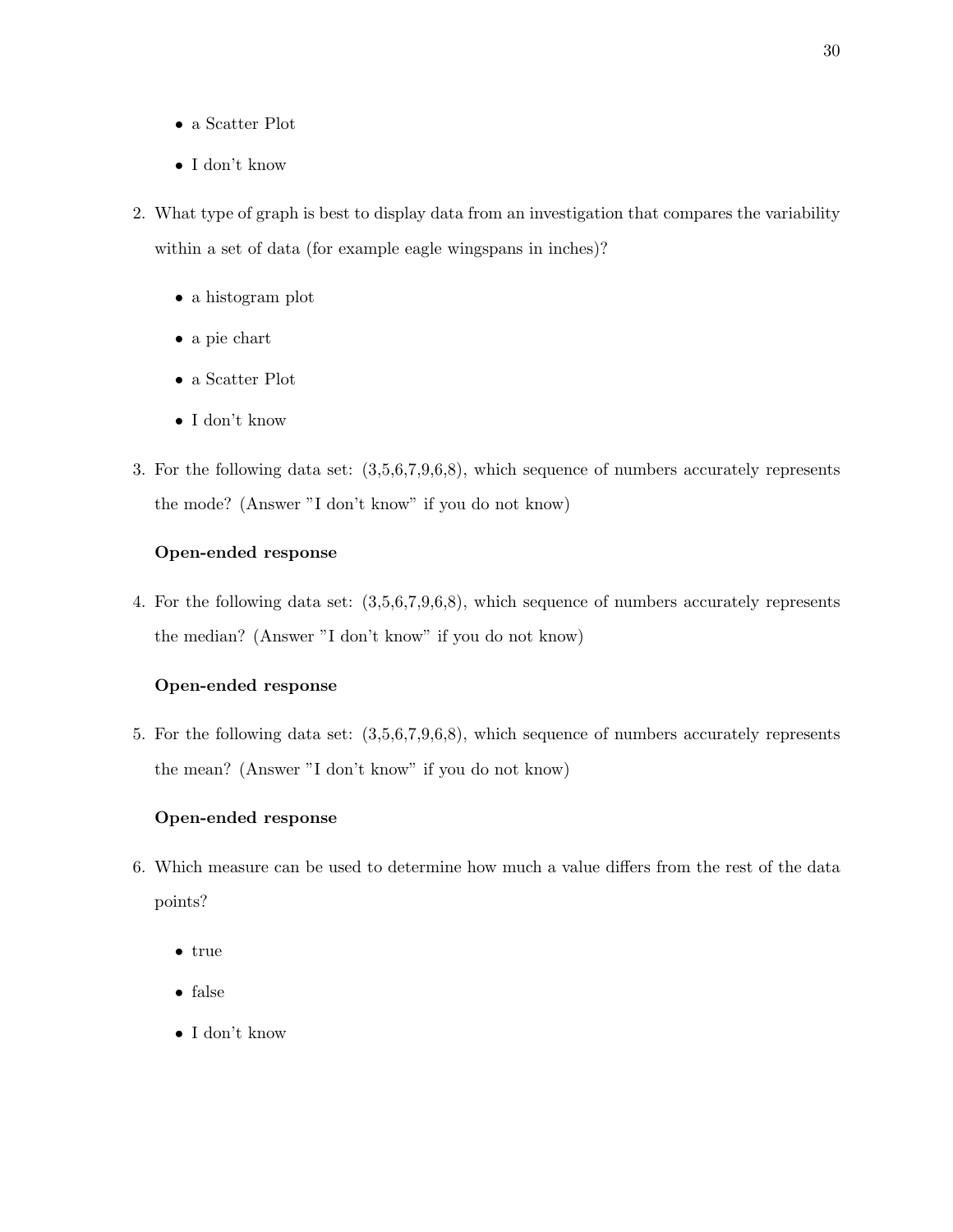- 7. What type of graph is best to display data from an investigation that compares the variability within a set of data (for example eagle wingspans in inches)?
	- arithmetic mean
	- percent deviation
	- outlier
	- I don't know

#### <span id="page-38-0"></span>A.2 Chemistry Content Questions: Molarity

- 1. Which statement best defines molar mass?
	- the mass of a given substance divided by its amount of substance (mol), in  $g/mol$
	- the amount of a substance dissolved in a certain mass of solvent
	- the volume that one mole of a substance takes up
	- I don't know
- 2. One mole of a substance is equal to  $6.022 \times 10^{23}$  units of that substance (such as atoms, molecules, or ions). What is this number known as?
	- The molar constant
	- Aufbau's number
	- Avogadro's number
	- I don't know
- 3. One mole of H2O is made up of 2 moles of hydrogen atoms and 1 mole of the oxygen atom. The mass of 1 mole of Hydrogen atoms= 1 g /mol and the mass of 1mole of Oxygen atoms  $= 16$  g/mol. What is the Molar mass of water? (Answer "I don't know" if you do not know)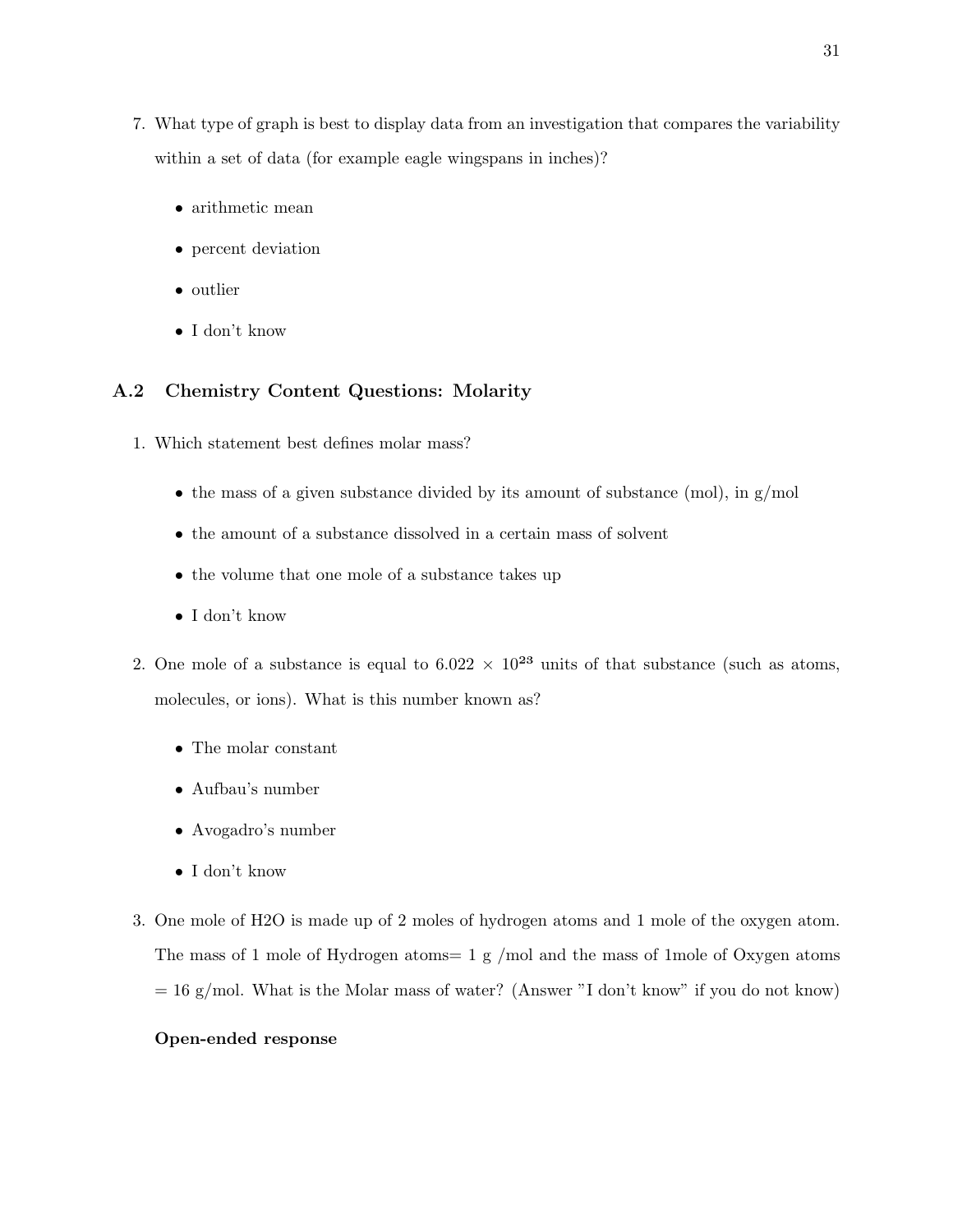molar mass of water is 18 g/mol. How many grams are in 3 moles of water(H2O)?

#### Open-ended response

#### <span id="page-39-0"></span>A.3 Chemistry Content Questions: Ideal Gaw Law

- 1. What is the formula for the Ideal Gas Law?
	- $\bullet$  P=VnRT
	- PV=nRT
	- $\bullet$  RV=nPT
	- I don't know
- 2. What does the R variable in the Ideal Gas Law represent?
	- The Ideal Gas Law constant
	- The rate of gas change
	- The Ideal Gas Law real number
	- I don't know
- 3. What is 67 degrees Celsius in Kelvin? (Answer "I don't know" if you do not know)

#### Open-ended response

#### <span id="page-39-1"></span>A.4 Algebra Content Questions: The Slope of a Line

- 1. What is the formula for the Point-slope formula?
	- $m = (y2-x2) / (y1-x1)$
	- m =  $(y2+y1) / (x2+x1)$
	- $m = (y2-y1) / (x2-x1)$
	- I don't know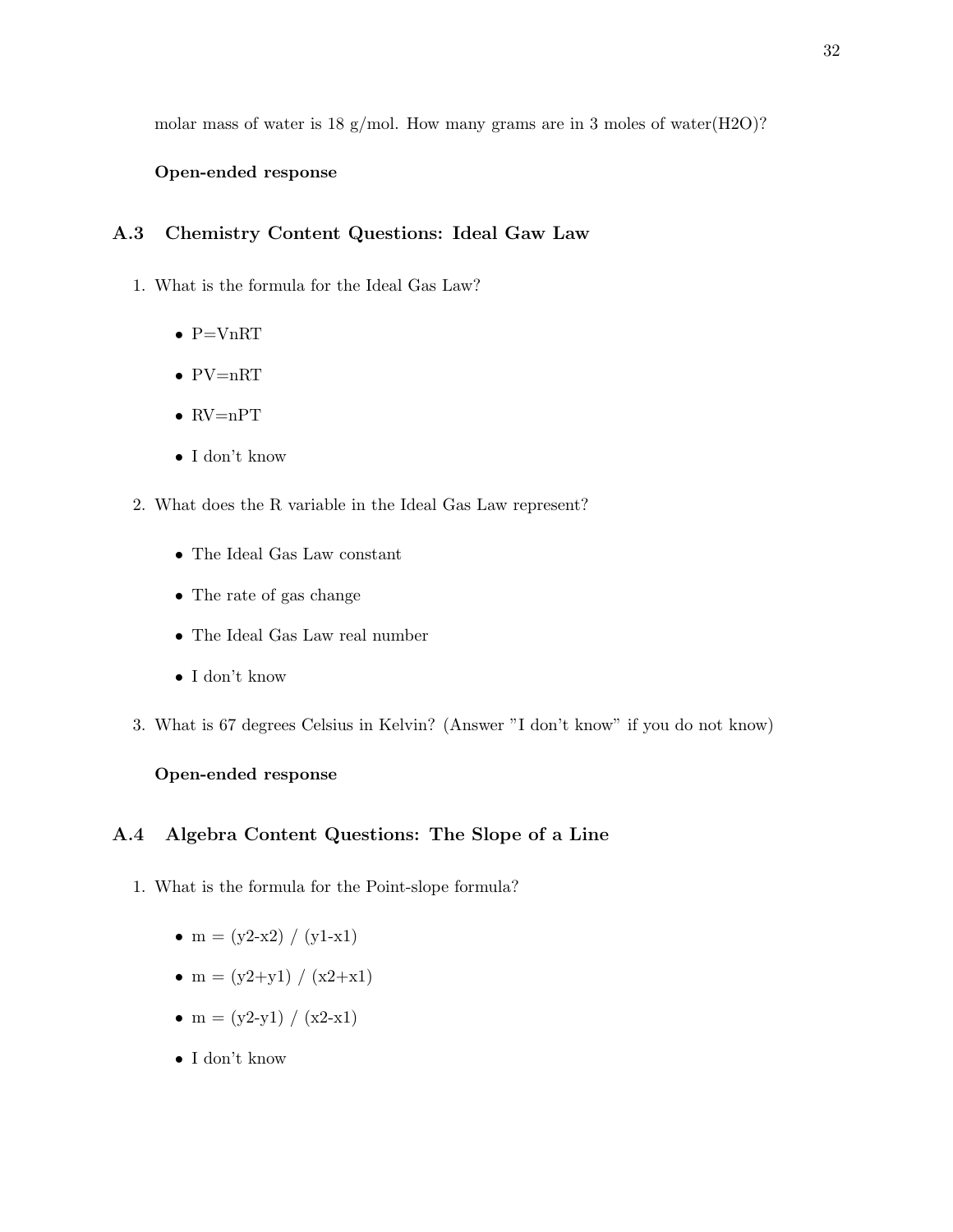2. What is 67 degrees Celsius in Kelvin? (Answer "I don't know" if you do not know)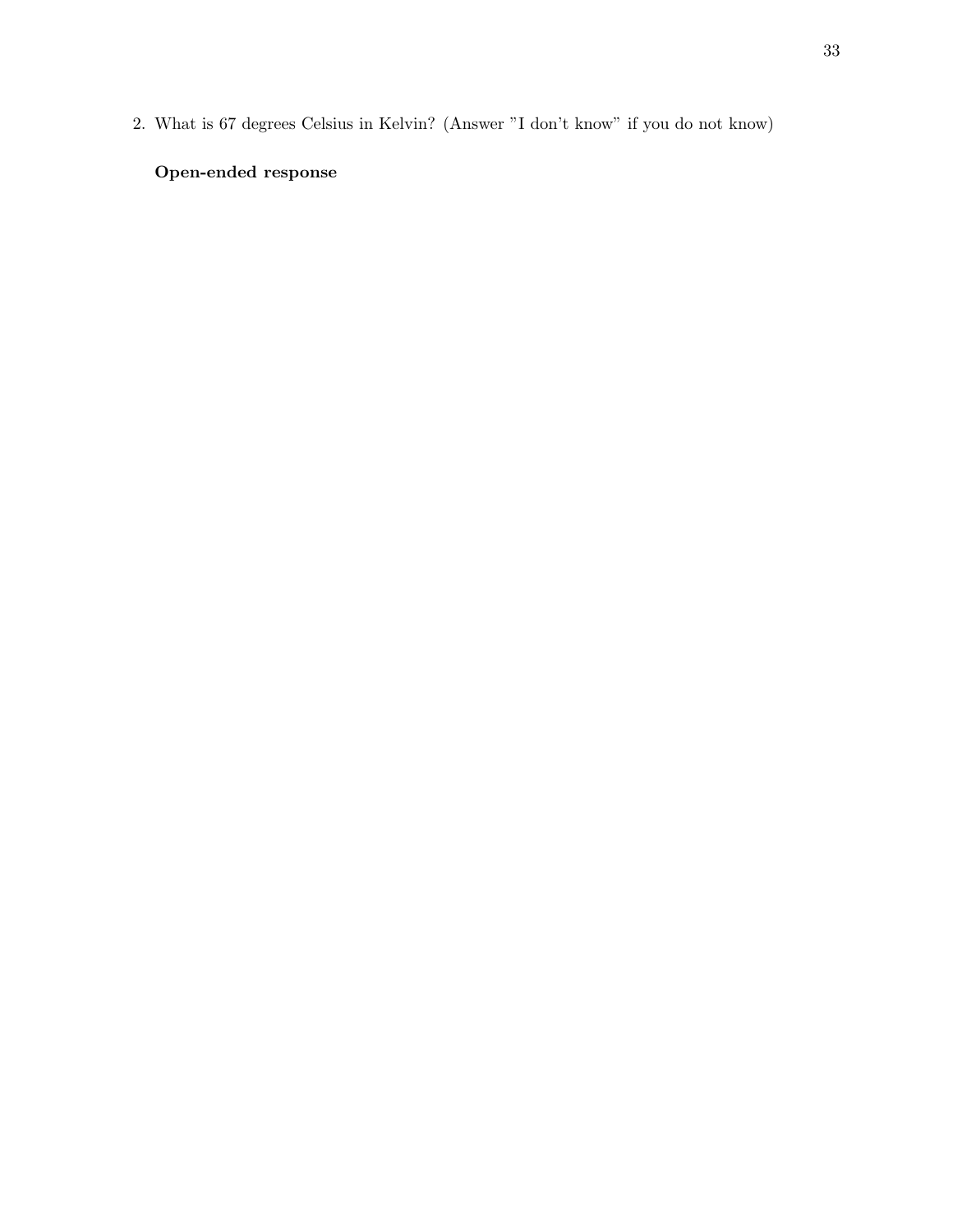### <span id="page-41-0"></span>APPENDIX B Post-instruction survey questions included among all pilots

- 1. How much programming experience do you have?
	- $\bullet\,$  A great deal
	- A lot
	- $\bullet\,$  A moderate amount
	- $\bullet\,$  A little
	- None at all
- 2. Have you heard of the Python programming language before?
	- Yes
	- No
- 3. How much interest in learning to program do you have?
	- A great deal
	- A lot
	- A moderate amount
	- $\bullet\,$  A little
	- $\bullet\,$  None at all
- 4. Can you explain why you are (or why you are not) interested in learning to program?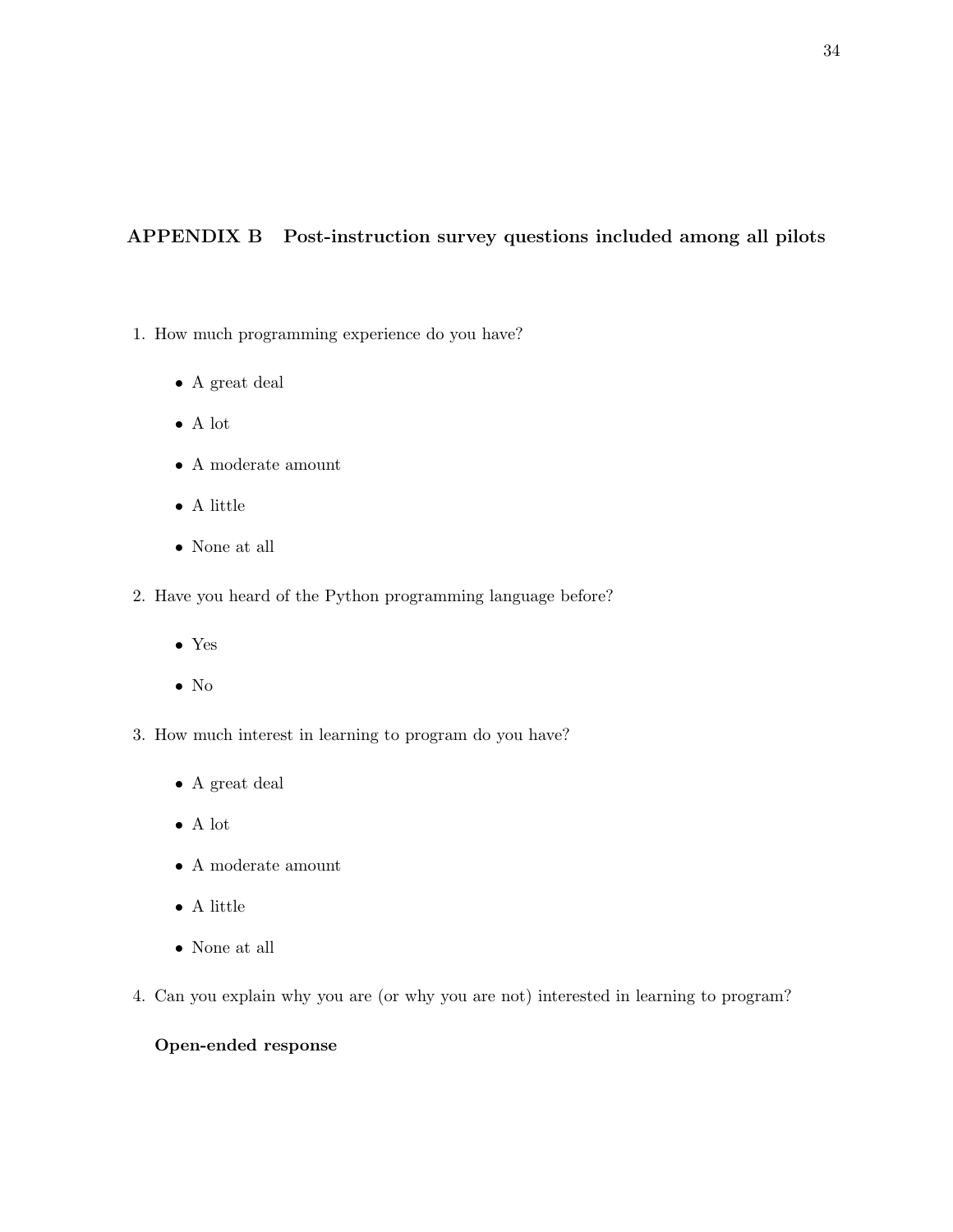- 5. Do you think programming is relevant to your professional and/or academic goals?
	- Yes
	- No
	- Maybe
- 6. Which of these Python code blocks would output a "Hello!" message to the screen?
	- output("Hello!")
	- $\bullet$  ("Hello!")
	- $print("Hello!")$
	- I don't know
- 7. Which statement best describes what a function in Python is?
	- a block of code that when called can take inputs and return outputs
	- code that executes a mathematical operation
	- a description of the program's purpose
	- I don't know
- 8. Which statement best describes what an argument in Python is?
	- two ways to code the same result
	- a value passed to a function
	- the final answer to an equation
	- I don't know
- 9. Which statement best describes a variable in Python?
	- a container for a value
	- a data type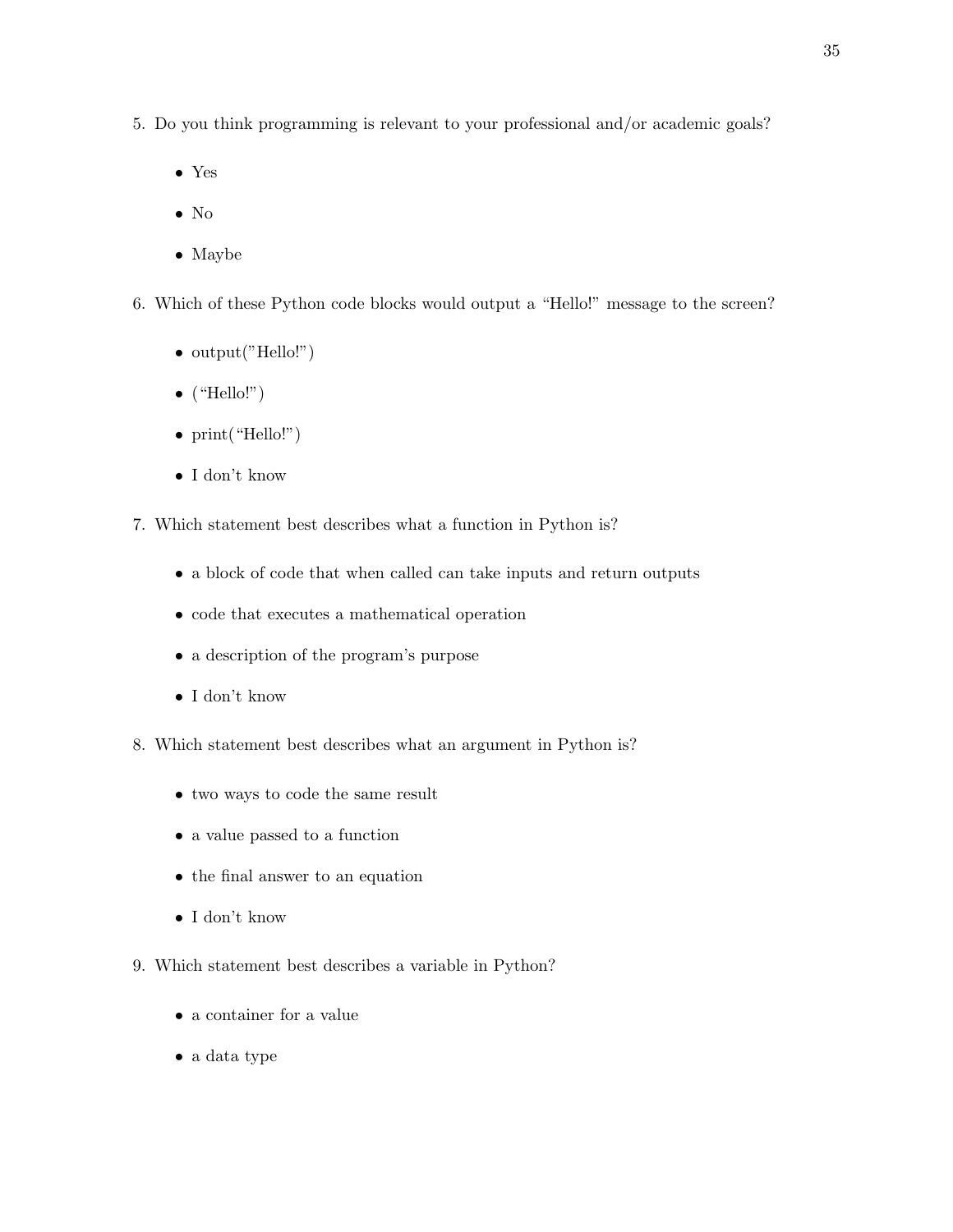- a library of functions
- I don't know
- 10. How comfortable do you feel with understanding [\*core course lesson]?
	- Very comfortable
	- Somewhat comfortable
	- $\bullet\,$  A little uncomfortable
	- Very uncomfortable
- 11. How much interest in learning to program do you have?
	- A great deal
	- A lot
	- $\bullet\,$  A moderate amount
	- $\bullet\,$  A little
	- None at all
- 12. How much do you think that the programming exercises helped you to understand [\*insert host-disciple course content here]?
	- $\bullet\,$  A great deal
	- $\bullet\,$  A lot
	- $\bullet\,$  A moderate amount
	- A little
	- None at all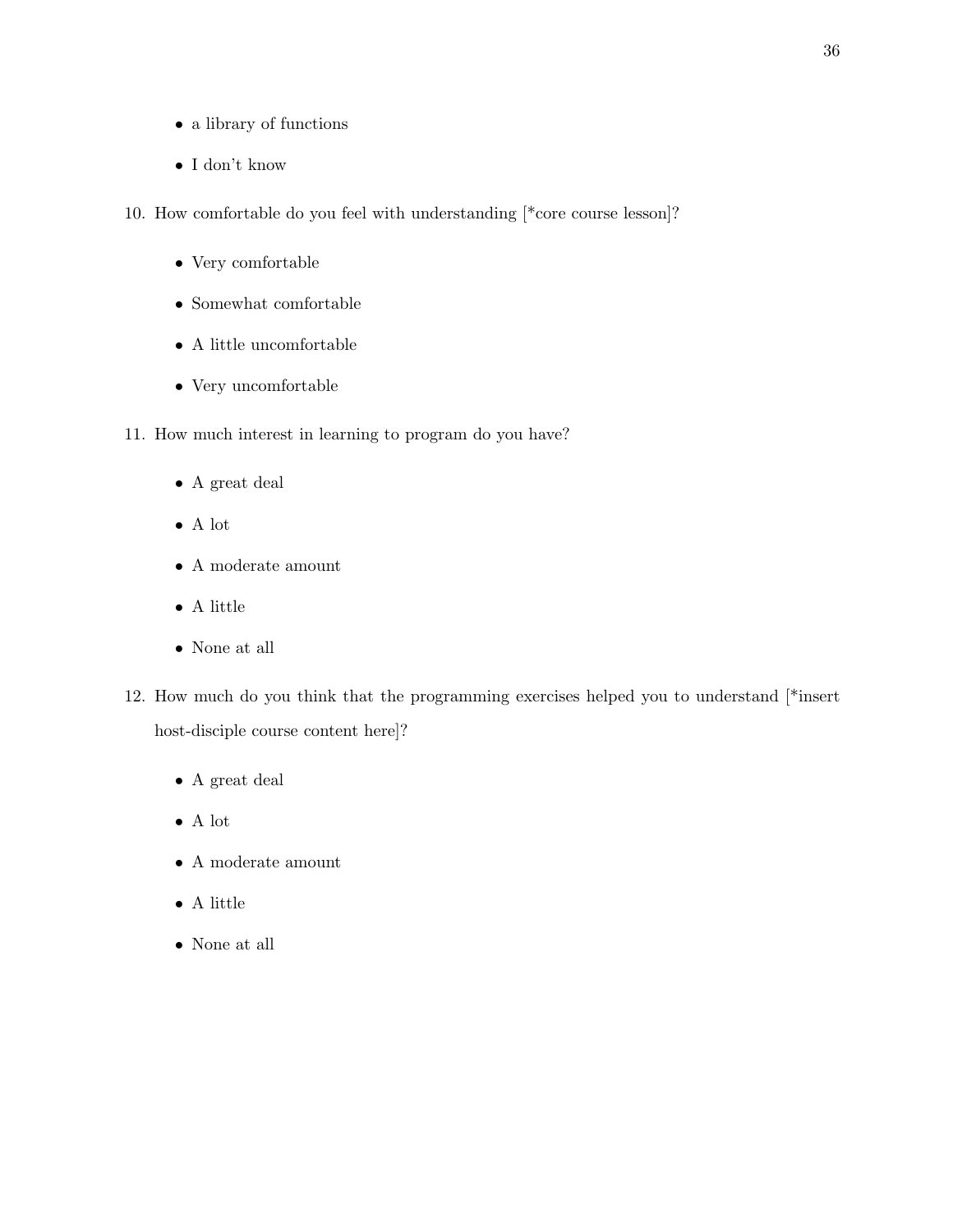- 13. Do you think that programming is relevant to your course work in [\*core course]?
	- Yes
	- No
	- $\bullet\,$  Maybe
- 14. Can you explain why (or why not) that you think that programming is relevant to your course work in [\*insert course name here]?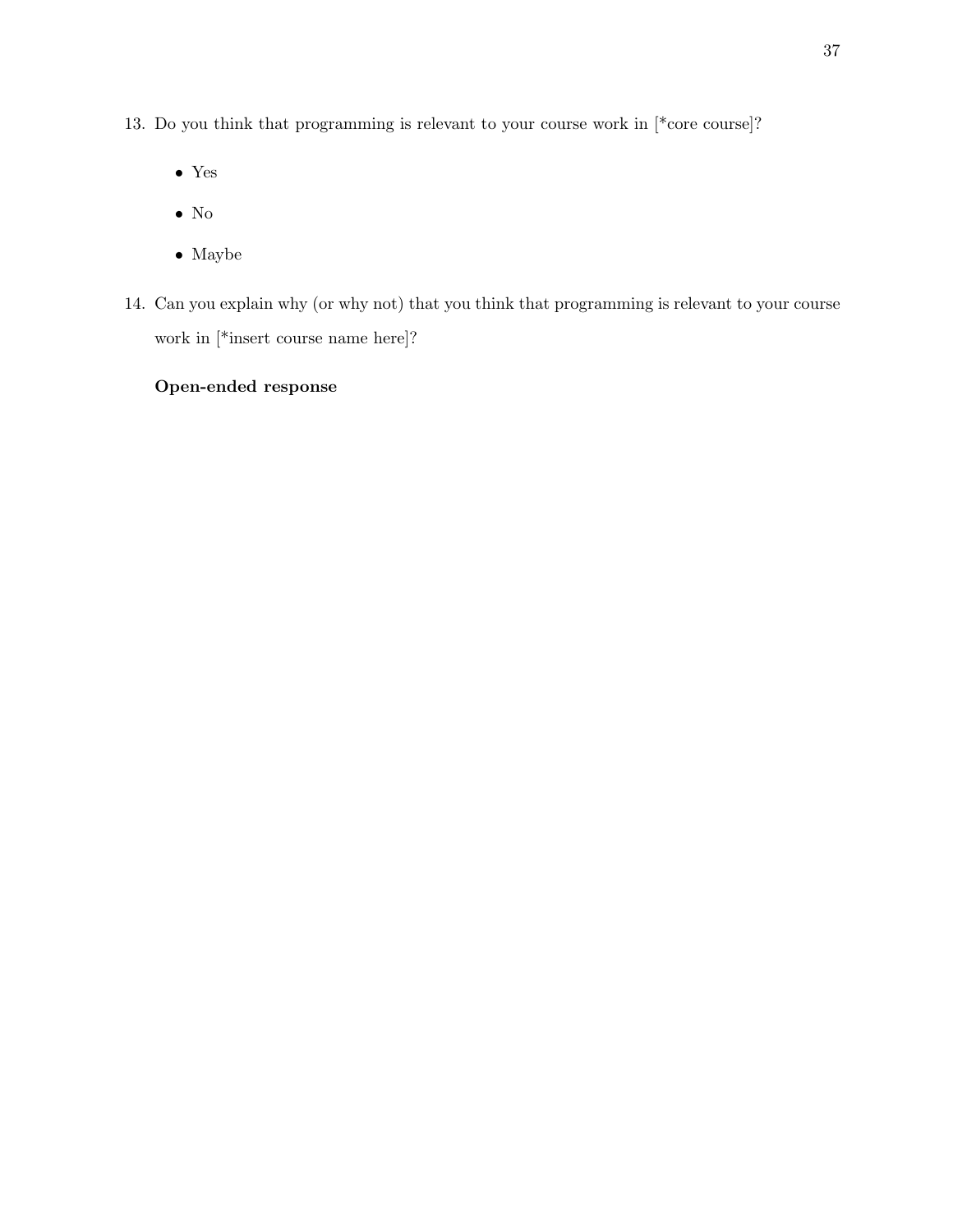# <span id="page-45-0"></span>APPENDIX C Example of Ideal Gas Law problem set selected by Chemistry teacher for the project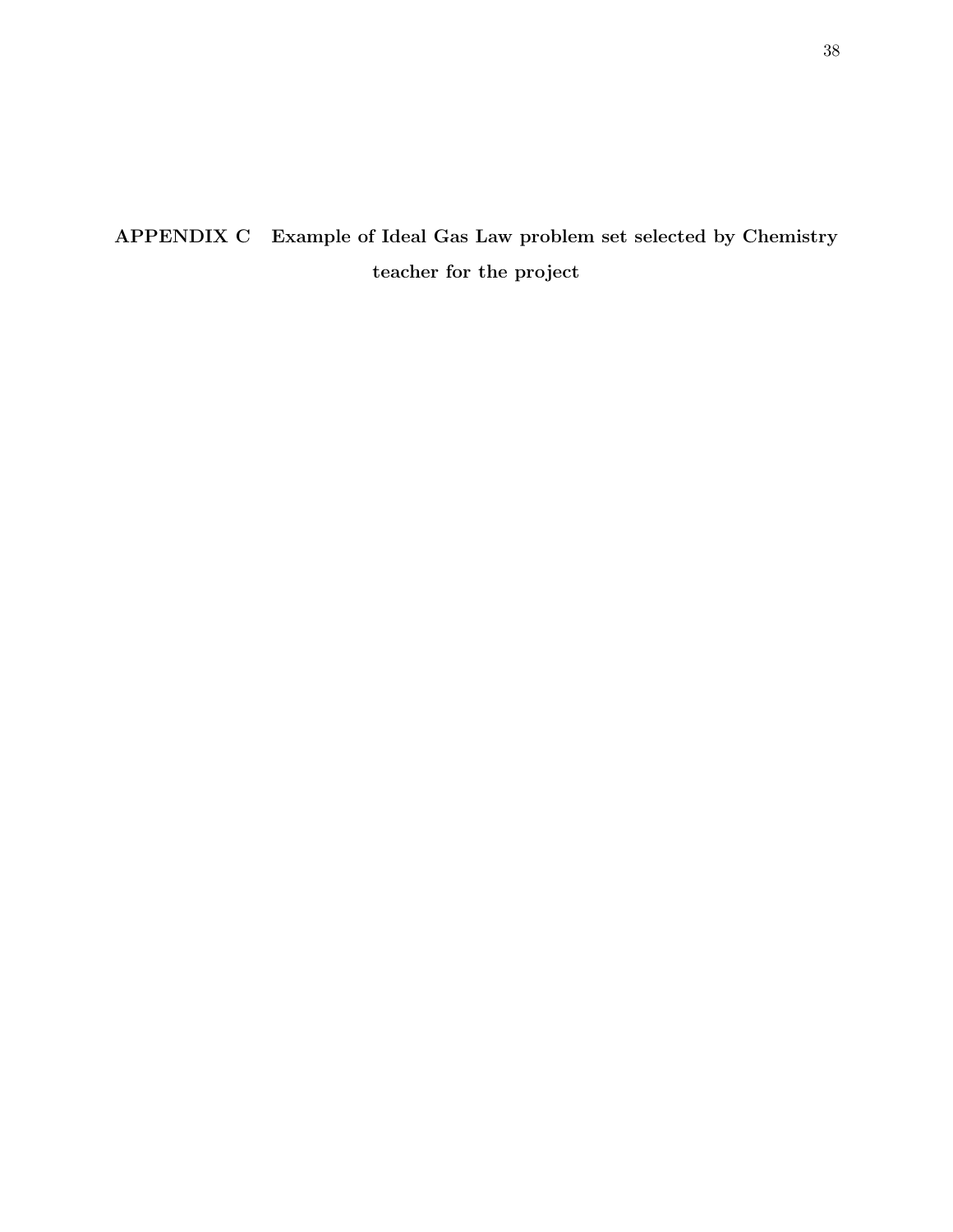# **12B - Ideal Gas Law Problems**

*Use the ideal gas law to solve the following problems:*

- 1) If I have 4 moles of a gas at a pressure of 5.6 atm and a volume of 12 liters, what is the temperature?
- 2) If I have an unknown quantity of gas at a pressure of 1.2 atm, a volume of 31 liters, and a temperature of 87 $\mathrm{^0C}$ , how many moles of gas do I have?
- 3) If I contain 3 moles of gas in a container with a volume of 60 liters and at a temperature of 400 K, what is the pressure inside the container?
- 4) If I have 7.7 moles of gas at a pressure of 0.09 atm and at a temperature of 56 °C, what is the volume of the container that the gas is in?
- 5) If I have 17 moles of gas at a temperature of 67 $\degree$ C, and a volume of 88.89 liters, what is the pressure of the gas?
- 6) If I have an unknown quantity of gas at a pressure of 0.5 atm, a volume of 25 liters, and a temperature of 300 K, how many moles of gas do I have?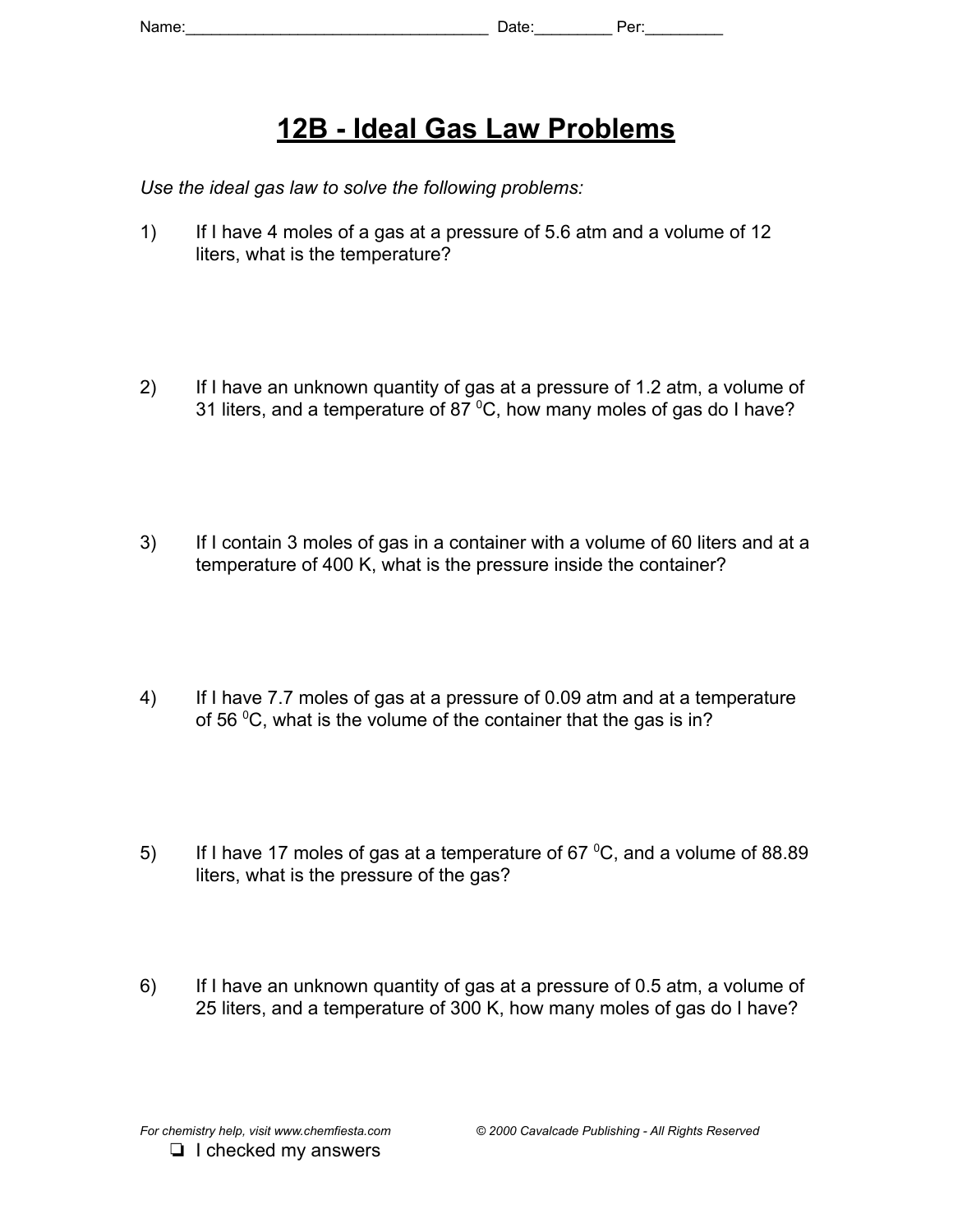- 7) If I have 21 moles of gas held at a pressure of 78 atm and a temperature of 900 K, what is the volume of the gas?
- 8) If I have 1.9 moles of gas held at a pressure of 5 atm and in a container with a volume of 50 liters, what is the temperature of the gas?
- 9) If I have 2.4 moles of gas held at a temperature of 97 $\mathrm{^0C}$  and in a container with a volume of 45 liters, what is the pressure of the gas?
- 10) If I have an unknown quantity of gas held at a temperature of 1195 K in a container with a volume of 25 liters and a pressure of 560 atm, how many moles of gas do I have?
- 11) If I have 0.275 moles of gas at a temperature of 75 K and a pressure of 1.75 atmospheres, what is the volume of the gas?
- 12) If I have 72 liters of nitrogen gas held at a pressure of 3.4 atm and a temperature of 225 K, how many grams of gas do I have?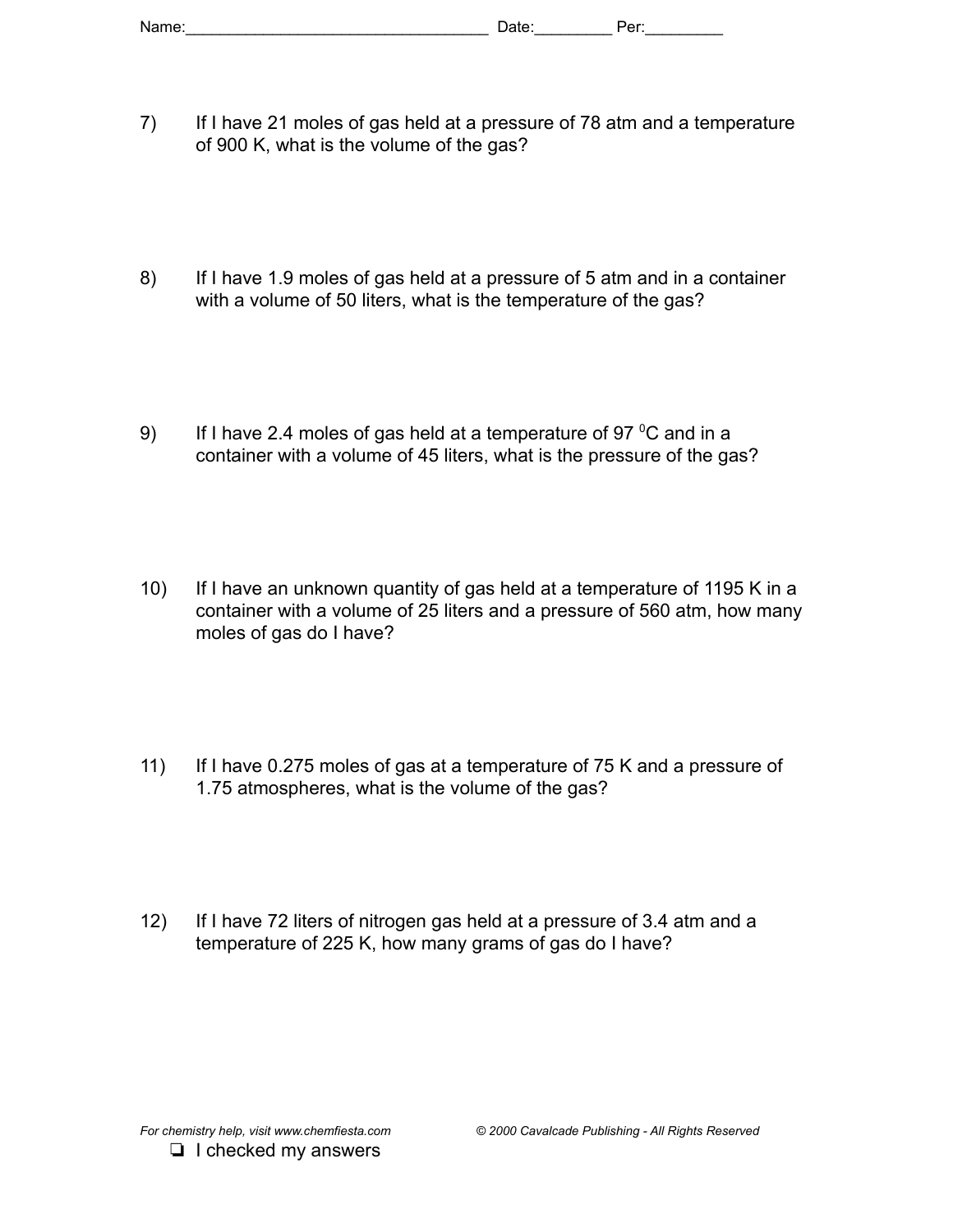# **Ideal Gas Law Problems – Solution Key**

- 1) If I have 4 moles of a gas at a pressure of 5.6 atm and a volume of 12 liters, what is the temperature? **205 K**
- 2) If I have an unknown quantity of gas at a pressure of 1.2 atm, a volume of 31 liters, and a temperature of 87  $\mathrm{^0C}$ , how many moles of gas do I have? **1.26 moles**
- 3) If I contain 3 moles of gas in a container with a volume of 60 liters and at a temperature of 400 K, what is the pressure inside the container? **1.64 atm 166 kPa**
- 4) If I have 7.7 moles of gas at a pressure of 0.09 atm and at a temperature of 56 <sup>0</sup>C, what is the volume of the container that the gas is in? **2310 L**
- 5) If I have 17 moles of gas at a temperature of 67  $\mathrm{^0C}$ , and a volume of 88.89 liters, what is the pressure of the gas? **5.34 atm 540.3 kPa**
- 6) If I have an unknown quantity of gas at a pressure of 0.5 atm, a volume of 25 liters, and a temperature of 300 K, how many moles of gas do I have? **0.51 moles**
- 7) If I have 21 moles of gas held at a pressure of 78 atm and a temperature of 900 K, what is the volume of the gas? **19.9 L**
- 8) If I have 1.9 moles of gas held at a pressure of 5 atm and in a container with a volume of 50 liters, what is the temperature of the gas? **1603 K**
- 9) If I have 2.4 moles of gas held at a temperature of 97 $\mathrm{^{0}C}$  and in a container with a volume of 45 liters, what is the pressure of the gas? **1.62 atm 164 kPa**
- 10) If I have an unknown quantity of gas held at a temperature of 1195 K in a container with a volume of 25 liters and a pressure of 560 atm, how many moles of gas do I have? **143 moles**
- 11) If I have 0.275 moles of gas at a temperature of 75 K and a pressure of 1.75 atmospheres, what is the volume of the gas? **0.97 L**
- 12) If I have 72 liters of gas held at a pressure of 3.4 atm and a temperature of 225 K, how many moles of gas do I have? **372.4 grams**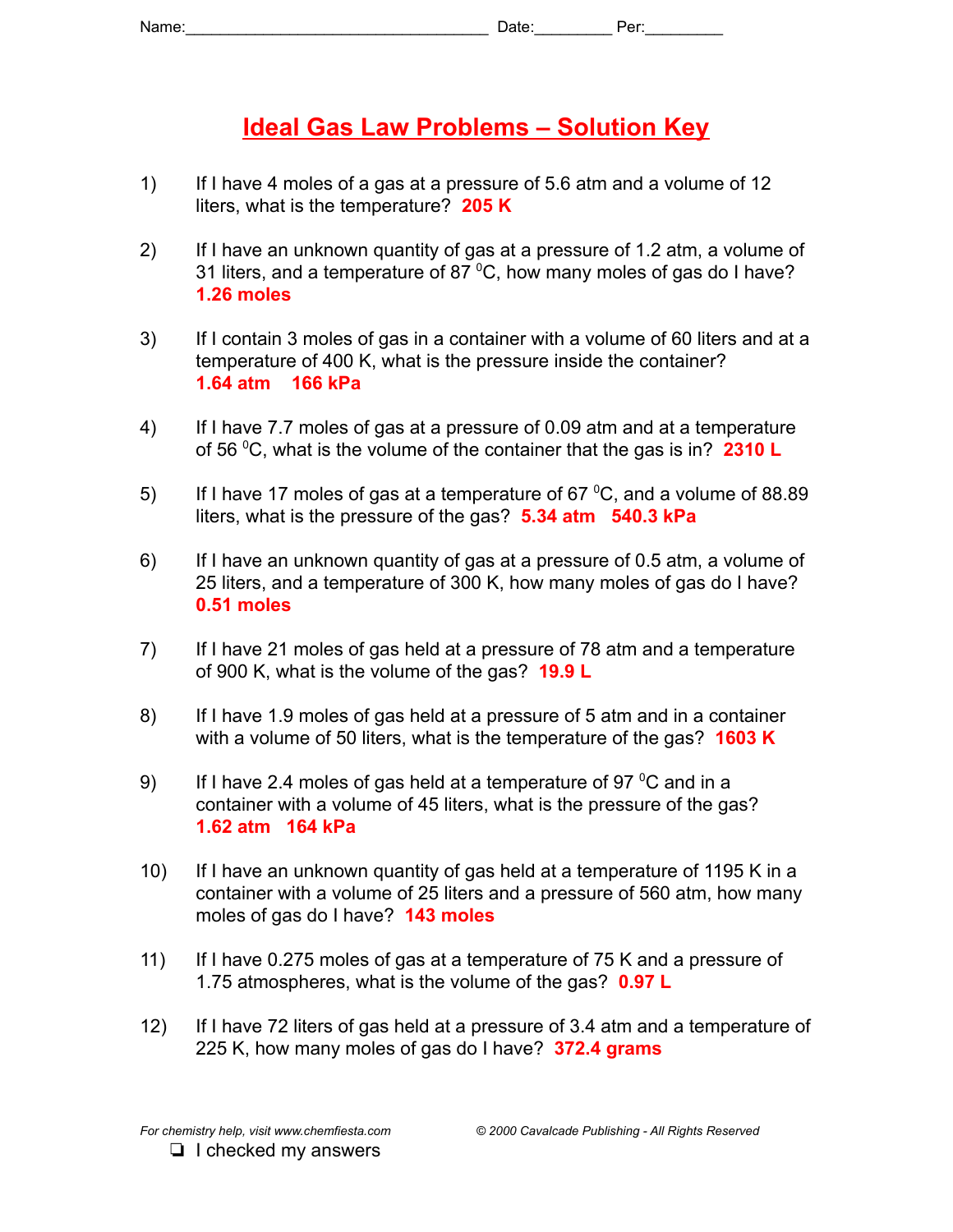<span id="page-49-0"></span>APPENDIX D Full example of Chemistry programming Module based off the Ideal Gas Law problem set provided by Chemistry teacher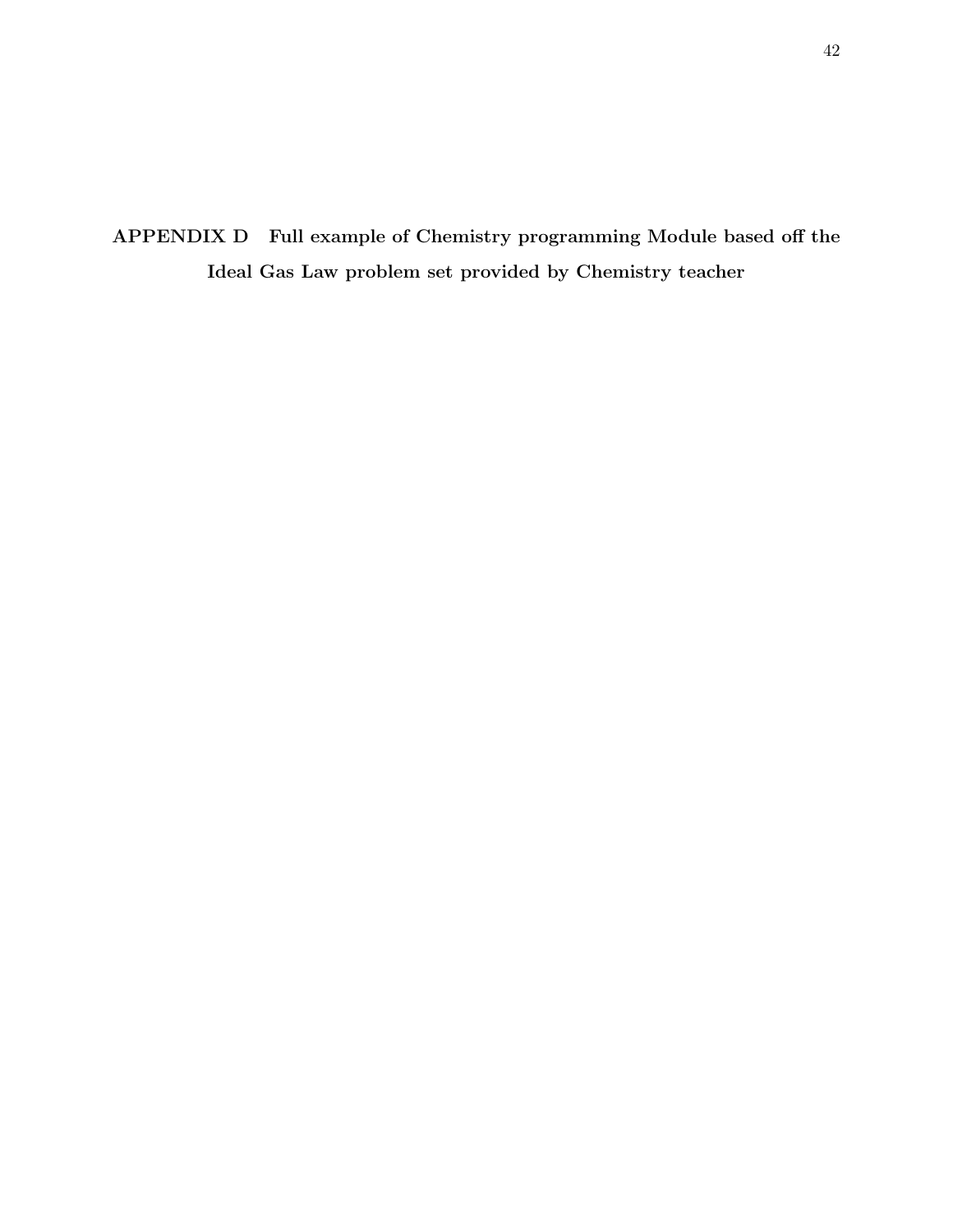# The Ideal Gas Law

# The Ideal Gas Law Equation:  $PV = nRT$

Variables in the Ideal Gas Law equation

- $\cdot$  P = pressure in pascals (Pa)
- $V =$  volume in liters  $(L)$
- $\cdot$  n = number of moles (mol)
- $\bullet$  T = temperature in degrees Kelvin (K)

# Use the Ideal Gas Law to solve the following problems:

# **Exercise 1:**

If I have 4 moles of a gas at a pressure of 5.6 atm and a volume of 12 liters, what is the temperature?

# Instructions:

- 1. Take a look at the code in the cell below.
- 2. Find a variable in the code.
- 3. Identify a comment in the code.
- 4. Run the cell and check the output.

```
1
R = 0.0821 #constant in the ideal gas law equation
 2 P = 5.63 V = 124 n = 45
 6
#PV=nRT
 7
#solve for T 
 8 T = (P*V)/(R*n)9
10 print(f''T = {T: .0f} degrees K')
```
# **Exercise 2:**

If I have an unknown quantity of gas at a pressure of 1.2 atm, a volume of 31 liters, and a temperature of 87 0C, how many moles of gas do I have?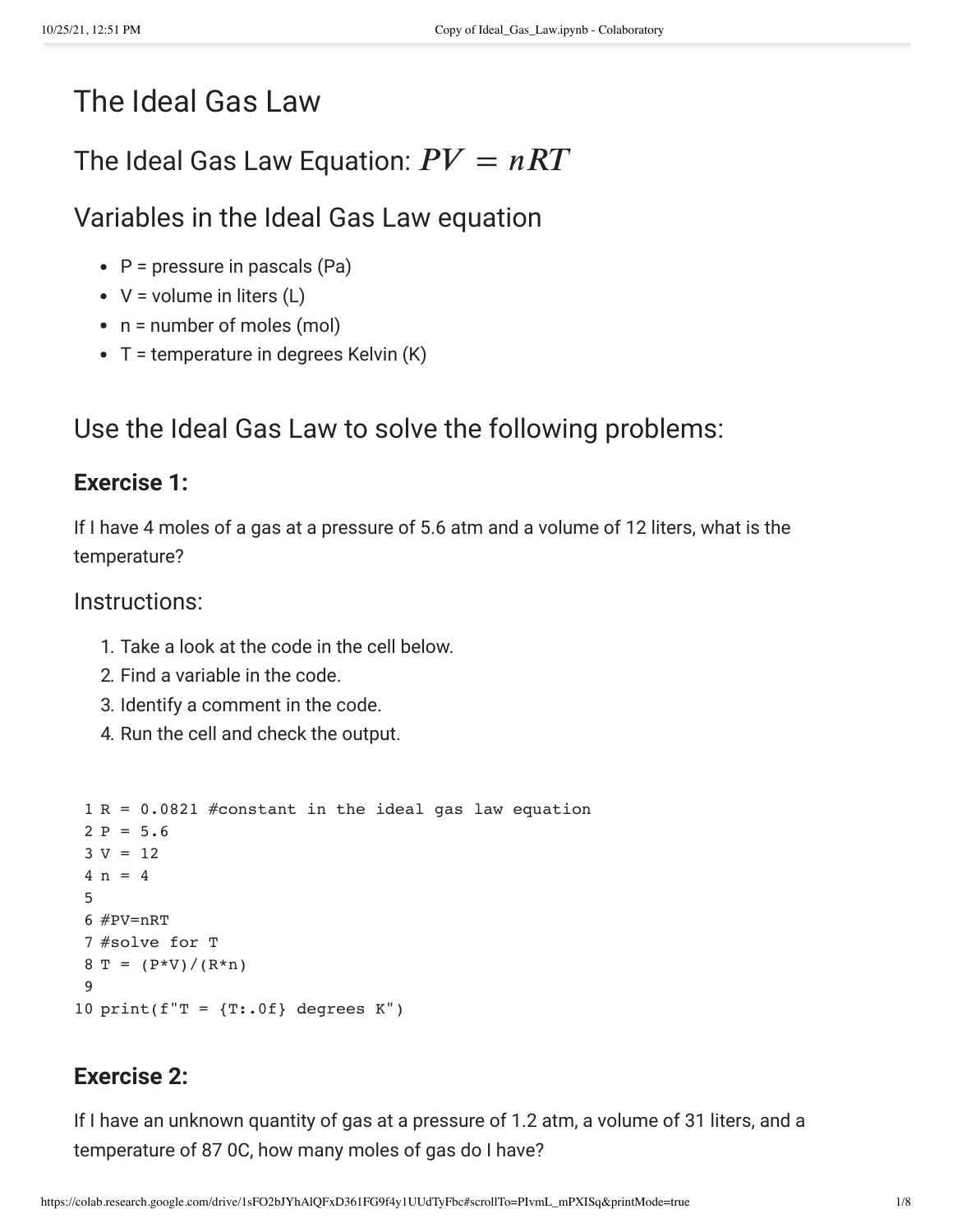### Instructions:

- 1. Fill in the values for P, V, and T (don't forget to convert to K) on lines 2 4 based on exercise 2.
- 2. Run the cell and check the output.
- 3. Solve the equation by hand or with a calculator and compare the answers. If it is not the same, then check with a classmate and together try to figure it out.

```
1
R = 0.0821 #constant in the ideal gas law equation
 2 P =3 V =4
T = 
5
 6
#PV=nRT
 7
#solve for n
 8 n = (P*V)/(R*T)9
10 print(f''n = {n:}.2f) moles")
```
# **Exercise 3:**

If I contain 3 moles of gas in a container with a volume of 60 liters and at a temperature of 400 K, what is the pressure inside the container?

### Instructions:

- 1. Take a look at lines 2 and 3. What do you think this code does?
- 2. Fill in the variables on lines 5-8.
- 3. Check the answers again on paper.

```
 1
#function to convert standard atmospheres to kilopascals 
 2
def atm_to_kPa(atm):
  3
  4
5 R =6 V = 7
n = 
 8
T = 
  9
 10
#PV=nRT
 11
#solve for P
12 P = (n*R*T)/V 13
14 print(f''P = {P: .2f} atm. and {atm_to_kPa(P): .0f} kPa")
           return atm * 101.325
```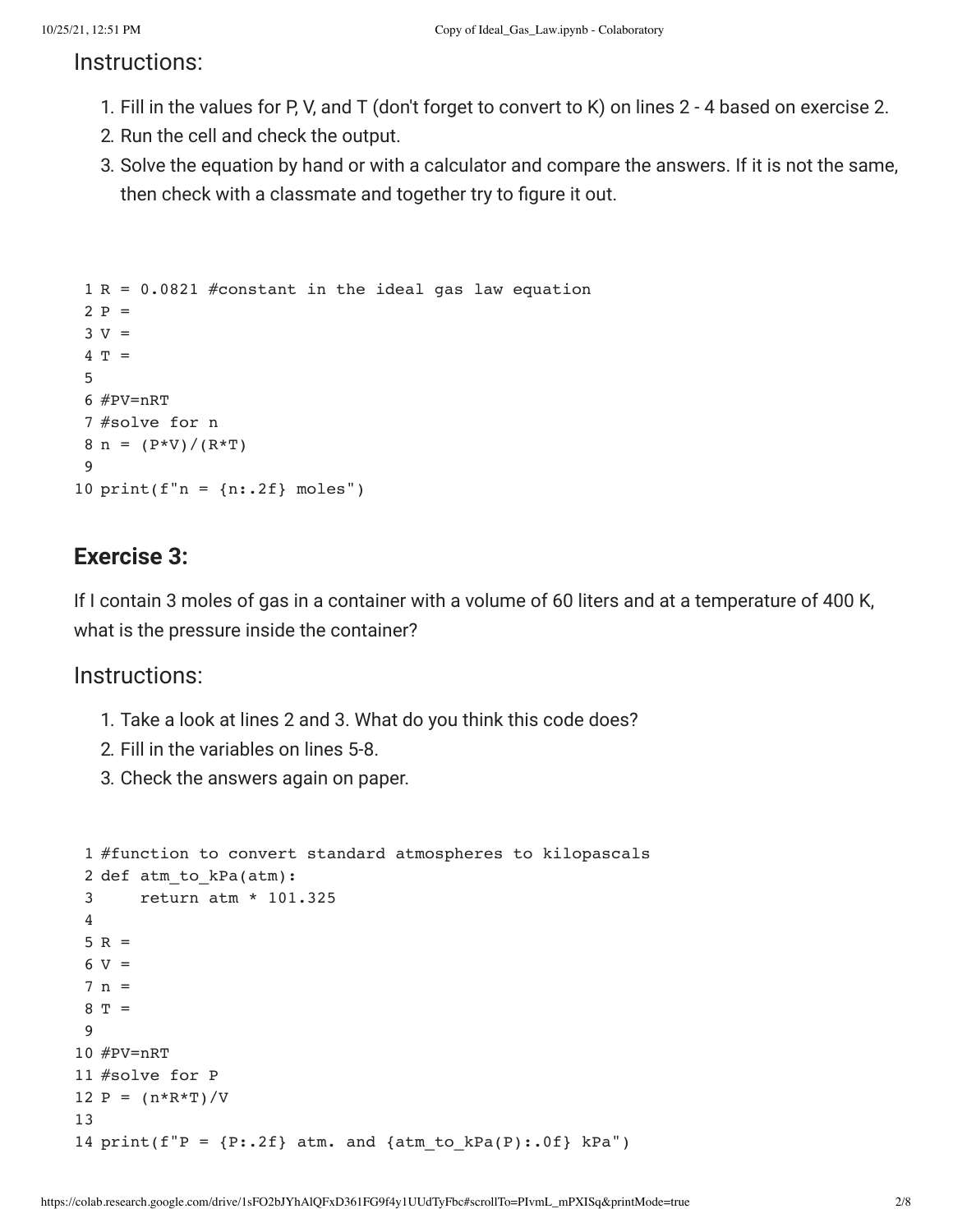# **Exercise 4:**

If I have 7.7 moles of gas at a pressure of 0.09 atm and at a temperature of 56 degrees C, what is the volume of the container that the gas is in?

# Instructions:

- 1. Fill in the variables P and n based on exercise 4.
- 2. Use a function call to assign T to the correct temperature. Take a look at the function definition on line 2 for C\_to\_K(deg\_C). It takes one argument deg\_C which is the degrees Celsius that you want to convert to Kelvin. You can assign a variable to a function call. Try "T = C\_to\_K(56)" on line 12.
- 3. On line 13, let's test that our function is working as we would expect. Write print(T). Is it right?
- 4. Check the answer to exercise 4.

```
 1
#function to convert degrees Celsius to degrees Kelvin
 2
def C_to_K(deg_C):
   3
   4
 5
R = 0.0821 #constant in the ideal gas law equation
6 P = 7
n = 
8 T = 9
 10
 11
#PV=nRT
 12
#solve for V
13 \text{ V} = (\text{n} * \text{R} * \text{T}) / \text{P} 14
 15
print(f"V = {V:.2f} liters") 
            return deg_C + 273.15
```
# **Exercise 5:**

If I have 17 moles of gas at a temperature of 67 degrees Celsius, and a volume of 88.89 liters, what is the pressure of the gas?

# Instructions:

- 1. Fill in the variables on lines 5-8, you can use a function call to convert the temperature to K if you'd like.
- 2. Solve for P on line 12 (don't forget parenthesis).
- 3. Check your answer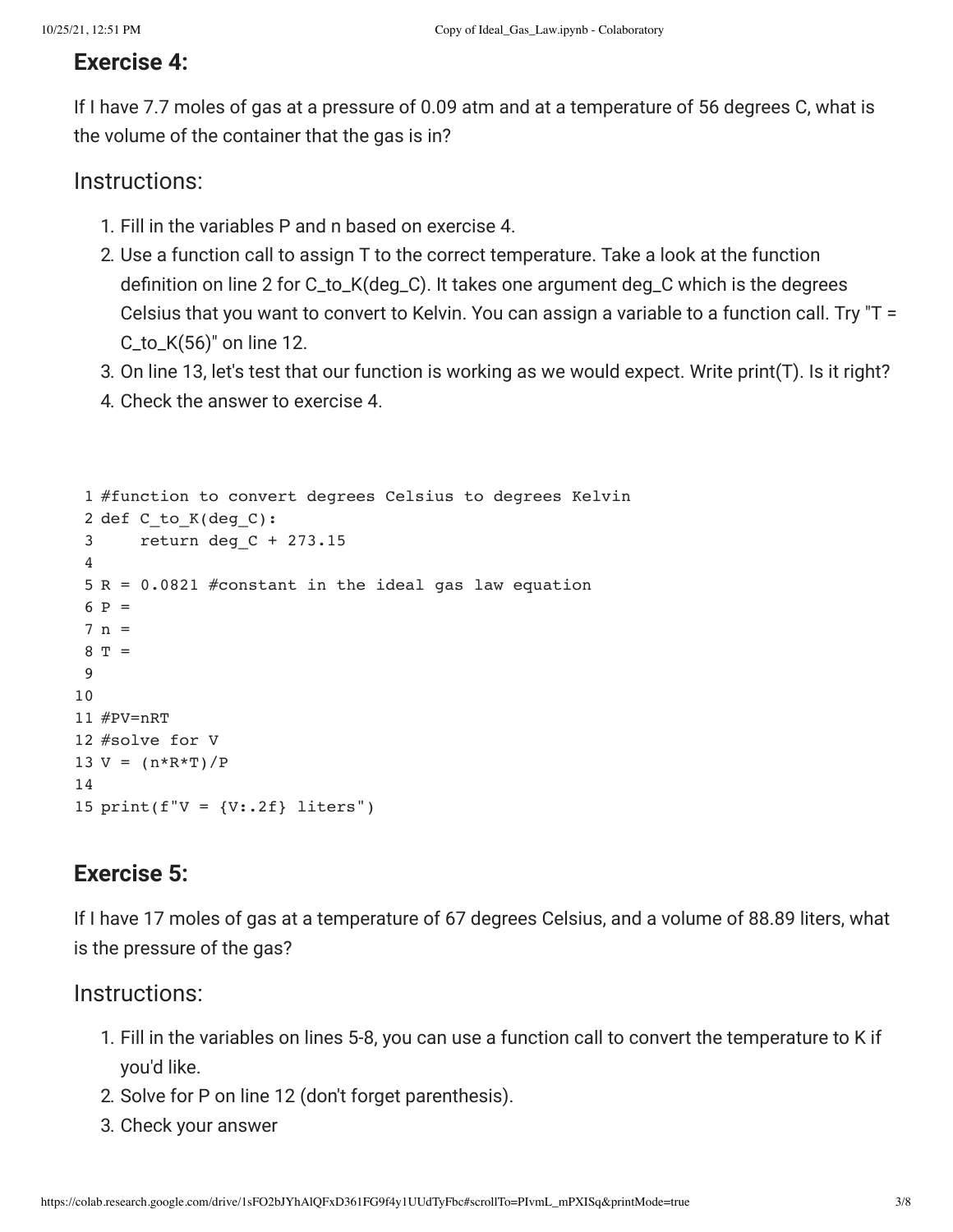```
 1
#function to convert degrees Celsius to Kelvin
 2
def C_to_K(deg_C):
  3
  4
5 R =6 V = 7
n = 
8 T = 9
 10
#PV=nRT
 11
#solve for P
 12
P = 
 13
14 print(f''P = {P: .2f} atm'')    return deg_C + 273.15
```
# **Exercise 6:**

If I have an unknown quantity of gas at a pressure of 0.5 atm, a volume of 25 liters, and a temperature of 300 K, how many moles of gas do I have?

### Instructions:

1. solve for n on line 6 after assigning the known variables from exercise 6.

```
1 R =2 P =3 V = 4
T = 
  5
 6
#PV=nRT
 7
#solve for n
 8
n = 
  9
10 print(f"n = {n:}.2f] moles")
```
# **Exercise 7:**

If I have 21 moles of gas held at a pressure of 78 atm and a temperature of 900 K, what is the volume of the gas?

### Instructions:

1. Solve for the V and don't forget to check your work.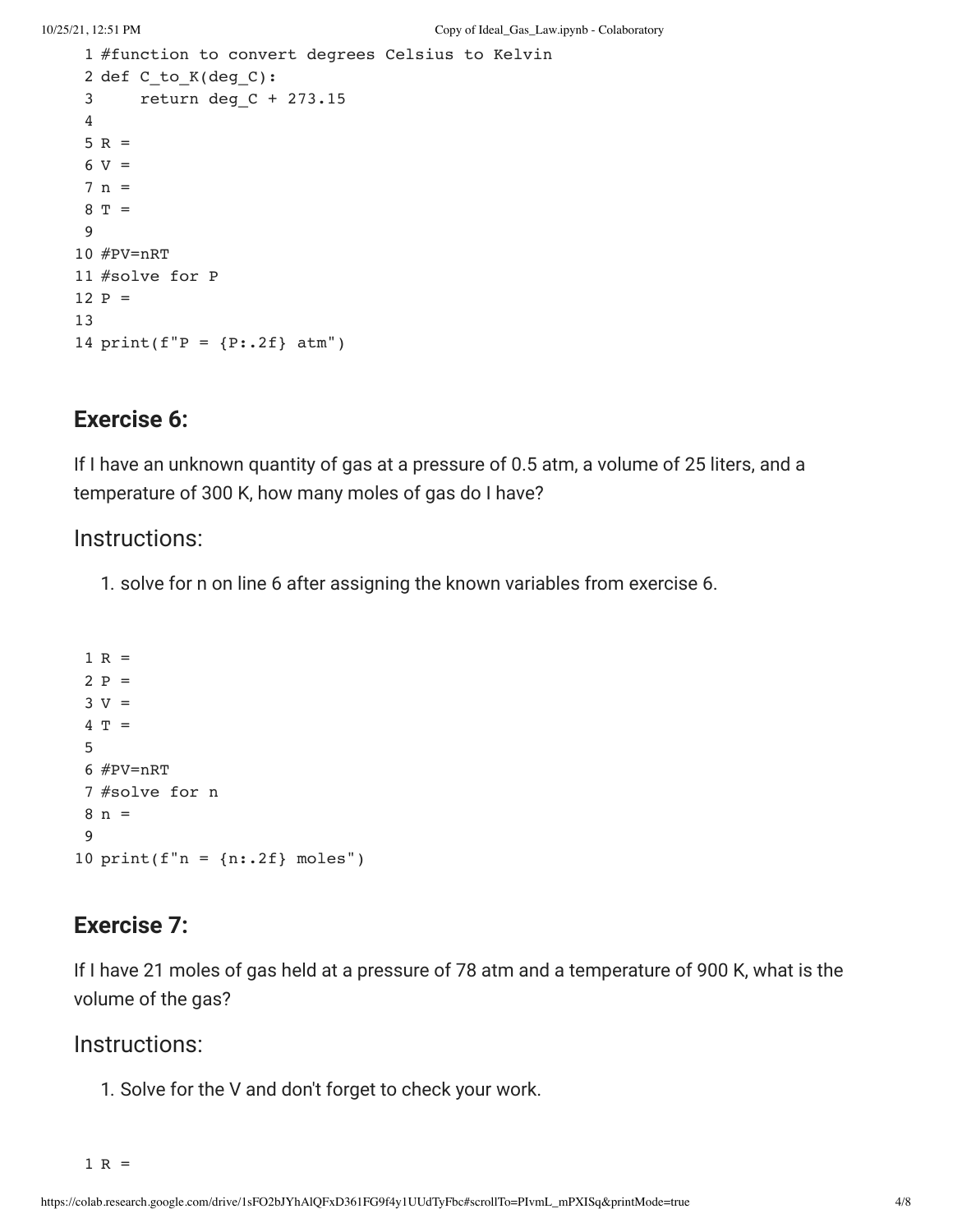```
2 P = 3
n =  
 4
T = 
  5
6 V = 7
 8
print(f"V = {V:.2f} liters")
```
# **Exercise 8:**

If I have 1.9 moles of gas held at a pressure of 5 atm and in a container with a volume of 50 liters, what is the temperature of the gas?

# Instructions:

1. Solve for the temperature of the gas.

```
 1
   2
   3
   4
   5
6 T = 7
8 \text{ print}(f''T = {T: .0f} \text{ degrees } K'')
```
# **Exercise 9:**

If I have 2.4 moles of gas held at a temperature of 97 degrees Celsius and in a container with a volume of 45 liters, what is the pressure of the gas?

Instructions:

1. solve for the pressure of the gas.

```
 1
def atm_to_kPa(atm):
  2
  3
 4
#function to convert degrees Celsius to degrees Kelvin
 5
def C_to_K(deg_C):
  6
  7
  8
  9
 10
 11
P =     return atm * 101.325
            return deg_C + 273.15
```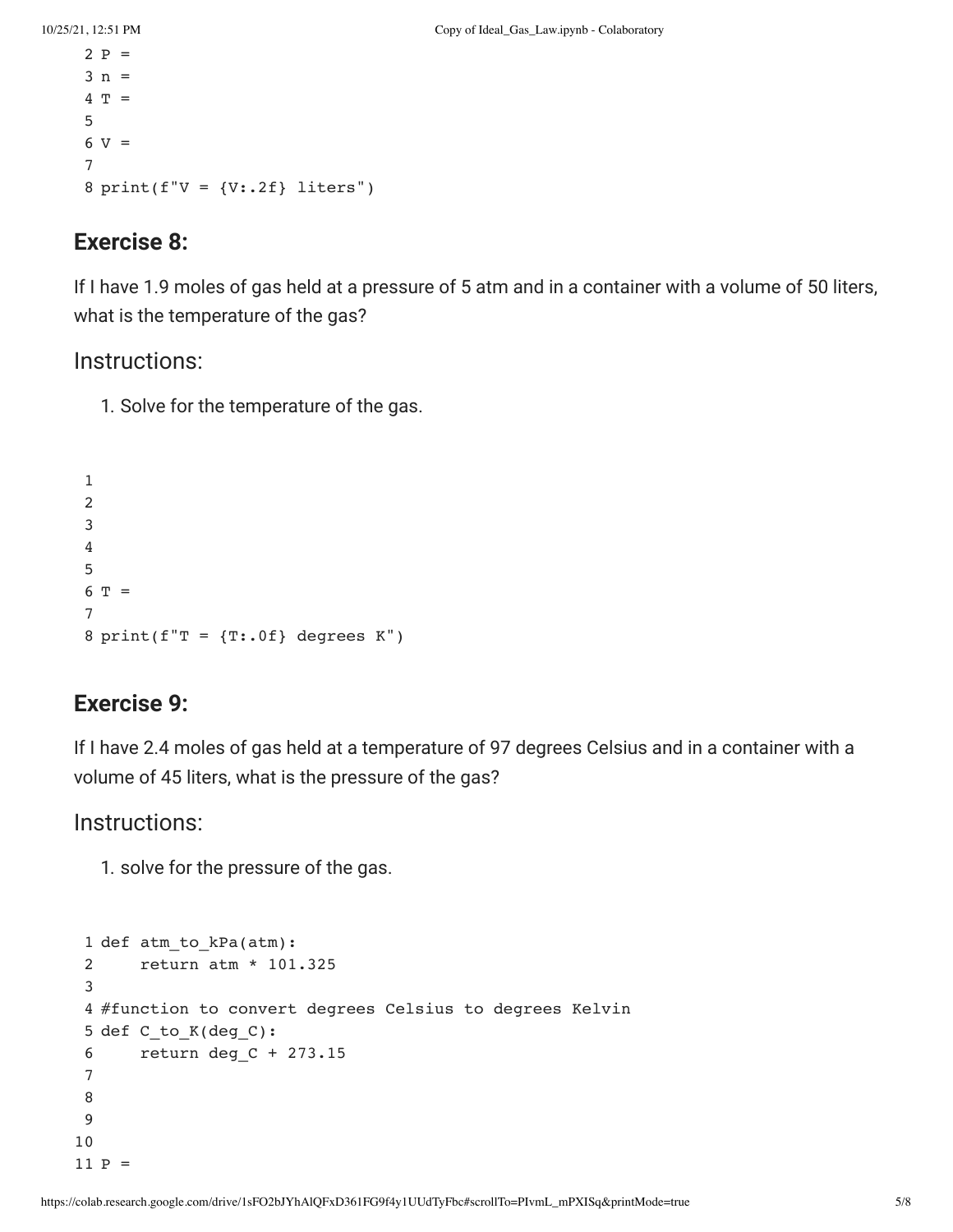```
 12
13 print(f''P = {P: .2f} atm and {atm_to_kPa(P): .0f kpa}'')
```
# **Exercise 10:**

If I have an unknown quantity of gas held at a temperature of 1195 K in a container with a volume of 25 liters and a pressure of 560 atm, how many moles of gas do I have?

Instructions:

1. Solve for the number of moles.

```
 1
   2
   3
   4
   5
6 n = 7
8 print(f"n = \{n: .0f\} moles")
```
# **Exercise 11:**

If I have 0.275 moles of gas at a temperature of 75 K and a pressure of 1.75 atmospheres, what is the volume of the gas?

# Instructions:

1. Solve for the volume of the gas.

```
1 R =2 P =3 n =4 T =
  5
6 V = 7
8 print(f"V = \{V: .2f\} liters.")
```
# **Exercise 12:**

If I have 72 liters of gas held at a pressure of 3.4 atm and a temperature of 225 K, how many moles of gas do I have?

# Instructions: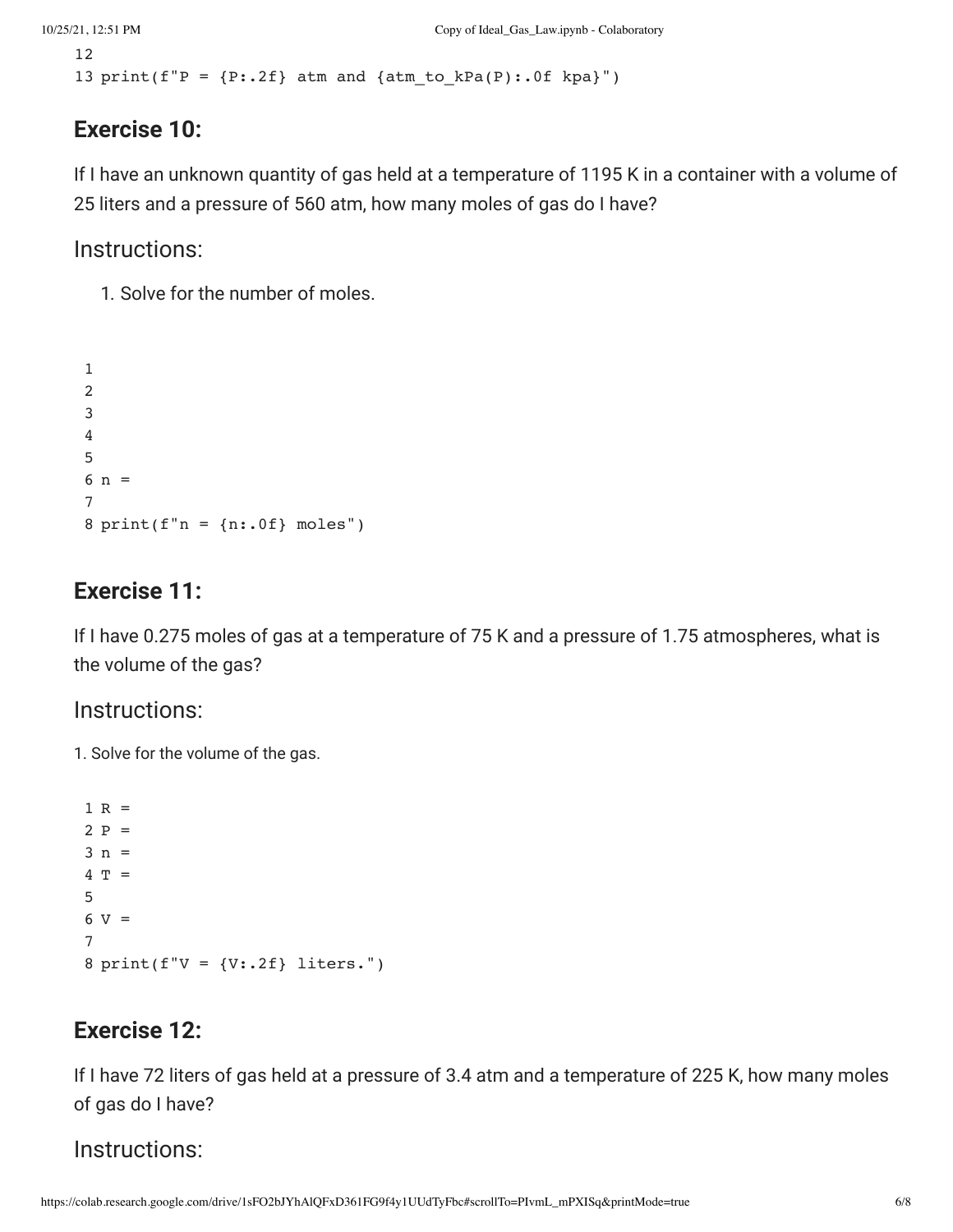1. Solve for the number of moles.

```
 1
  2
   3
  4
  5
6 n = 7
 8
print(f"n = {n:.0f} moles.")
```
# **Exercise 13:**

Let's write a program that could solve any of the previous Ideal Gas Law questions.

Instructions:

- 1. Take a look at the program below. There will likely be a lot of things you don't understand, but what do you think is happening?
- 2. Let's start with the line 1, We are using a function called input to allow the user of the program to provide which variable we are solving for. Let's try it out.
- 3. In Python, "==" means equal to. If the unknown variable is equal to 'P' then the code to solve for P will run.
- 4. Try running the cell below and entering P for the unknown variable. Try exercise 2 again using this code: If I contain 3 moles of gas in a container with a volume of 60 liters and at a temperature of 400 K, what is the pressure inside the container? Did you get the same answer?
- 5. Now, try some of the other problems from above.

```
 1
unknown = input("What is the unknown variable? (P,V,n,T)")
 2
print (f"Ok, we will solve for {unknown}.")
  3
 4
R = 0.0821 #constant in the ideal gas law equation
  5
 6
if unknown == 'P' or unknown == 'p':
  7
  8
  9
 10
 11
 12
 13
elif unknown == 'n' or unknown == 'N':
 14
 15
 16
       V = float(input('What is the volume (in liters) of the gas?'))    n = float(input("How many moles of the gas are in the problem?"))
       T = float(input("What is the temperature of the gas (in K?)"))P = (n * R * T) / Vprint(f''P = {P: .2f} atm.")
       P = float(input("What is the pressure (in atm) of the gas?"))V = float(input("What is the volume (in liters) of the gas?"))T = float(input('What is the temperature of the gas (in K?)"))
```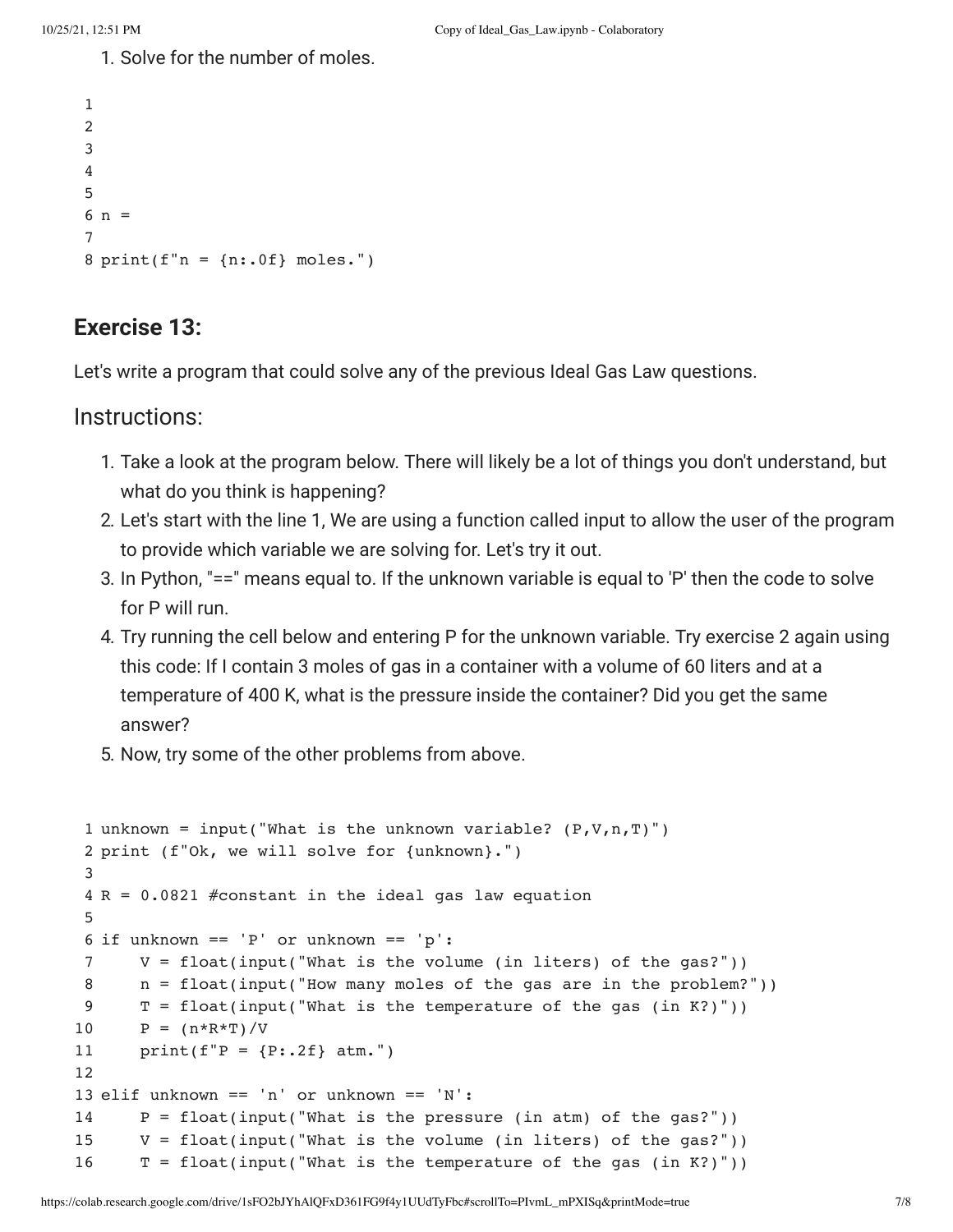```
10/25/21, 12:51 PM Copy of Ideal_Gas_Law.ipynb - Colaboratory
    17
    18
    19
   20
elif unknown == "V"or unknown == "v":
    21
    22
    23
    24
    25
    26
   27
elif unknown == 'T' or unknown == 't':
    28
    29
    30
    31
    32
    33
   34
else:
    35
         n = (P*V)/(R*T)print(f''n = {n: .2f} \text{ moles.}")P = float(input('What is the pressure (in atm) of the gas?"))n = float(input("How many moles of the gas?"))T = float(input("What is the temperature of the gas (in K?)"))V = (n*R*T)/Pprint(f''V = \{V: .2f\} liters.")
          P = float(input('What is the pressure (in atm) of the gas?"))V = float(input("What is the volume (in liters) of the gas?"))    n = float(input("How many moles of the gas are present?"))
          T = (P*V)/(R*n)print(f"T = {T:2f} degrees K.")
              print("Error, please try again.")
```
 $\bullet$   $\times$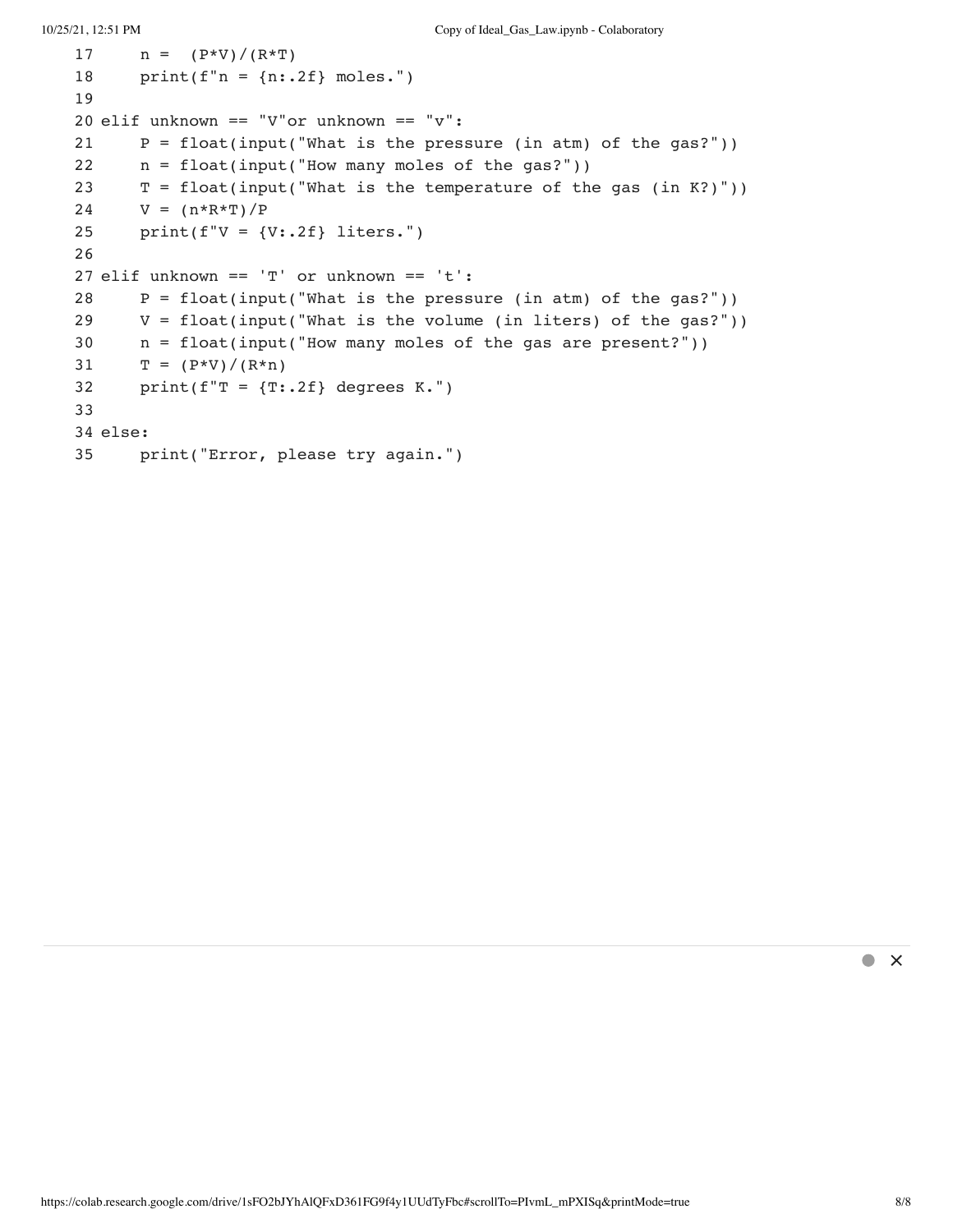#### BIBLIOGRAPHY

- <span id="page-58-1"></span><span id="page-58-0"></span>[1] J. M. Wing, "Computational thinking," Commun. ACM, vol. 49, no. 3, p. 33–35, Mar. 2006. [Online]. Available:<https://doi.org/10.1145/1118178.1118215>
- <span id="page-58-2"></span>[2] J. Cuny, "Transforming high school computing: A call to action," ACM Inroads, vol. 3, no. 2, p. 32–36, Jun. 2012. [Online]. Available:<https://doi.org/10.1145/2189835.2189848>
- <span id="page-58-3"></span>[3] "Computer science initiative for all." [Online]. Available: [https://obamawhitehouse.archives.gov/the-press-office/2016/01/30/](https://obamawhitehouse.archives.gov/the-press-office/2016/01/30/fact-sheet-president-obama-announces-computer-science-all-initiative-0) [fact-sheet-president-obama-announces-computer-science-all-initiative-0](https://obamawhitehouse.archives.gov/the-press-office/2016/01/30/fact-sheet-president-obama-announces-computer-science-all-initiative-0)
- <span id="page-58-4"></span>[4] S. Grover and R. Pea, "Computational thinking in k–12: A review of the state of the field," Educational Researcher, vol. 42, no. 1, pp. 38–43, 2013. [Online]. Available: <https://doi.org/10.3102/0013189X12463051>
- <span id="page-58-5"></span>[5] "Code.org state facts mt." [Online]. Available:<https://code.org/advocacy/state-facts/MT.pdf>
- <span id="page-58-6"></span>[6] L. Carter, "Why students with an apparent aptitude for computer science don't choose to major in computer science," vol. 38, no. 1, 2006. [Online]. Available: <https://doi.org/10.1145/1124706.1121352>
- <span id="page-58-7"></span>[7] V. Barr and C. Stephenson, "Bringing computational thinking to k-12: What is involved and what is the role of the computer science education community?"  $ACM$  Inroads, vol. 2, no. 1, p. 48–54, Feb. 2011. [Online]. Available:<https://doi.org/10.1145/1929887.1929905>
- <span id="page-58-8"></span>[8] K. Fisler, E. Schanzer, S. Weimar, A. Fetter, K. A. Renninger, S. Krishnamurthi, J. G. Politz, B. Lerner, J. Poole, and C. Koerner, "Evolving a k-12 curriculum for integrating computer